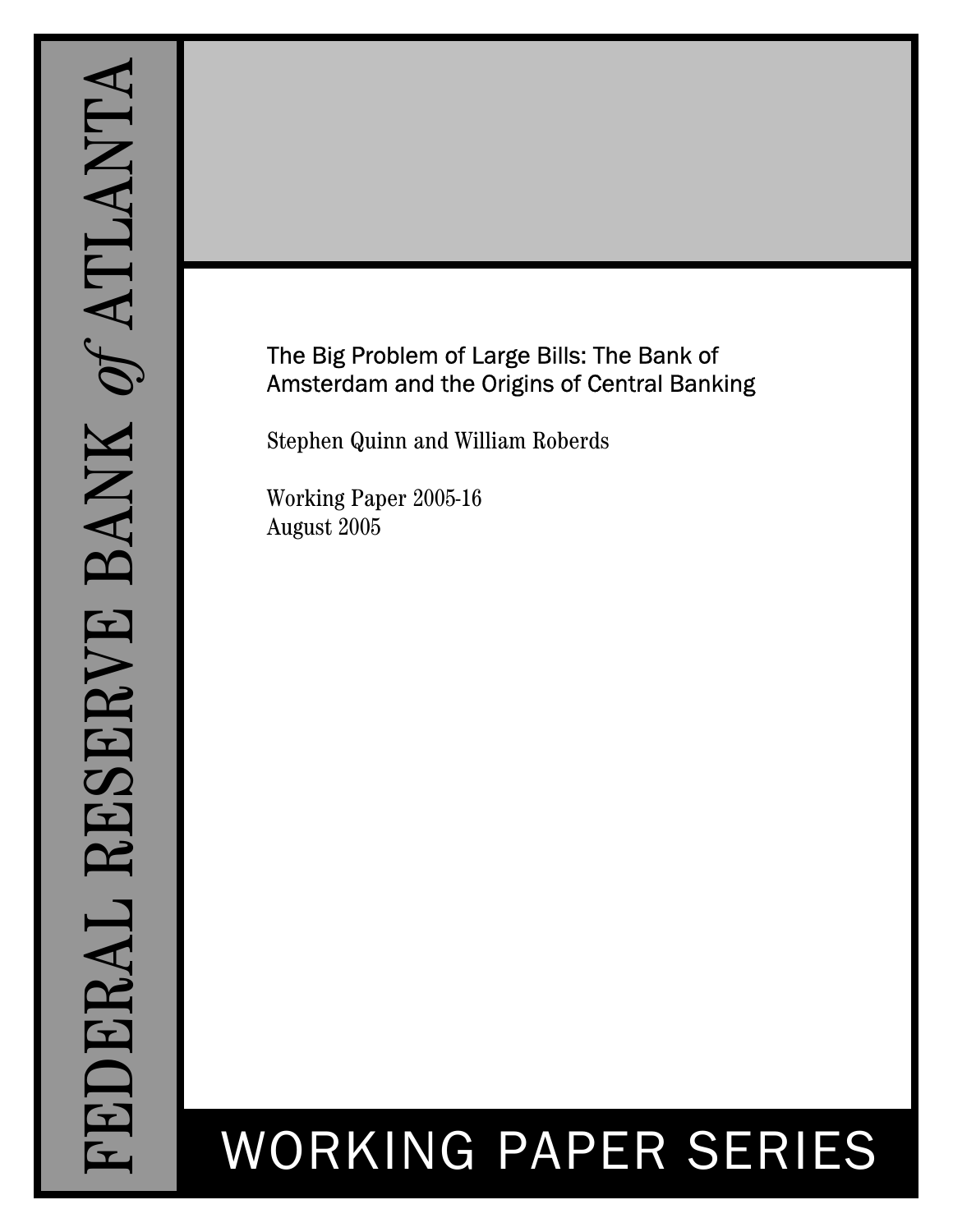# The Big Problem of Large Bills: The Bank of Amsterdam and the Origins of Central Banking

Stephen Quinn and William Roberds

Working Paper 2005-16 August 2005

Abstract: This paper outlines a model of the first true central bank, the Bank of Amsterdam, founded in 1609. Employing a variant of the Freeman (1996) model of money and payments, we first analyze the problematic monetary situation in the Netherlands prior to the founding of the Bank. We then use the model to describe how the Bank could remedy this situation by creating a stable medium for the settlement of commercial obligations.

JEL classification: E420, E520, N130

Key words: money, central banks, coinage, debasement

The views expressed here are the authors' and are not necessarily those of the Federal Reserve Bank of Atlanta or the Federal Reserve System. Any remaining errors are the authors' responsibility.

Please address questions regarding content to Stephen Quinn, Department of Economics, Texas Christian University, Department of Economics, TCU Box 298510, Texas Christian University, Fort Worth, Texas 76129, s.quinn@tcu.edu, or William Roberds, Research Department, Federal Reserve Bank of Atlanta, 1000 Peachtree Street, N.E., Atlanta, Georgia 30309-4470, 404-498-8970, william.roberds@atl.frb.org.

Federal Reserve Bank of Atlanta working papers, including revised versions, are available on the Atlanta Fed's Web site at www.frbatlanta.org. Click "Publications" and then "Working Papers." Use the WebScriber Service (at www.frbatlanta.org) to receive e-mail notifications about new papers.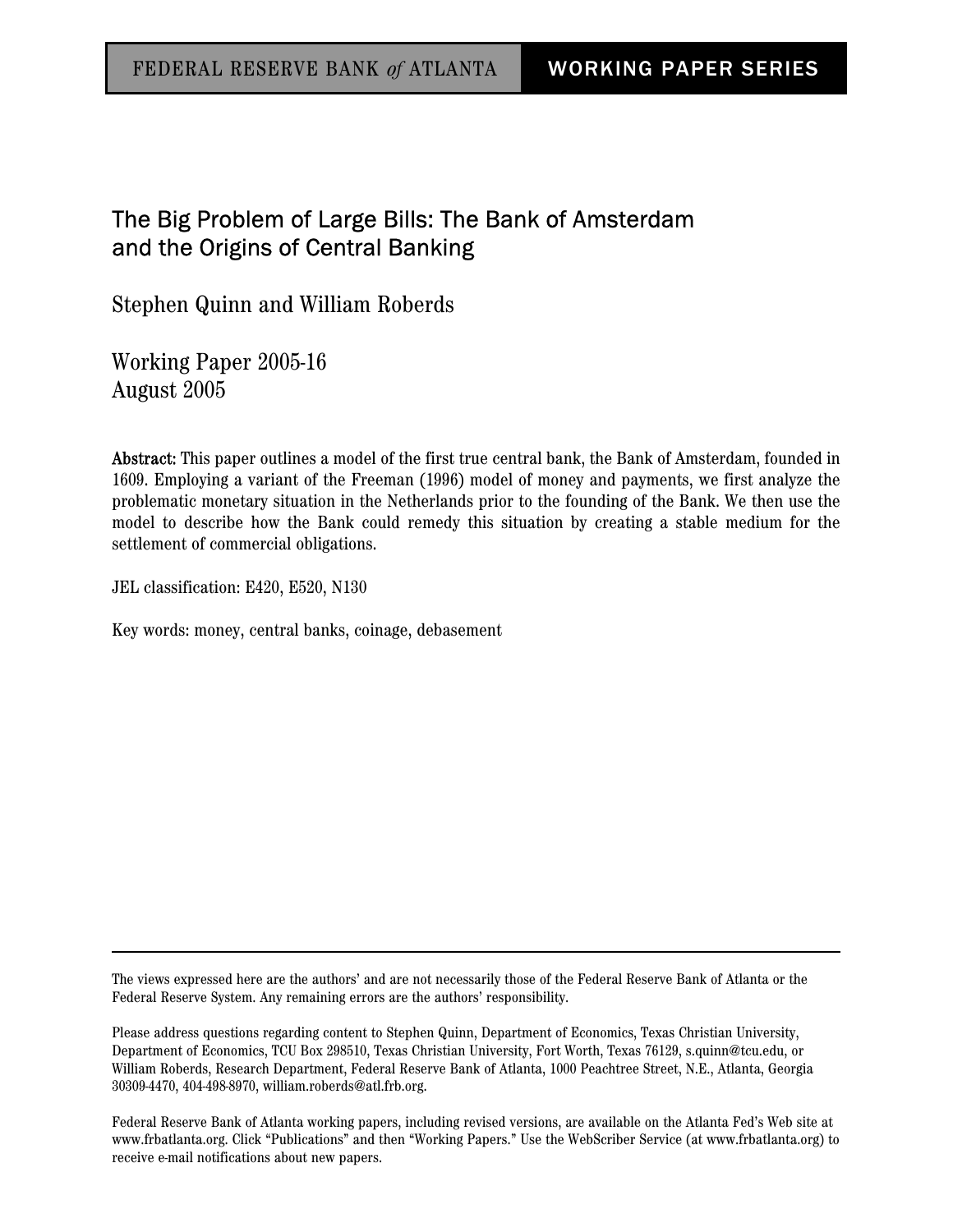# 1 Introduction

During the Renaissance, many Mediterranean cities created Önancial entities known as exchange banks. The purpose of these banks was to insulate their host cities' commercial payments systems from the vagaries of fractional reserve banking.<sup>1</sup> Exchange banks had full reserves and did not issue banknotes. Commercial debts could be settled by the transfer of deposits between bank accounts without the risk of the bank failing. Coins held in the bank were secure against theft and did not have to be repeatedly assayed.

In 1609, Amsterdam opened the first exchange bank in northern Europe. The principal purpose of the Bank of Amsterdam, however, was not to protect against the failure of private banks, but, instead, to discourage the circulation of debased coins (van Dillen 1934, 80).<sup>2</sup> Our argument is that the Bank of Amsterdam, called the *Wisselbank* in Dutch, was ultimately successful in its goal. As a consequence, the Dutch Republic was able to maintain a stable system of coinage for roughly 150 years, and Wisselbank money became the foundation of European commerce and finance.<sup>3</sup> As late as 1776, Adam Smith in The Wealth of Nations praised the money of the Wisselbank for "its intrinsic superiority to currency."

At the turn of the 17th century, Amsterdam suffered from a debasement problem because of the interactions between coins and commercial credit. As a small, open economy, the Dutch Republic was awash in a variety of coins, so local officials repeatedly set ordinances that specified "legal" values for coins, i.e., the value of specific coins in the settlement of debts. The goal was to reduce transaction costs and uncertainty, and, by 1600, these ordinances covered nearly 800 foreign coins (Dehing and ët Hart 1997: 40). The ordinances, however, created an incentive for mints to debase coins, for the debased coins could be brought to Amsterdam and passed to creditors at ordinance prices. Creditors suffered because commercial credits were repaid with lighter-than-expected coins. And when credit suffered, Amsterdam suffered.

To model the cause of debasement in the Dutch case, we draw on theoretical frameworks developed in Sargent and Smith (1997), Sargent and Velde

<sup>&</sup>lt;sup>1</sup>The first exchange bank was in Barcelona in 1401, followed by Genoa in 1407, Valencia in 1408 and, much later, Venice in 1587. See Mueller (1997, 116-8).

<sup>&</sup>lt;sup>2</sup>Roughly simultaneously with the founding of the Bank of Amsterdam, Amsterdam did attempt to outlaw private banks. This attempt was ultimately unsuccessful. See Dehing and ët Hart (1997, 46).

 $3$ One measure of the Wisselbank's success was its ability to inspire the creation of similar institutions across northern Europe (Delft, Hamburg, Middelburg, Nuremberg, Rotterdam, and Stockholm).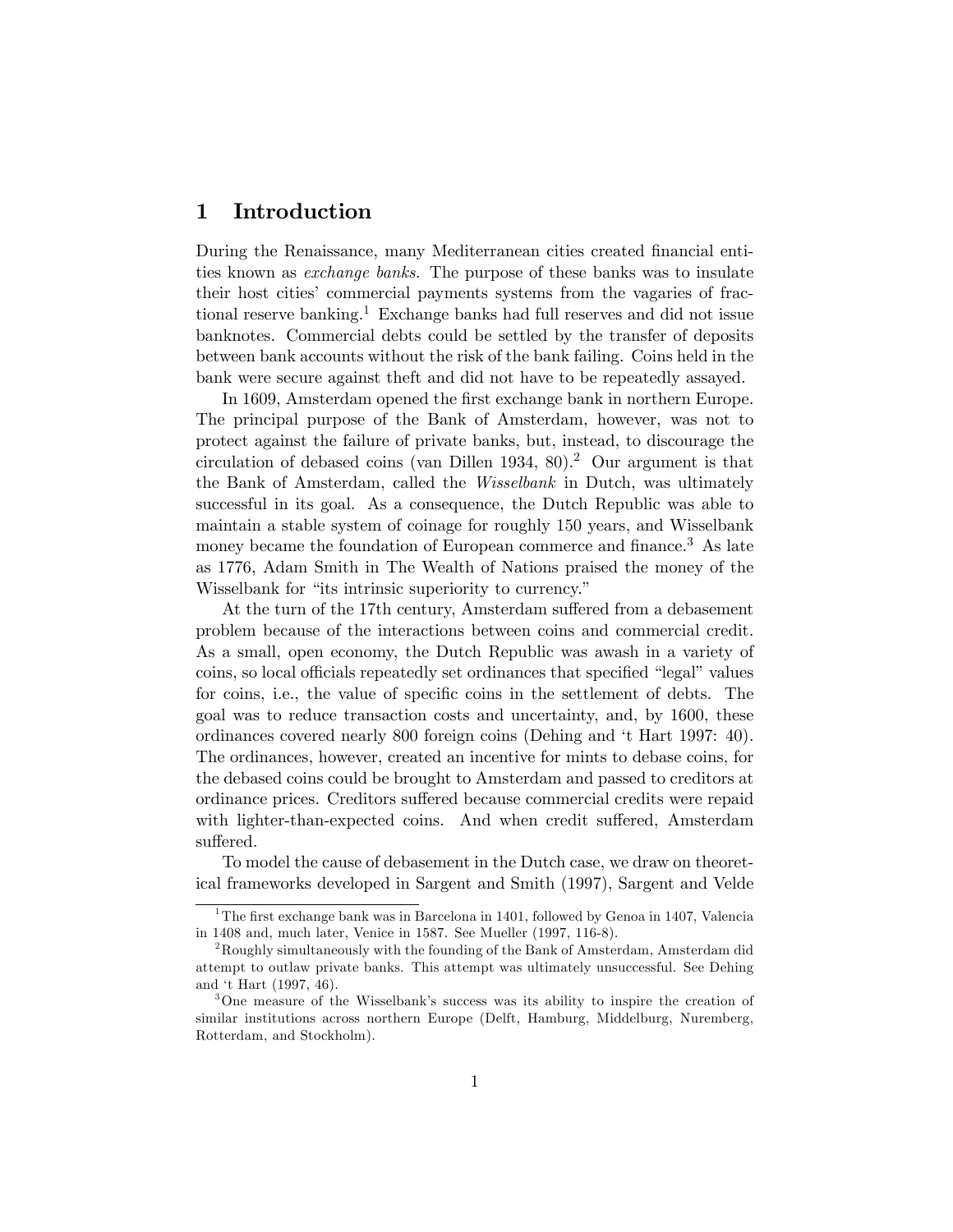$(2002)$ , and Sussman and Zeira  $(2003).<sup>4</sup>$  What is new in our setup, however, is that the impetus for debasement does not arise from physical deterioration of coins (Sargent-Smith), tensions between large and small coins (Sargent-Velde), nor from asymmetric information about the precious metal content of coinage (Sussman-Zeira). Instead, debasement arises as a form of taxation that can be applied to commercial credit. To link debasement to commercial credit, we introduce a Freeman (1996)-style overlapping-generations model with the feature that coins used to settle debts can be debased after a debt is created.

In our approach, incentives to debase arise because mints and debtors share the surplus that a debasement extracts from creditors. Moreover, the model demonstrates that incentives to debase can occur, even when the value of full-weight coins are free to rise in spot transactions because, again, the ordinances allow creditors to be taxed. Debasement can also cause inflation because the local economy is tied to the world economy. Following a debasement, goods producers with export opportunities will demand more light coins so as to get an amount of silver similar to what the rest of the world offers for their goods. The combination of inflation and the loss of silver from seigniorage create an increased nominal demand for the debased coins with two important consequences: (1) the local economy must export goods to gain additional silver, and (2) the new coins will be of the debased variety, so a sort of "Gresham's Law" effect arises.<sup>5</sup>

A second version of our model then shows how an institution such as the Wisselbank discourages debasement through a modification of the legal concept of money. In this version, the value of bank money is tied to the legal value of "heavy" coins, and the value of a deposited coin is assessed, to a first approximation, by the intrinsic content of deposited coin relative to the bank's reference coin.<sup>6</sup> To compel participation, all commercial credit transactions must be settled via the bank. The result for creditors is that a stable unit of account for debt settlement is retained while the silver content of the coins used for settlement is also guaranteed. In turn, the incentive to debase is blunted because debtors now bear the costs of the debasement when they attempt to settle debts using debased coin.

Ultimately Wisselbank deposits began to resemble what is now called outside money. The right to withdraw deposits was eliminated, and the

<sup>&</sup>lt;sup>4</sup>Velde and Weber (2000) employ a related framework in their analysis of bimetallic standards.

<sup>&</sup>lt;sup>5</sup>We use the term "Gresham's Law" with considerable caution, as there are other features of our model that are inconsistent with this law as it is often interpreted.

<sup>&</sup>lt;sup>6</sup>The "weight" of coins is defined more precisely below.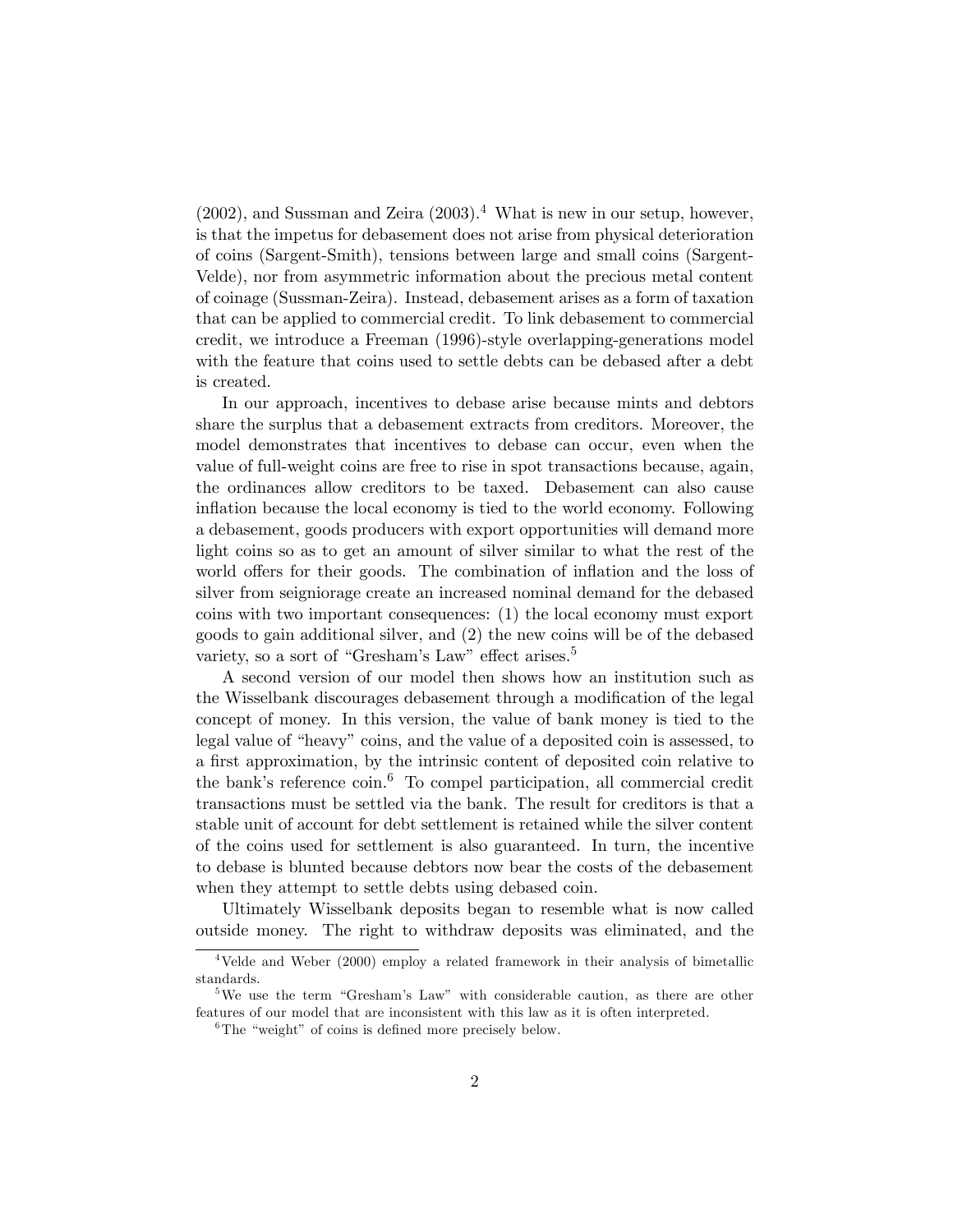value of Wisselbank funds was maintained by open market trades of bank funds against claims for coin or precious metal. The second version of our model incorporates these important institutional changes.

# 2 Historical Background<sup>7</sup>

The modern notion of "money" incorporates at least three distinct concepts: a unit of account, inside money, and outside money. In ordinary commerce these are often taken as synonymous: a dollar bill is seen as having the same value as a dollar in the bank, and both of these are treated as "one dollar" in everyday financial calculations. To people living in Early Modern Europe, however, the distinctions between these concepts were readily apparent because of the instability of multi-coin, commodity-based systems. Monetary systems were routinely formed with a standard coin as the unit of account, but frequently some shock drove the standard coin out of circulation while leaving the unit of account in continued use.<sup>8</sup>

Units of account outlasted their coin because debt contracts continued to be denominated in the relevant unit of account. In the Dutch case, the 1543 silver florin of Charles V was a coin set to be worth twenty stuiver coins, but the debasement of stuivers drove áorins out of circulation (see Dehing and ët Hart 1997, 38; van Dillen 1934, 82). By the founding of the Wisselbank in 1609, the unit of account in most of the Dutch Republic remained the florin (also called the guiden or guilder) despite there no longer being florin coins. The value of coins and financial obligations were all defined in terms of the florin.

The analog of outside money was coin. Coin circulating within the Republic consisted of both domestic and foreign coins. Most circulating coins were given lawful status, i.e., they were assigned a specific value in terms of florins, by a minting ordinance.<sup>9</sup> In this sense, the intent of the minting ordinance was that coins should circulate by "tale" and not by the weight of the precious metal contained in each coin. However, the intrinsic value of

<sup>&</sup>lt;sup>7</sup>Appendix B presents a brief chronology of the Bank of Amsterdam. Some historical balance sheets are given in Appendix C. Appendix D contains a glossary of some relevant historical money and banking terms.

<sup>&</sup>lt;sup>8</sup>For the example, the French écu of 1577 came to cease circulating yet operated as a unit of account for 25 years (Sargent and Velde 2002, 211).

 $9$ Not all foreign coins were given legal status. Coins with very low fine metal content, as well as clipped and worn coins, were declared to be unlawful. However, the political structures of the Republic did not provide sufficient authority for a blanket ban on the circulation of foreign coinage.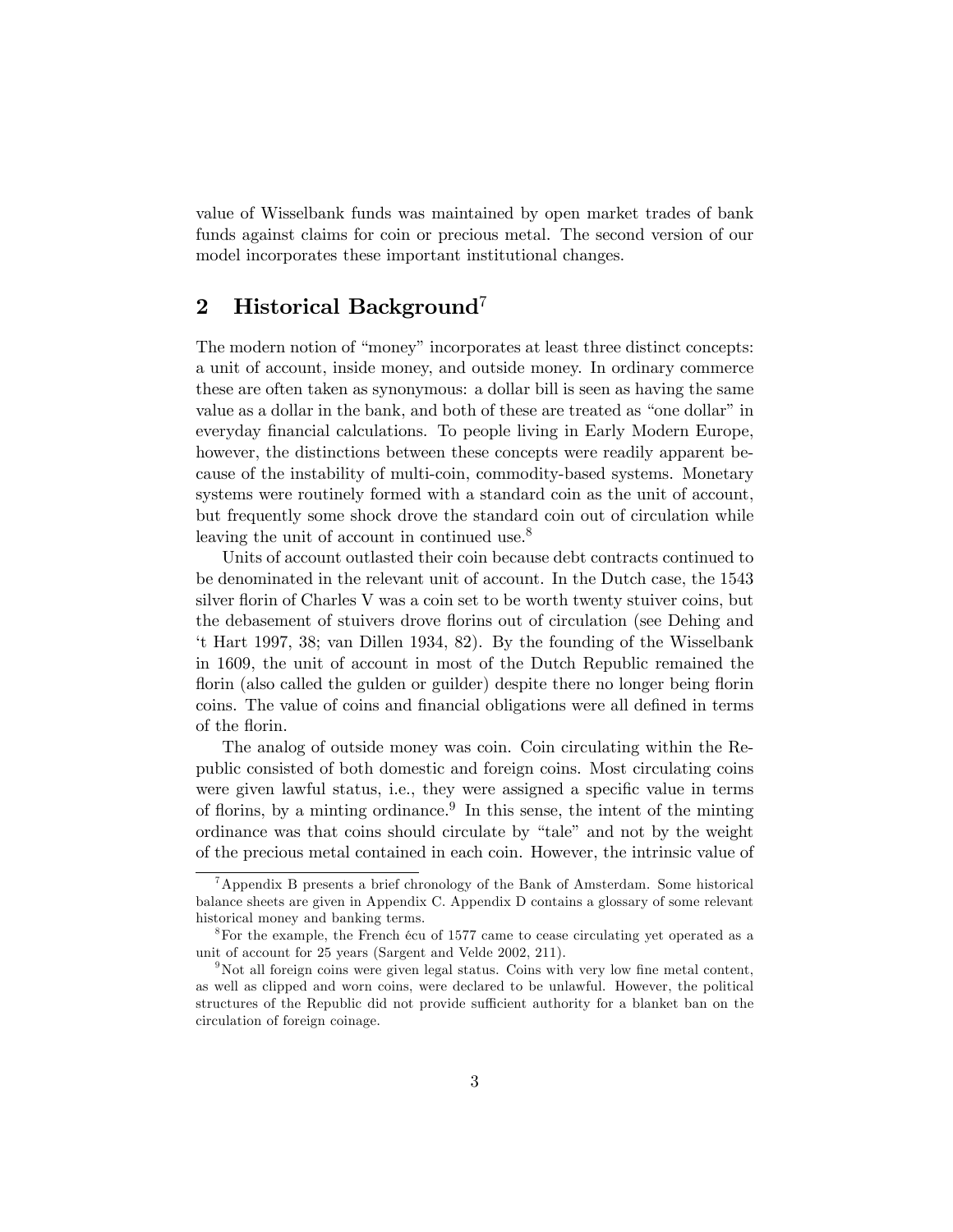the coins placed some specific limits on the government's ability to set the relative values of the various coins in circulation. When these limits were surpassed, as often occurred in the early years of the Republic, the heavier coins would disappear from a circulation, and a new minting ordinance would be passed in response.

Minting standards were quite lax in the early years of the Republic. The Union of Utrecht in 1579 sought to end competitive debasements between provinces, but the confederate structure of the Republic allowed eight provincial mints (the province of Holland had two) and six municipal mints to produce coin within the Republic's boundaries (Dehing and 't Hart, 1997, 38). Moreover, numerous mints produced small coins for local transactions, so the total number of mints in the Republic was approximately forty (Korthals Altes 2001, 41). Mints were often run with an eye more towards the production of seigniorage for their respective governments, than towards maintaining a stable monetary standard (de Vries and van der Woude 1997, 82). The mints operated by governments outside the Republic were even less interested in, not to say openly hostile to, the idea of stable money. Coins produced at nearby foreign mints often had a smaller metallic content, relative to their nominal value, than coins issued within the Republic. In some cases, the foreign coins were explicitly created to be lighter-weight copies of domestic coins. Contemporary accounts describe a "massive" inflow of these light coins (e.g., de Vries and van der Woude 1997, 83).

Most commercial transactions, however, did not take place in coin, but rather in privately issued claims or inside money. Generally, two types of inside money existed: bank money and bills of exchange. Bank money existed as claims on the accounts of cashiers (moneychangers who took deposits) operating in commercial centers such as Amsterdam. Cashiers offered a variety of payment services. Just as in modern times, a merchant could discharge a debt by transferring money in his bank account to this creditor. These transfers could circulate hand-to-hand outside of the bank by endorsement, and cashiers even issued deposit notes payable to bearer (Dehing and 't Hart, 1997, 43). Bank accounts were not reckoned in any particular coin, however, but in the unit of account, the florin.

The cashiers were legally required to exchange coins at the ratios specified in the minting ordinance, but this requirement was not effective. In particular, two practices that deviated from this obligation were widely condemned, but apparently just as widely tolerated in the marketplace. The first practice, known as *steygeringhe* (roughly translatable as "overvaluation" or "gouging"), was to value coins at ratios different from those assigned in the minting ordinance, with a premium being assigned to heavier-weight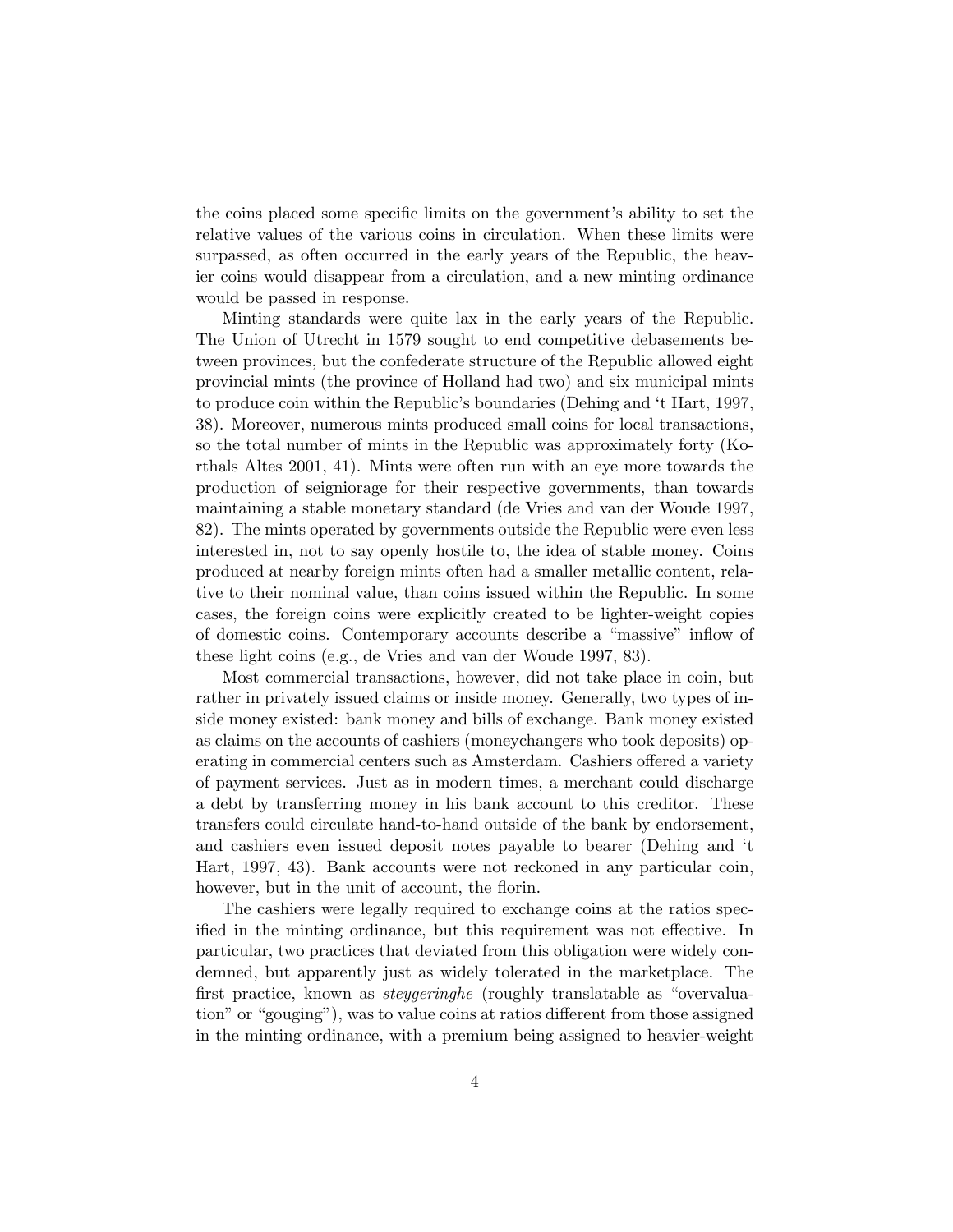coins. The second, known as *bicquetteeren* (roughly, "cherry-picking") consisted of holding back coins with a heavy metallic content relative to their nominal value, and paying out only lighter weight coins. The prevalence of these practices meant that money in cashiers' accounts was often de facto payable only in debased coin, or in heavy coin if the depositor was willing to pay a premium (van Dillen 1934; Korthals Altes 2001).

International payments and the bulk of commercial credit were not provided by moneychangers, but, instead, by a second type of inside money called the bill of exchange (de Vries and van der Woude 1997: 134). While there are many technical aspects of bills of exchange, for the purposes of this paper, we may think of the drawing of a bill simply as the issuance of a transferable ("negotiable") debt obligation. Although the bill might be issued or "drawn" at a remote location, it was typically payable through a cashier at a commercial center such as Amsterdam.

#### 2.1 The problem of debasement

To summarize, the monetary system prevalent in the Dutch Republic at the start of the 17th century consisted of a unit of account, domestic and foreign coins, and inside money in the form of cashiers' accounts and bills of exchange. For some purposes, this system was quite passable. But it possessed a major flaw, noted by Adam Smith ([1776] 1994, 510):

[T]he currency of a small state . . . can seldom consist altogether in its own coin, but must be made up, in great measure, of the coins of all the neighboring states . . . . If foreign bills of exchange are paid in this currency, the uncertain value of any sum, of what is in its own nature so uncertain, must render the exchange always very much against such a state, its currency being, in all foreign states, necessarily valued even below what it is worth.

In other words, a sum payable in florins (on the accounts of a typical moneychanger) might correspond to different types of coin, each with different values in international exchange, a situation hardly to the liking of parties holding bills payable in such sums.

The Republic's first line of defense against this problem was to pass a minting ordinance, giving coins specific values in terms of florins. Such efforts were generally ineffective, however, as they provided a strong incentive for local mints to further debase their coinage as a source of revenue. Merchants trading had an incentive to hold debased money, as doing so would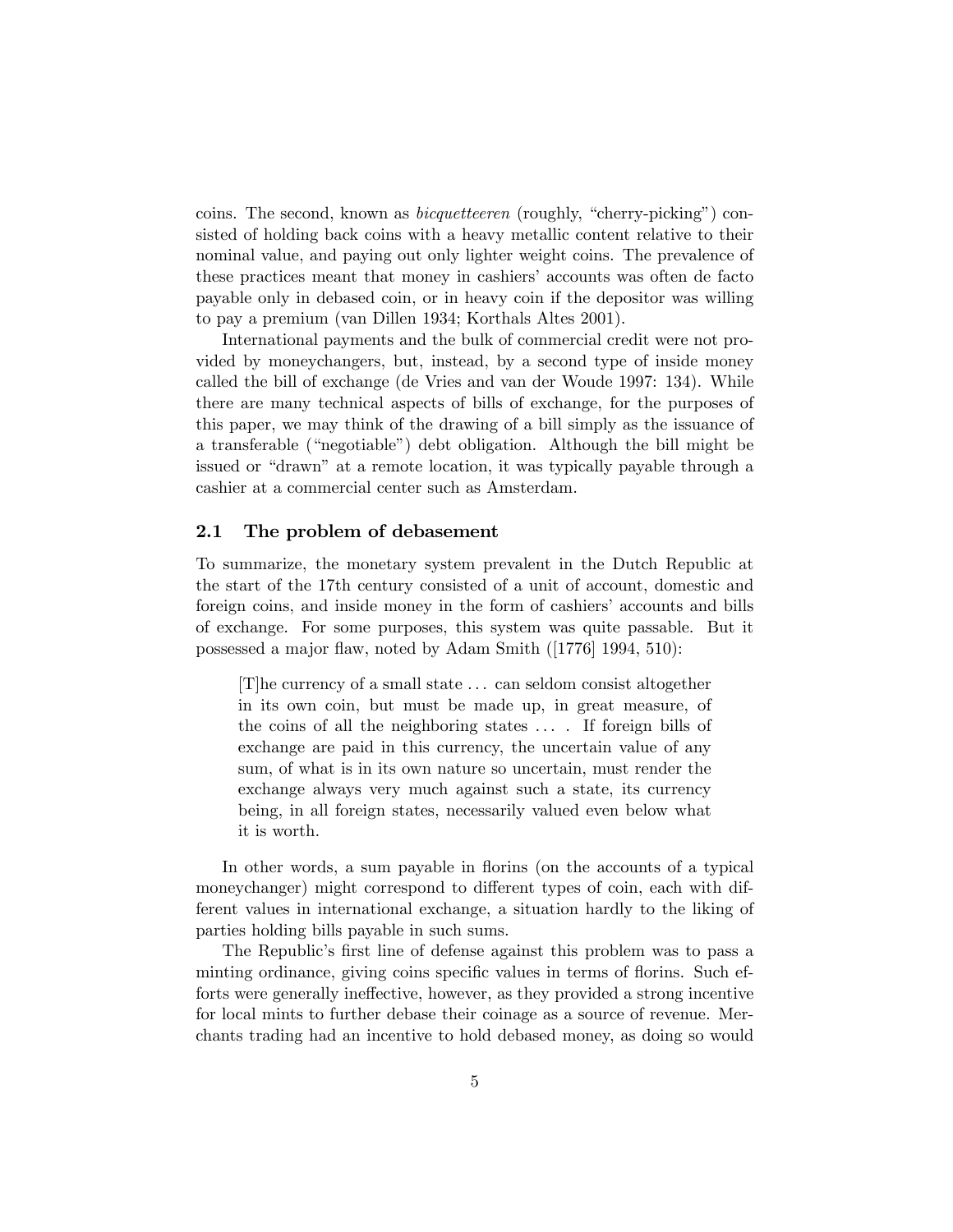have allowed them to discharge their trading debts with less precious metal, and to pocket some of the difference between what was required to settle their original obligation (as measured in precious metal) and what was paid back. Or, if a debt was payable through a cashier (as was typically the case), the cashier might "cherry-pick" the heavier coins and pay out the debased ones. Adam Smith  $(1776)$  1994, 511) summarized the difficulty of the situation:

Before 1609 the great quantity of clipt and worn foreign coin, which the extensive trade of Amsterdam brought from all parts of Europe, reduced the value of its currency about 9 per cent below that of good money fresh from the mint. ... The merchants, with plenty of currency, could not always find a sufficient quantity of good money to pay their bills of exchange; and the value of those bills, in spite of several regulations which were made to prevent it, became in a great measure uncertain.

The marketplace was willing to tolerate small differences in the weight of coins. Van Dillen (1934, 88) notes that the minting ordinance of 1638 valued both the cross rixdollar (minted in the Spanish Netherlands) and the rixdollar (minted in the Republic) at 2.5 florins, "though the former was of much higher degree of fineness than the latter." Often, however, an increase in the circulation of a lighter coin was fatal for a heavier one.

The short-term losers in a debasement were no doubt those who held bills of exchange payable in florins. As Adam Smith pointed out, however, the eventual losers were the Dutch merchants themselves, as creditors demanded higher and higher exchange rates on bills, in order to protect themselves from loss of purchasing power via debasements. The natural response to this situation on the part of the Republic was to revise its minting ordinances, bringing the official valuations of coins in line with market valuations. However, quite often by the time the minting ordinance was changed, all heavy coins had vanished from circulation, to be replaced by light coins. Minting ordinances were passed in 1586, 1608, 1622, 1638, and 1659, with various revisions taking place at dates in between (Van Dillen, 1934, Korthals Altes 2001). The frequency with which these ordinances were passed was a testament to their ineffectiveness.<sup>10</sup>

Figure 1 presents time series on the silver content of the florin/guilder, as estimated by various monetary historians, and an index of nominal consumer

 $10$ The 1659 ordinance did however contribute to monetary stabilization by legally recognizing the difference between the banco and current florins (discussed below). See van Dillen (1934, 89).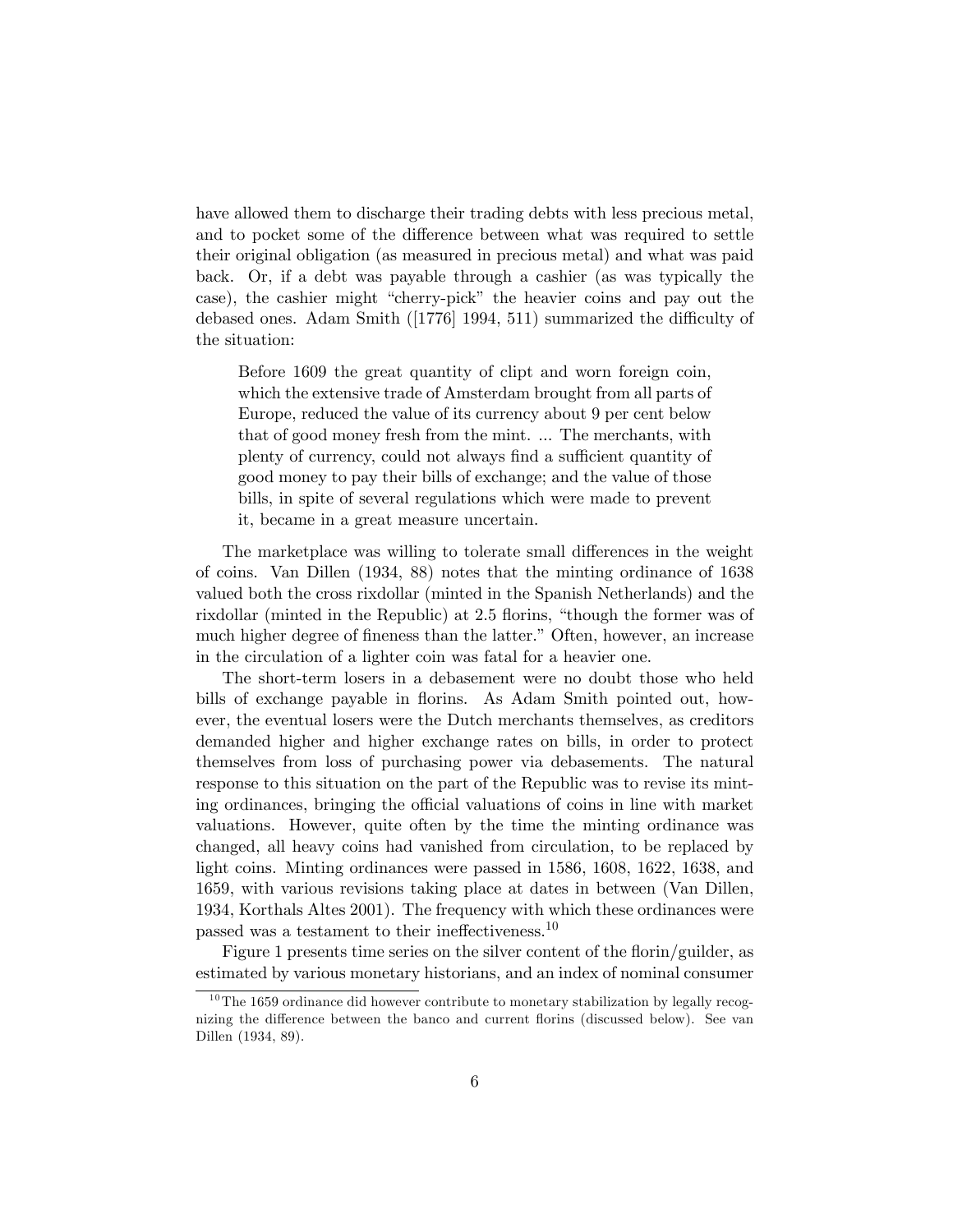prices.<sup>11</sup> The data are for the northern Netherlands from 1500 to 1800. Both prices and the silver content of the áorin are relatively stable until around 1550. From the mid-sixteenth century until the founding of the Bank of Amsterdam (1609), the silver content of the florin falls by about one percent per year on average, while annual ináation averages about two percent (see Table 1 below).

Not all of the inflation seems attributable to debasement. The "silver equivalent" price (the nominal price times the silver content of the florin) increased on average by one percent annually during this period. This increase most likely reflects the increased availability of silver from the New World, as well the strengthening economy of the Republic.

| Table 1: Average changes in money and prices |                                        |                              |                           |  |  |  |
|----------------------------------------------|----------------------------------------|------------------------------|---------------------------|--|--|--|
|                                              | in the northern Netherlands, 1500-1800 |                              |                           |  |  |  |
|                                              | Average annual                         | Average annual               | Average annual $\%\Delta$ |  |  |  |
| Period                                       | $% \triangle CPI$                      | $\%\Delta$ in silver content | in silver equivalent      |  |  |  |
|                                              | $= (1)$                                | of florin $=(2)$             | price $\approx (1)+(2)$   |  |  |  |
| 1500-1549                                    | 1.2                                    | 0.0                          | 1.2                       |  |  |  |
| 1550-1608                                    | 2.0                                    | $-1.0$                       | 1.0                       |  |  |  |
| 1609-1658                                    | 0.9                                    | $-0.2$                       | 0.7                       |  |  |  |
| 1659-1779                                    | 0.1                                    | 0.0                          | 0.1                       |  |  |  |
| 1780-1800                                    | 0.6                                    | 0.0                          | 0.0                       |  |  |  |
| Source: Van Zanden (2004)                    |                                        |                              |                           |  |  |  |

Two percent annual inflation seems relatively innocuous by modern standards, but this rate of inflation, and the coincident phenomenon of debasement was nonetheless strongly condemned by contemporary observers. One reason for this dissatisfaction must have been the "lumpiness" of debasements: a coin might be stable temporarily but suddenly lose ten percent of its metallic content. Below, we explore another potential source of dissatisfaction, which is the "double-edged" nature of inflation that arises under a commodity standard. That is, a debasement imposes costs not only on current creditors but also on participants in future credit transactions.

 $11$ <sup>The</sup> price series is from Van Zanden (2004) and has been smoothed to reduce shortterm variation. Estimates of the silver content of the áorin are from Van Zanden, Posthumus (1948), and Korthals Altes (2001). Each florin series reflects the researcher's judgement as to the composition and market value of the coinage circulating at the time.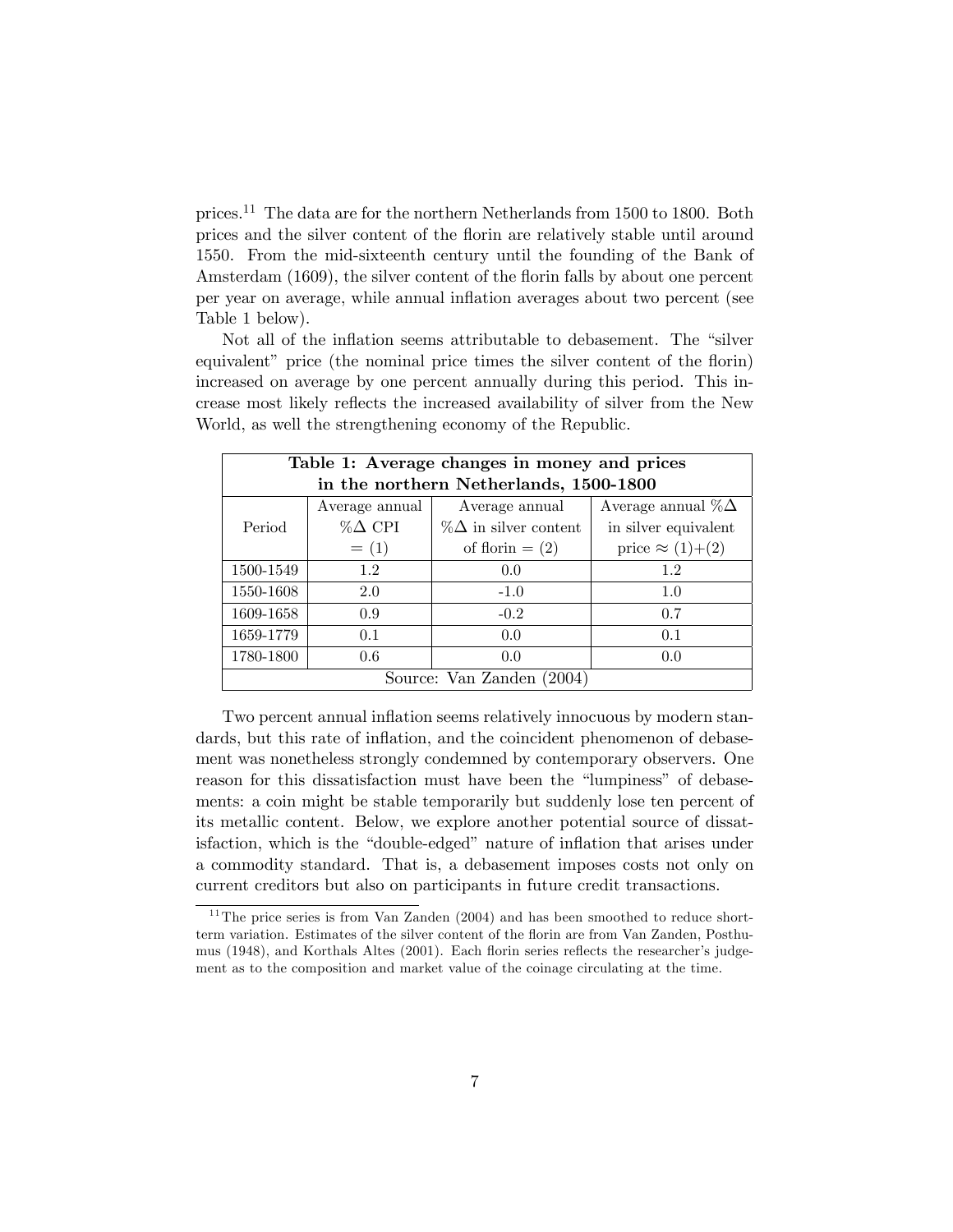#### 2.2 An exchange bank as the (accidental) solution

The ongoing erosion in the value of the Dutch currency led the governing council of Amsterdam to establish the Wisselbank in 1609. As emphasized by van Dillen (1934), the purpose of the founders was not to allow for the creation of any sort of central bank money, but simply to better enforce the minting ordinances. To this end, the ordinance establishing the Wisselbank put into place a number of new legal restrictions, including most importantly,

- 1. A requirement that all bills of exchange of 600 florins and upwards were to be payable at the Wisselbank;
- 2. A restriction that only lawful coins could be deposited into accounts at the Wisselbank; unlawful coins as well as bullion could be brought in to the bank, but these were to be turned over to the local mint, and the depositor credited only for the value of their precious metal (minus the customary charge for seigniorage);
- 3. A restriction that the Wisselbank was bound to observe the valuations of coins as stated in the minting ordinance. (However the Wisselbank was allowed to charge a minimal withdrawal fee for certain coins.)

Together these restrictions were designed to ensure that bills were not paid in debased coin, or in cashier accounts de facto only payable in debased coin. Reflecting its purely "monetary" mission, the Wisselbank did not grant any sort of credits, but simply held the deposited coin in its vaults. Thus, a stylized balance sheet for the Wisselbank during this period would have looked like the following: $12$ 

| Table 2: Stylized early balance sheet of the Wisselbank |                           |  |  |
|---------------------------------------------------------|---------------------------|--|--|
| Assets                                                  | Liabilities               |  |  |
| "Lawful" coin,                                          | Balances held as deposits |  |  |
| (e.g., rixdollars)                                      |                           |  |  |
| "Unlawful" coin and bullion                             |                           |  |  |
| (to be minted into lawful coin)                         |                           |  |  |

During the first fifty years of its existence, the Wisselbank enjoyed some degree of success. Since Wisselbank funds were payable in coins with a relatively stable value, the pace of debasements slowed to a trickle as more and more transactions were settled in bank funds. The Wisselbank was not

 $12$  Some selected actual balance sheets are presented in Appendix C.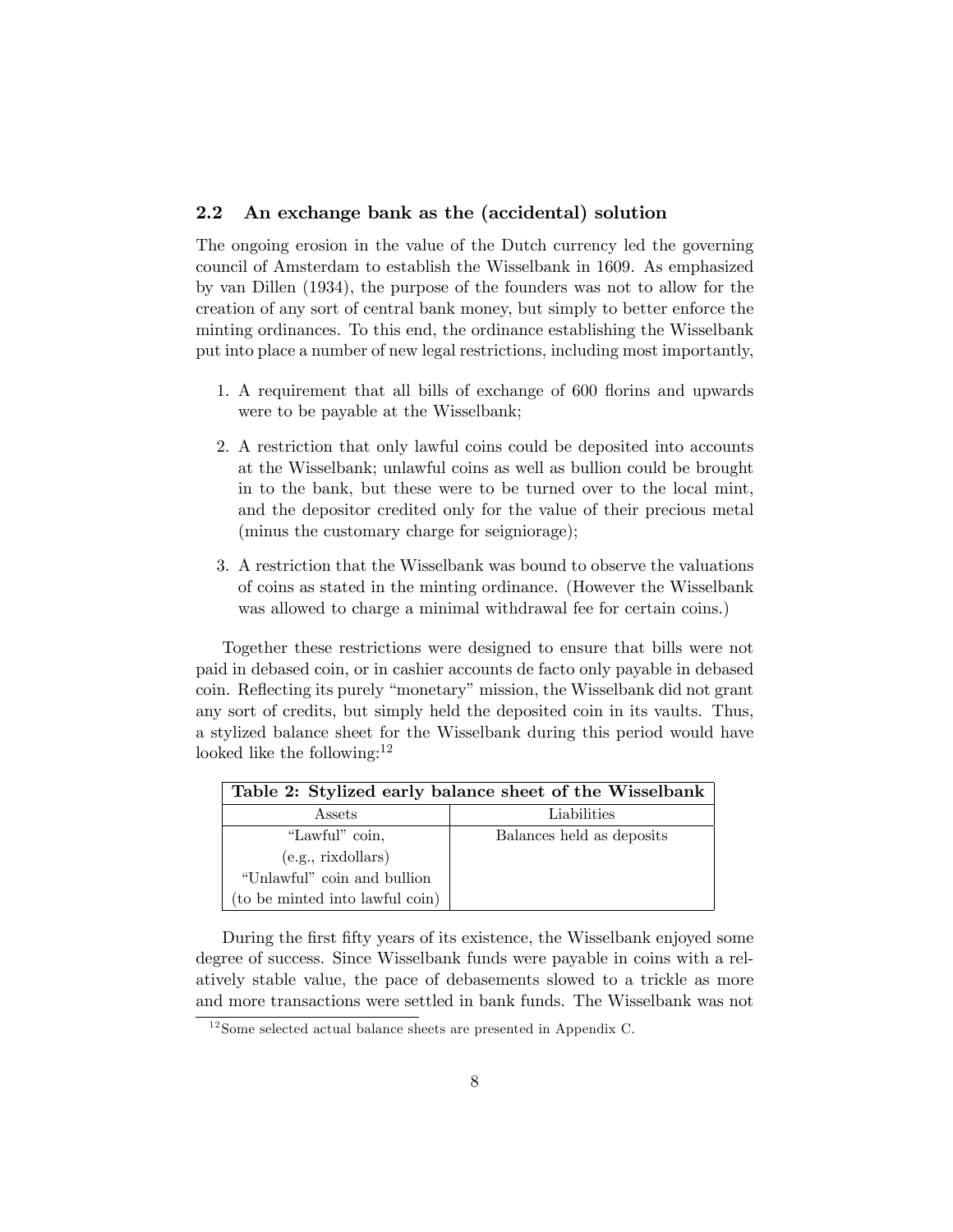entirely successful, however, in its goal of "demonetizing" the lighter foreign coins, which continued to circulate. Figure 1 shows that prices continued to rise throughout the first half of the 17th century, albeit at a lower rate than before (averaging less than one percent annually from Table 1). Table 3 shows that the value of florin against the English pound at first stabilized during this period, but gradually began to erode as heavier coins were withdrawn from the bank and were replaced by lighter coin.

| Table 3: Amsterdam on London Exchange Rate                     |     |  |  |  |
|----------------------------------------------------------------|-----|--|--|--|
| Index of the Five Year Averages, $1606-10=100$                 |     |  |  |  |
| 1601-05                                                        | 97  |  |  |  |
| 1606-10                                                        | 100 |  |  |  |
| 1611-15                                                        | 99  |  |  |  |
| 1616-20                                                        | 100 |  |  |  |
| 1621-25                                                        | 98  |  |  |  |
| 1626-30                                                        | 96  |  |  |  |
| 1631-35                                                        | 94  |  |  |  |
| 1636-40                                                        | 95  |  |  |  |
| 1641-45                                                        | 89  |  |  |  |
| Source: Simon Hart's Five Year Averages in McCusker (1978, 55) |     |  |  |  |

Throughout this period, the price of a given coin at the Wisselbank was still set by ordinance, often at a value below the actual market value of the coin as measured in áorins. For example, a cross rixdollar at the Wisselbank was valued at 2.4 florins while a cross rixdollar outside of the Wisselbank was 2.5 áorins (van Dillen 1934, 89-90). As a consequence, there arose two separate units of account, the *current* florin and the *banco* florin. Bills of exchange and other important financial transactions were settled in Wisselbank money and so were priced in banco florins, while spot transactions and accounts at cashiers were priced in current florins.

A market began to develop where people transferred ownership of banco deposits in exchange for current coins. Direct exchange avoided the Wisselbank's small withdrawal fee, and the exchange rate between the two was measured by the premium on bank money, known as the *agio*. The distinction between the two prevalent units of account was officially recognized in 1659. Table 4 summarizes the resulting changes in the monetary system of the Dutch Republic.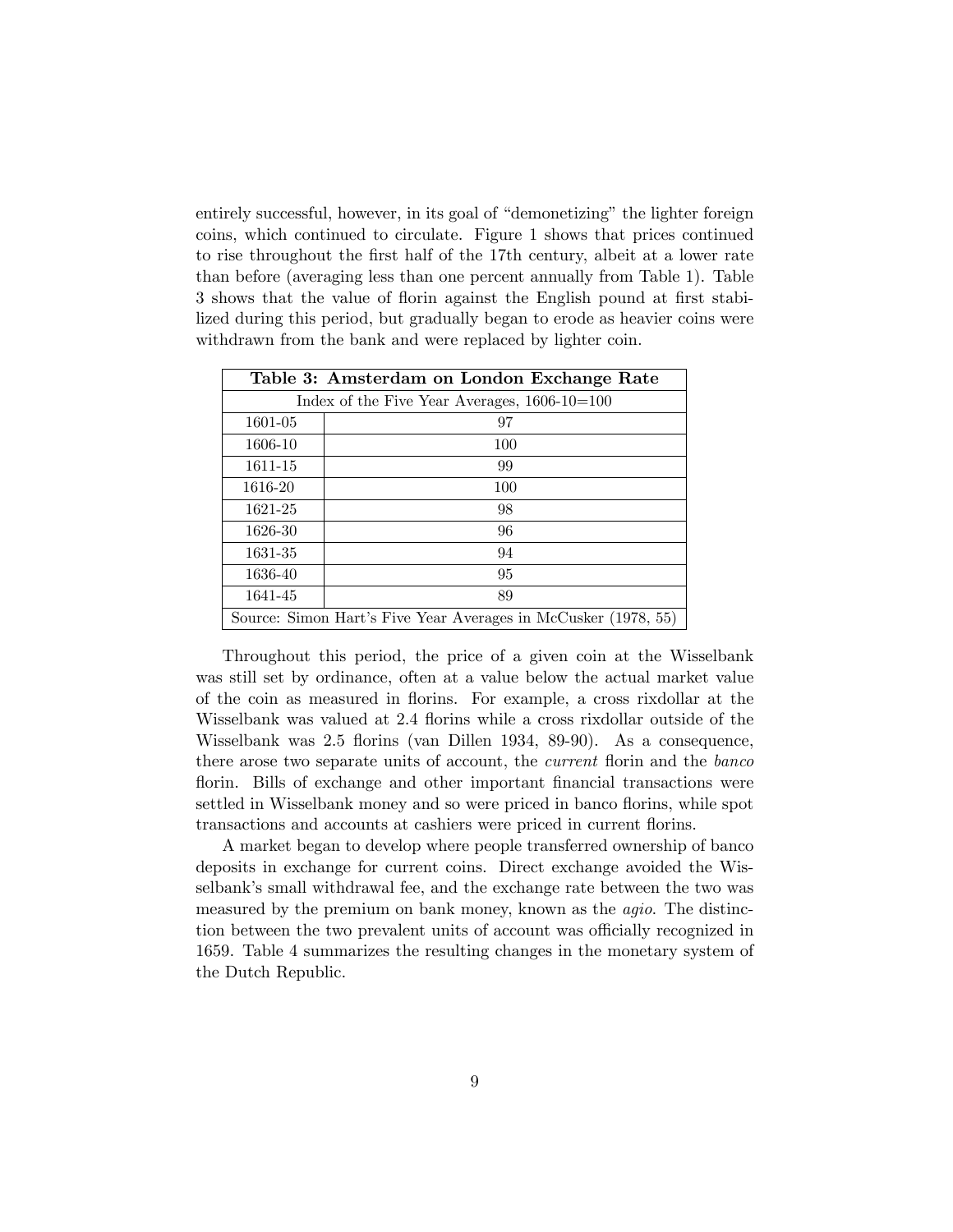| Table 4: Money of the Dutch Republic |                          |                |              |  |  |
|--------------------------------------|--------------------------|----------------|--------------|--|--|
| Pre-Wisselbank<br>Post-Wisselbank    |                          |                |              |  |  |
|                                      | Circa 1600<br>Circa 1650 |                |              |  |  |
| Unit of account:                     | Florin                   | Current Florin | Banco Florin |  |  |
| Coin:                                | Domestic coins           | Light          | Heavy        |  |  |
|                                      | Foreign coins            | coins          | coins        |  |  |
| Exchange bank                        |                          |                | Wisselbank   |  |  |
| money:                               |                          |                | accounts     |  |  |
| <b>Inside</b>                        | Cashiers' accounts       | Cashiers'      | Bills of     |  |  |
| money:                               | Bills of exchange        | accounts       | exchange     |  |  |

The success of the exchange market (in coin for bank money) meant that coins were rarely withdrawn from the Wisselbank for domestic purposes. The next evolutionary step was the end of the right of withdrawal of Wisselbank deposits, which occurred sometime during the second half of the 17th century. The exact date is unknown, and the lack of contemporary commentary suggests how inconsequential the change seemed to individual customers. From a modern perspective, however, the change meant that Wisselbank deposits became in affect an outside money because the bank faced no offsetting liability. The agio became in turn an exchange rate between coin and outside money. By transforming its deposits into outside money, the Wisselbank was able to more effectively discourage debasements and their inflationary consequences. Any drop in the silver content of current money could be offset by an increase in the value of the agio. Merchants needing to repay debts denominated in banco florins would have no incentive to hold debased coins, as these would offer little advantage in the purchase of Wisselbank funds.

A final evolutionary step in the development of the Wisselbank was the introduction of a system of receipts in 1683. A merchant could deposit bullion or coin at the Wisselbank and receive in return an advance of bank funds and a receipt. The receipt would entitle its holder a return of the bullion or coin, provided that the receipt holder returned the funds advanced, plus a very small amount of interest (e.g., one-quarter percent interest every six months for silver coin). A stylized balance sheet of the Wisselbank during its later period would look like the following: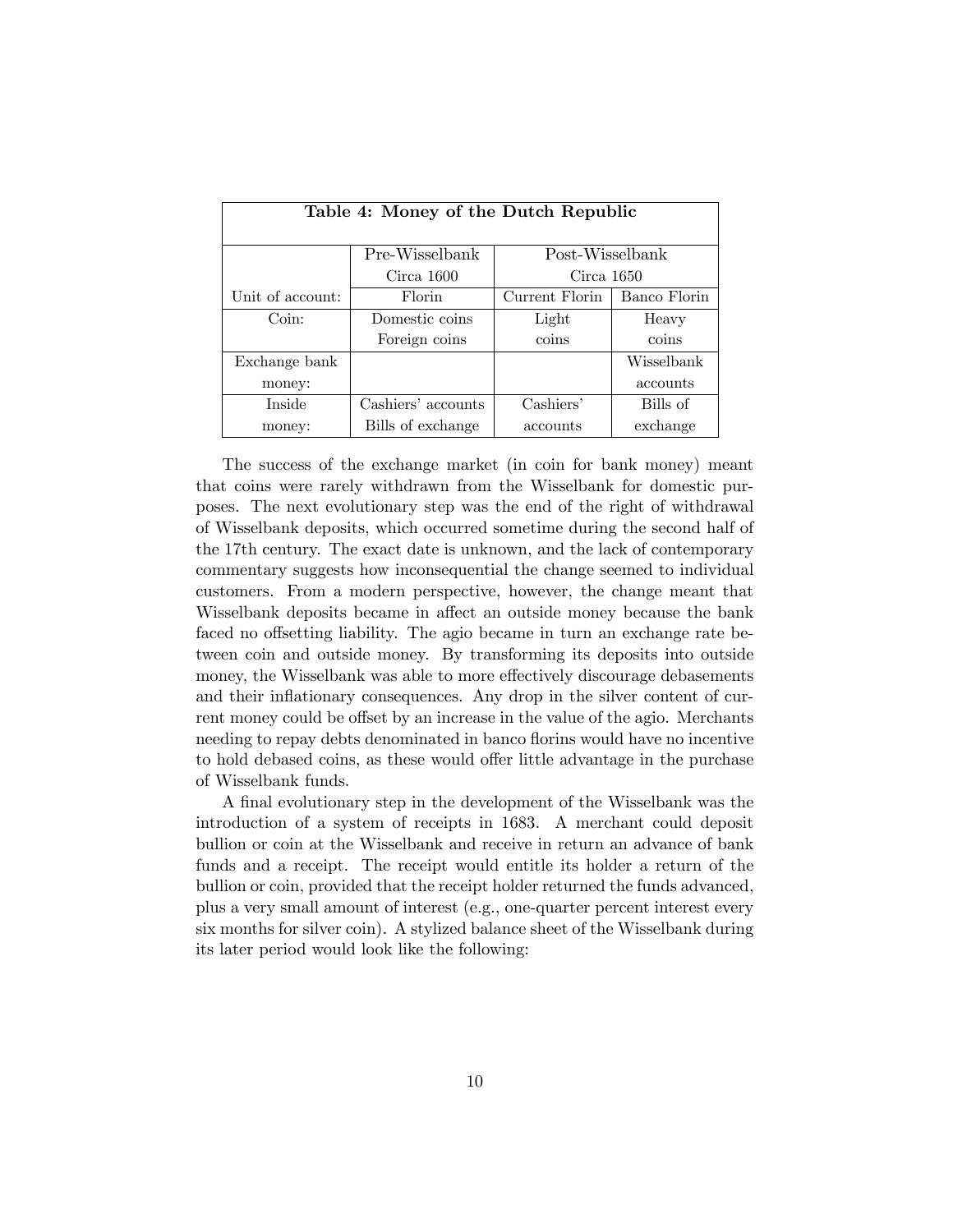| Table 5: Stylized later balance sheet of the Wisselbank |                                  |  |  |  |
|---------------------------------------------------------|----------------------------------|--|--|--|
| Assets                                                  | Liabilities                      |  |  |  |
| Heavy coin                                              | <b>Balances</b>                  |  |  |  |
| <b>Bullion</b>                                          | Receipts                         |  |  |  |
| Light coin or "current money,"                          | (i.e., options to purchase coins |  |  |  |
| discounted at the agio                                  | or bullion at a fixed price)     |  |  |  |
| $\left(-\right.$ "Option value" of                      |                                  |  |  |  |
| receipts)                                               |                                  |  |  |  |

As described by Adam Smith ([1776], 1994, 513-518), receipts would commonly circulate as form of quasi-money. Receipts and bank balances were complementary instruments. Receipts could circulate outside the Wisselbank and be redeemed for coin or bullion, while bank balances could not. Bank balances could be used to settle bills of exchange while receipts could not. Receipts and balances were freely traded in an open market, and by trading in this market, the Wisselbank was able to maintain complete control of the value of the bank florin.<sup>13</sup>

Figure 1 attests to the efficacy of these arrangements. By about 1650, the silver content of Dutch coins became remarkably stable, and the Dutch price level (CPI indexed to florin prices) fluctuated in a stationary way over the next century.<sup>14</sup> The goal of encouraging commercial credit was achieved. In the words of van Dillen  $(1925)$ , Amsterdam became, "the place were very nearly all the bills payable within Europe are drawn, remitted or otherwise discounted and traded (translated by de Vries and van der Woude 1997,  $136$ )."

## 3 Model

This section presents a model of the monetary environment of the early-17th century Dutch republic, both before and after the institution of the Wisselbank. The model is adapted from Freeman  $(1996)$ <sup>15</sup>

 $13$ The open market operations of the Wisselbank in this sense resembled those of a modern day currency board. A key difference was that a "spot" trade of metal for Wisselbank funds was always accompanied by the issue of a put option on Wisselbank funds, i.e., a receipt.

 $14$ <sup>14</sup>The only change in silver coinage between 1659 and 1839 was the introduction of the guilder in 1681 (Posthumus 1946, cviii).

 $15$ The Freeman model provides a useful vehicle for our analysis, because it allows for payment in both inside and outside money, and requires settlement of inside money transactions in outside money. This model has been employed extensively in the analysis of payment systems; see Zhou (2000) for a partial survey. Fujiki (2003) and Hernandez-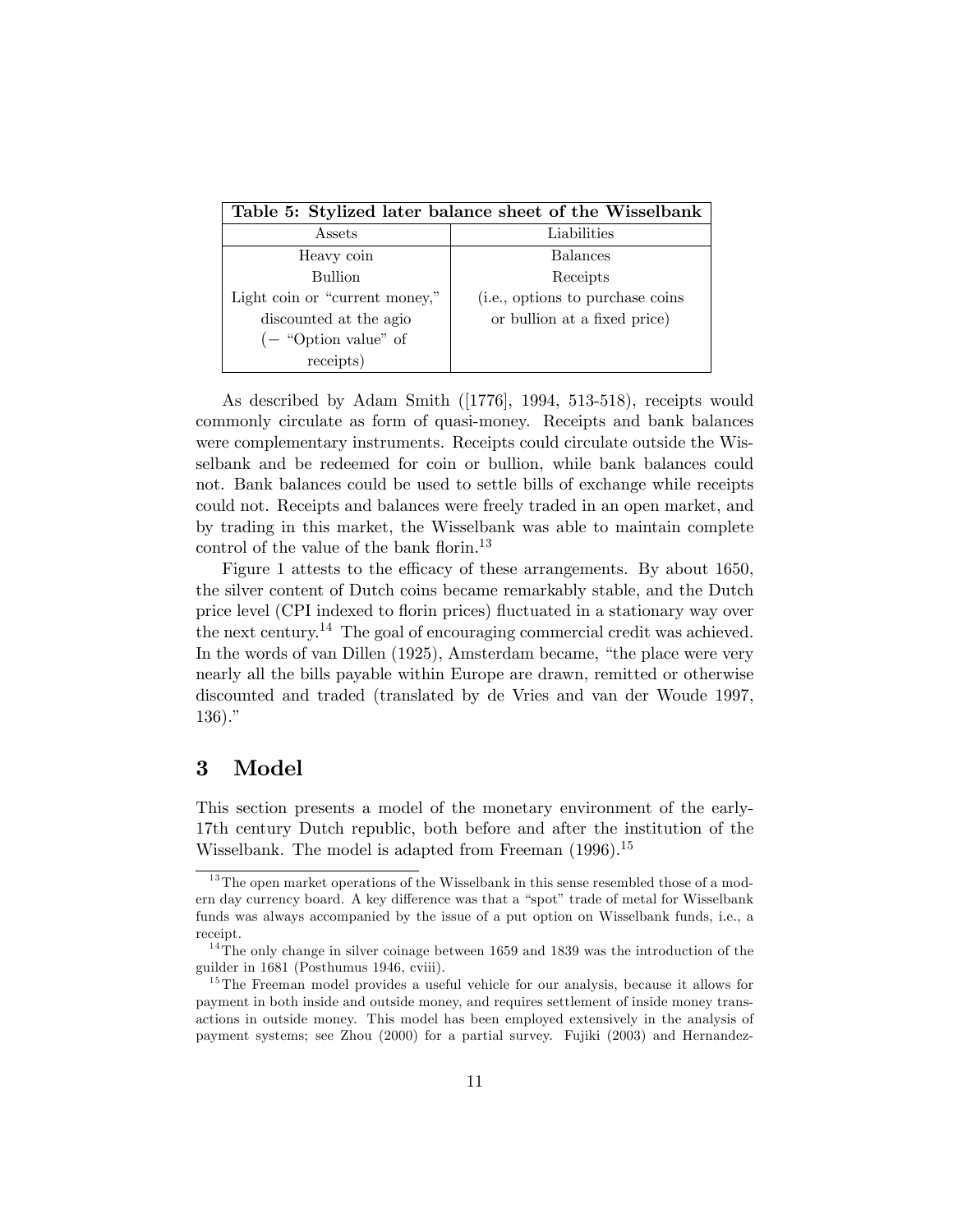There are three types of agents in the initial model: debtors, creditors, and cashiers. The cashiers are replaced with an exchange bank in a second version of the model.

Debtors and creditors exist as overlapping generations of two-period lived agents. Each generation is divided into an equal number of debtors and creditors, who are distributed over a number of "islands." Debtors are born on debtor islands and creditors are born on creditor islands, and agents are distributed over islands in a symmetric way. Debtors (creditors) are endowed when young with a quantity  $x(y)$  of a perishable good unique to their respective islands. There is also a central island where debts are discharged. The life histories of creditors and debtors are as follows.

Generation-t debtors wish to consume their own endowment good and the good of a creditor island in period  $t$ . To do this, young debtors journey to creditor islands to purchase goods from young creditors in period  $t$ , issuing debt (drawing bills) payable on the books of a cashier at the central island in period  $t + 1$  in order to make these purchases.<sup>16</sup> They then sell some of their endowment good to old creditors in return for coin. These coins may then be subsequently deposited on the books of a cashier in order to discharge the obligation created by the drawing of the bill earlier in the period. Preferences are such that there are no double coincidences of wants: the goods of debtor island  $j$  are desired by residents of a particular creditor island  $k$ , but residents of island j are only interested in consuming goods of some other creditor island. Also, old debtors leave the central island before the arrival of the old creditors, meaning that settlement of a bill requires the services of an intermediary, i.e., a cashier.

Generation-t debtors may also consume debtor goods of any type in period  $t + 1$ . Second-period consumption is less satisfying, however, and consuming a debtor good at  $t+1$  only generates utility equivalent to consuming a (small) fraction  $\alpha$  of consuming a debtor good at t.

Formally, the representative debtor's preferences are given by

$$
V(d_{xt} + \alpha d'_{x,t+1}, d_{yt})
$$
\n<sup>(1)</sup>

where  $d_{xt}$  indicates the debtor's consumption of his endowment good in period t,  $d'_{x,t+1}$  denotes consumption of a debtor good in period  $t + 1$ , and  $d_{ut}$  denotes the debtor's period-t consumption of the relevant creditor good.

Verme (forthcoming) have used the Freeman model to analyze economies operating under metallic standards.

 $16$  Following Freeman (1996), we assume there exists an enforcement technology which guarantees that all debts will be repaid.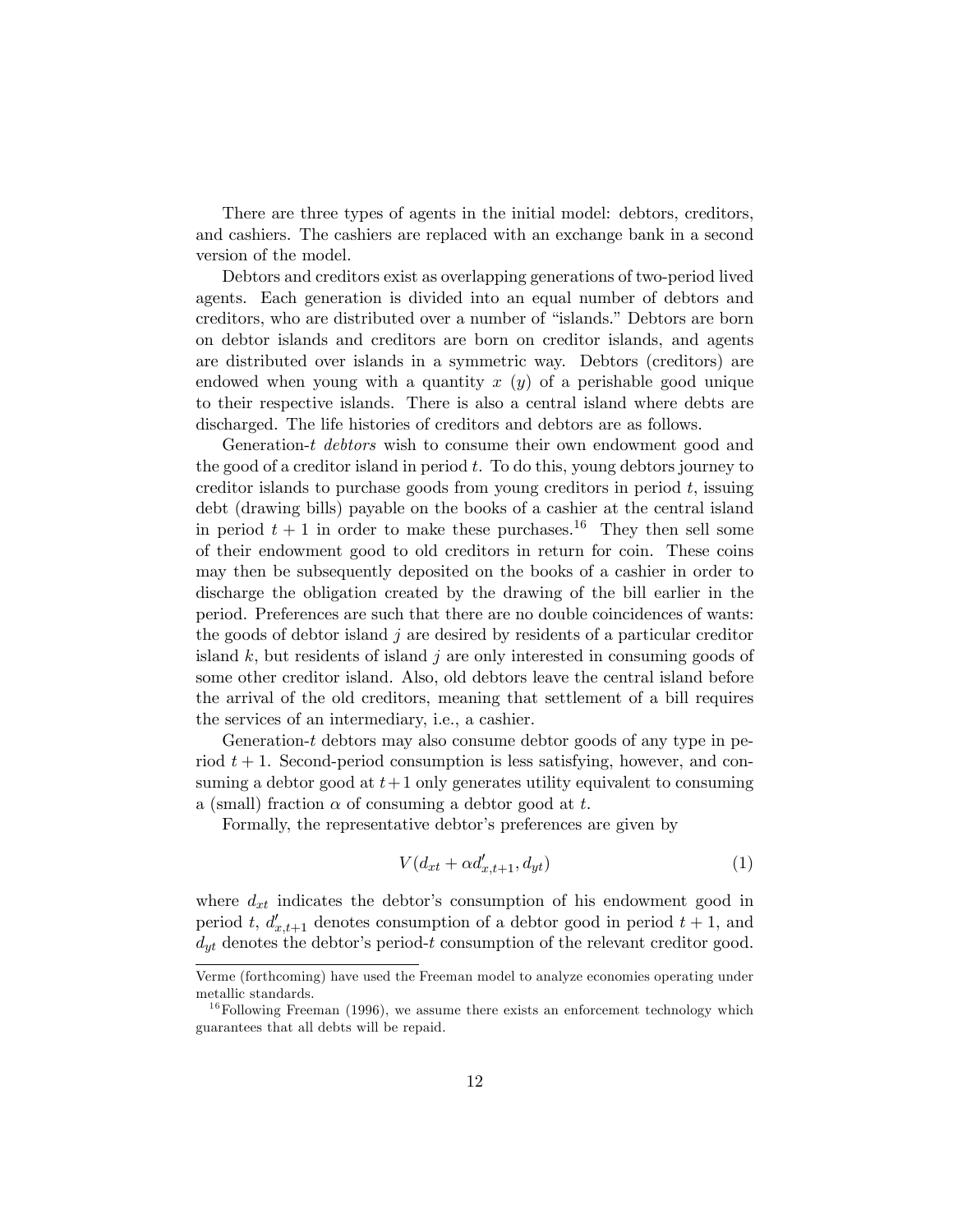Generation-t creditors wish to consume some of their own endowment good in period t, and the goods of some debtor island in period  $t+1$ . To do this, the generation- $t$  creditors sell some of their endowment to generation- $t$ debtors in exchange for a bill payable at  $t + 1$ , on the books of a cashier the central island. At time  $t + 1$ , old creditors receive payments from cashiers where the old debtors have deposited their coin. The old creditors withdraw this coin and then journey to debtor islands in order to buy the debtor goods they desire from young debtors.

The representative creditor's utility is given by

$$
U(c_{x,t+1}, c_{yt}) \tag{2}
$$

where  $c_{yt}$  indicates the creditor's consumption of his endowment good in period t, and  $c_{x,t+1}$  denotes the creditor's period-t consumption of the relevant debtor good. Both  $U$  and  $V$  are assumed to be twice continuously differentiable, additively separable, and to be increasing and concave in each argument, with indifference curves that do not cross the axes.

Cashiers are single-period lived indivuals who reside on the central island. Cashiers value both types of goods and have utility given by

$$
\theta_{xt} + \theta_{yt} \tag{3}
$$

where  $\theta_{xt}$  and  $\theta_{yt}$  denote the representative cashier's time-t consumption of debtor and creditor goods, respectively.

Cashiers have no endowment of goods, but are endowed with a "banking" technology" that allows them to take in deposits of coin, settle obligations by transfer of accounts, and to allow for withdrawals in coin. Before describing the cashiers in more detail, we must first introduce some additional structure in the model, with three key restrictions.

Currency area and restrictions on prices. The islands in the model comprise a "currency area" (the "Low Countries") with a common unit of account ("the florin"). Prices within the Low Countries must be stated in this unit of account, and cashiers' accounts must be kept in this unit of account.

Use of debt and coins in transactions. Debts issued by young debtors must be denominated in the Low Countries' unit of account (florin) and are payable on the books of a cashier. Coins deposited with cashiers must be recognized in a minting ordinance (to be described below) but are valued at their market value. Old creditors' purchases of young debtors' goods are also made with coin. These coins are obtained by withdrawals from cashiers' accounts. The initial old creditors are endowed with stocks of at least one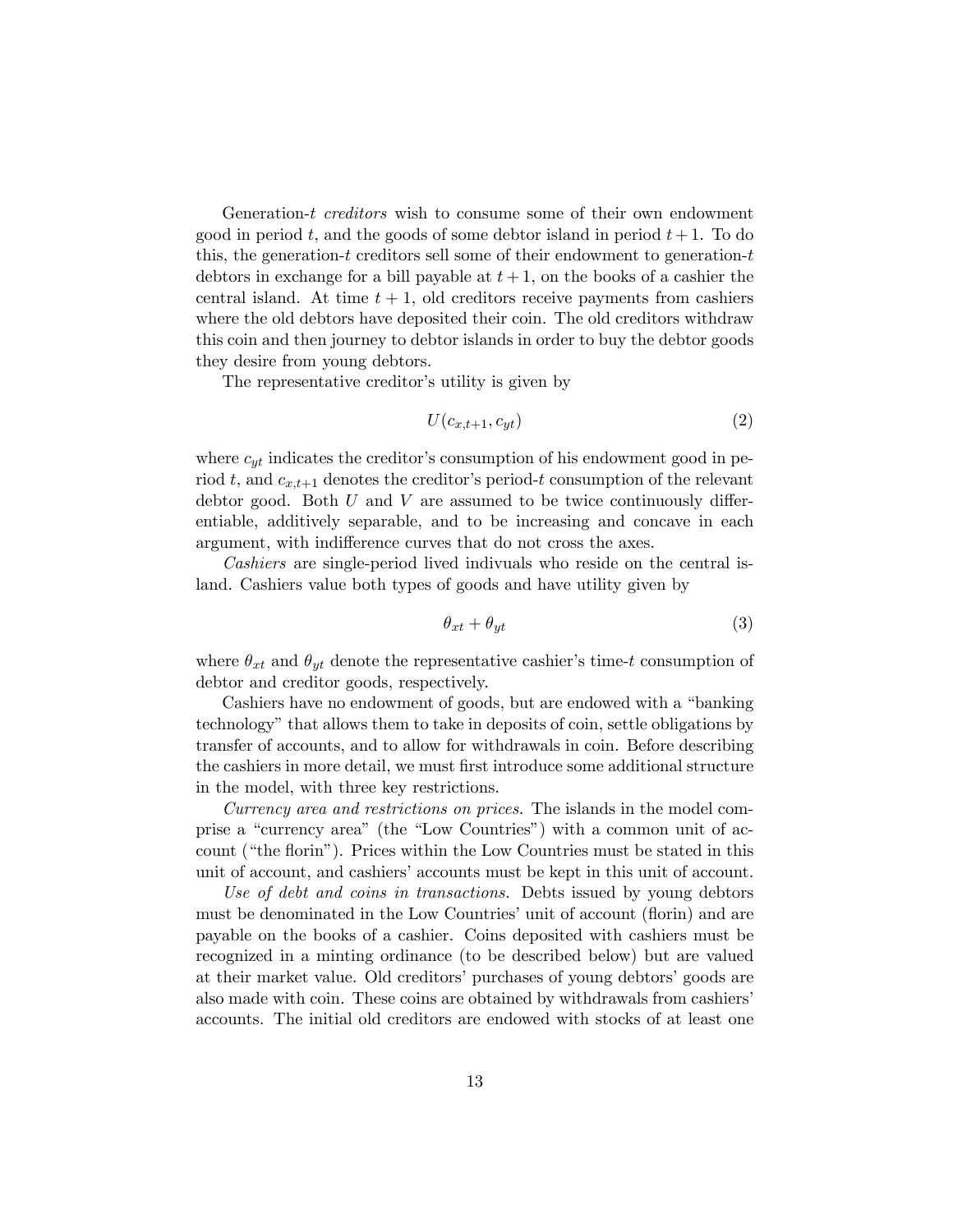coin.<sup>17</sup>

Mints and minting ordinances. Coins are produced by mints and a minting ordinance assigns each coin a value in terms of the native unit of account. Each coin has a fixed amount of a durable precious metal, "silver."<sup>18</sup> At least one mint (and possibly more) is accessible from the islands in the model, including the central island ("Amsterdam"). Each mint freely converts silver (including coins of other mints) into coin, extracting a fraction of the silver in the process. In terms of notation, let  $I$  be the set of coins covered in the minting ordinance, and let  $C_t \subseteq I$  be the set of coins circulating at the beginning of period t. Each coin  $i \in I$  has a silver content of  $b_i$  ounces, and the minting ordinance assigns it a value of  $e_i$  florins. Consistent with historical practice, we do not require that all coins circulate at their legal values. Instead, the time  $t$  market florin value  $e_{it}$  of coin  $i$  may exceed but cannot fall below its legal value, i.e.,  $e_{it} \geq \underline{e}_i$ .<sup>19</sup> The "weight" of a coin is given by the ounces of silver it contains for each florin of nominal value, i.e., the weight of coin i is  $b_i/e_i$ .

Each coin is produced by a separate mint and coin  $i$  is subject to a seigniorage charge of  $\sigma_i$ , expressed as a fraction of the face value of the coin. Any silver obtained from seigniorage is "thrown in the ocean," i.e., disposed of by the government collecting the revenue and not redistributed among agents in the economy.<sup>20</sup> This is defensible given that, historically, seignorage revenues were often used for the hiring of foreign mercenaries and the importation of war materiel. In order to focus on purely monetary aspects of the 17th century Low Countries economy, our analysis also ignores the budget constraints of the governments operating the mints. In practice, the stabilization of fiscal policy (by the Dutch Republic) was a precondition

 $17$  Note that this restriction rules out the use of *uncoined* precious metal as money, as occurs in Sargent and Wallace (1983). This is a defensible restriction given that, at the time of the founding of the Wisselbank, commercial obligations were most often settled using cashiers' accounts (payable in coin, but denominated in florins) rather than in coin itself.

 $18$  Both silver and gold coins were used in the Low Countries during the period considered in this paper, but silver became the de facto standard by the mid-17th century. An extension of the model to two precious metals is possible but beyond the scope of the present study.

<sup>&</sup>lt;sup>19</sup>That is, a creditor owed a debt of  $D$  florins may not compel a debtor to pay more than  $D/\underline{e}_i$  coins of type i in order to settle the debt. However a creditor may be willing to settle for fewer coins if a particular coin is "overvalued" relative to its legal value. As noted above such "overvaluation" was quite common at the time of the founding of the Wisselbank.

 $20$ We also ignore the distinction between "gross" and "net" seigniorage. In practice, seigniorage charges had to be large enough to cover minting costs or "brassage."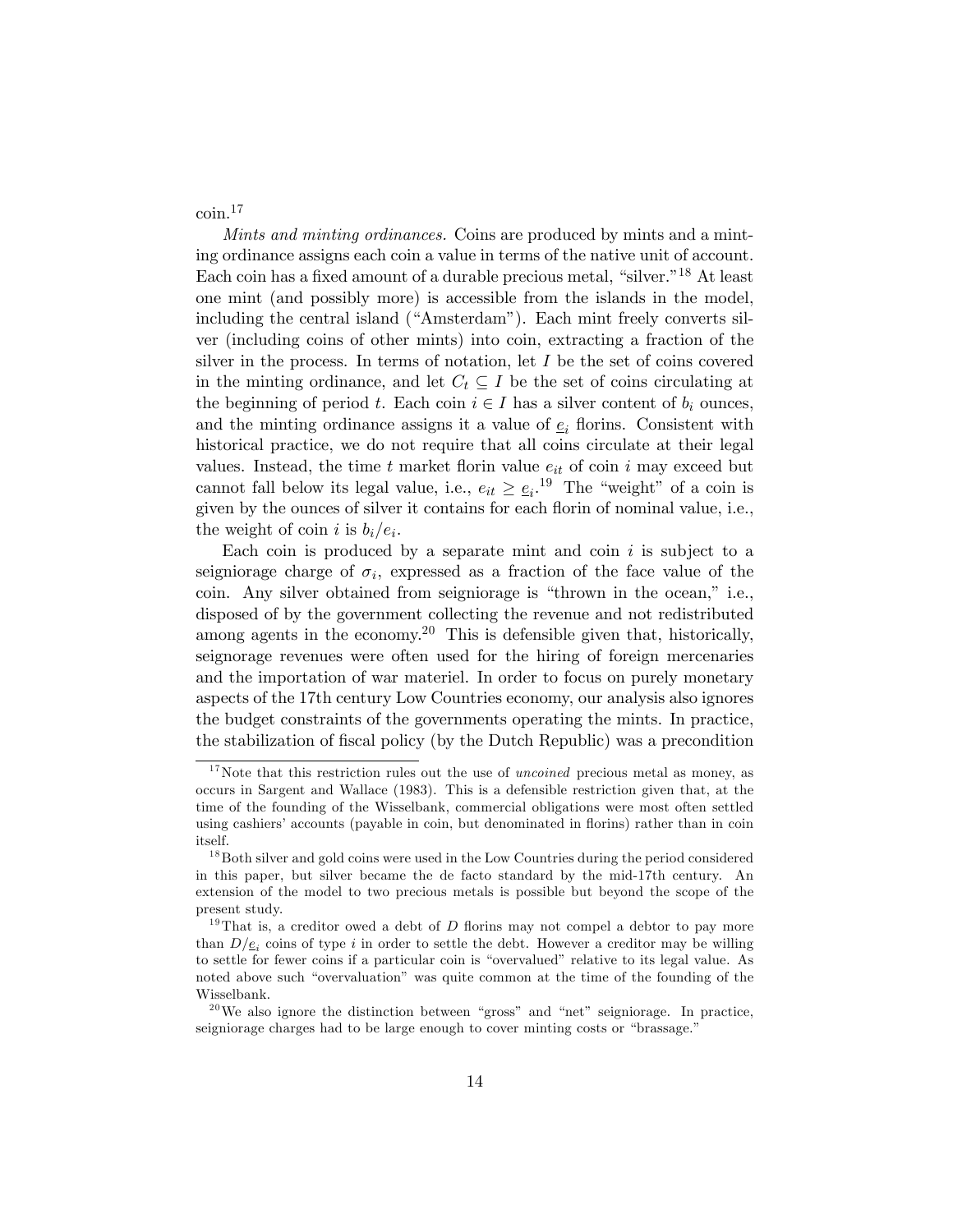for the monetary stabilization achieved by the Wisselbank; see for example, de Vries and van der Woude (1997).

To model a 17th-century monetary environment, it is also necessary to acknowledge the "commodity" nature of contemporary coinage. Following Sargent and Smith (1997) and Sargent and Velde (2002), this is accomplished via a "world market," that is willing to substitute arbitrarily large amounts of silver for goods at constant "world prices" of  $\phi$  ounces of silver per debtor good and  $\omega$  ounces of silver per creditor good.<sup>21</sup> Buying or selling a good on the world market incurs a proportional transaction or "iceberg" cost equal to the fraction  $\tau$ . For example, an agent purchasing a debtor good on the world market must pay  $\phi/(1-\tau)$  ounces of silver, while an agent selling a debtor good receives only  $\phi(1 - \tau)$  ounces of silver.

At certain stages during a period, debtors and creditors have access to world markets for their own type of good. That is, debtors may always freely exchange silver for their own type of debtor good, and creditors may exchange silver for their respective creditor goods. There is also an opportunity in each period for agents to use silver (coined or uncoined) to purchase their desired consumption goods on the world market.

The cashiers on the central islands offer their settlement services to arriving old debtors. That is, their banking technology allows cashiers to take in, transfer, and pay out deposits. All coins are valued at market values, subject to the restrictions in the minting ordinance. Any profits realized by the cashiers takes the form of deposited coins that the cashiers need not pay out, and the cashiers can use such coins to obtain consumption goods on the world market. However, the cashiers are sufficiently numerous so as to be perfectly competitive and earn zero profits in equilibrium.<sup>22</sup>

The timing of agents' actions within a period is given in Table 5 below. In the table, the abbreviations YD, YC, OD, and OC are used for young/old debtor/creditors. Goods are abbrieviated as debtor goods (DG), creditor goods (CG), and silver (S). Locations are given by the debtor islands (DI), creditor islands (CI), the world market (WM), and the central island (A). An asterisk indicates that an action is not feasible for a particular group of agents at that particular stage.

 $2^{21}$  I.e., the Low Countries comprise a "small open economy" with respect to the world silver market.

 $2<sup>22</sup>$  For notational convenience we set the number of cashiers to exactly equal the number of debtors (or creditors).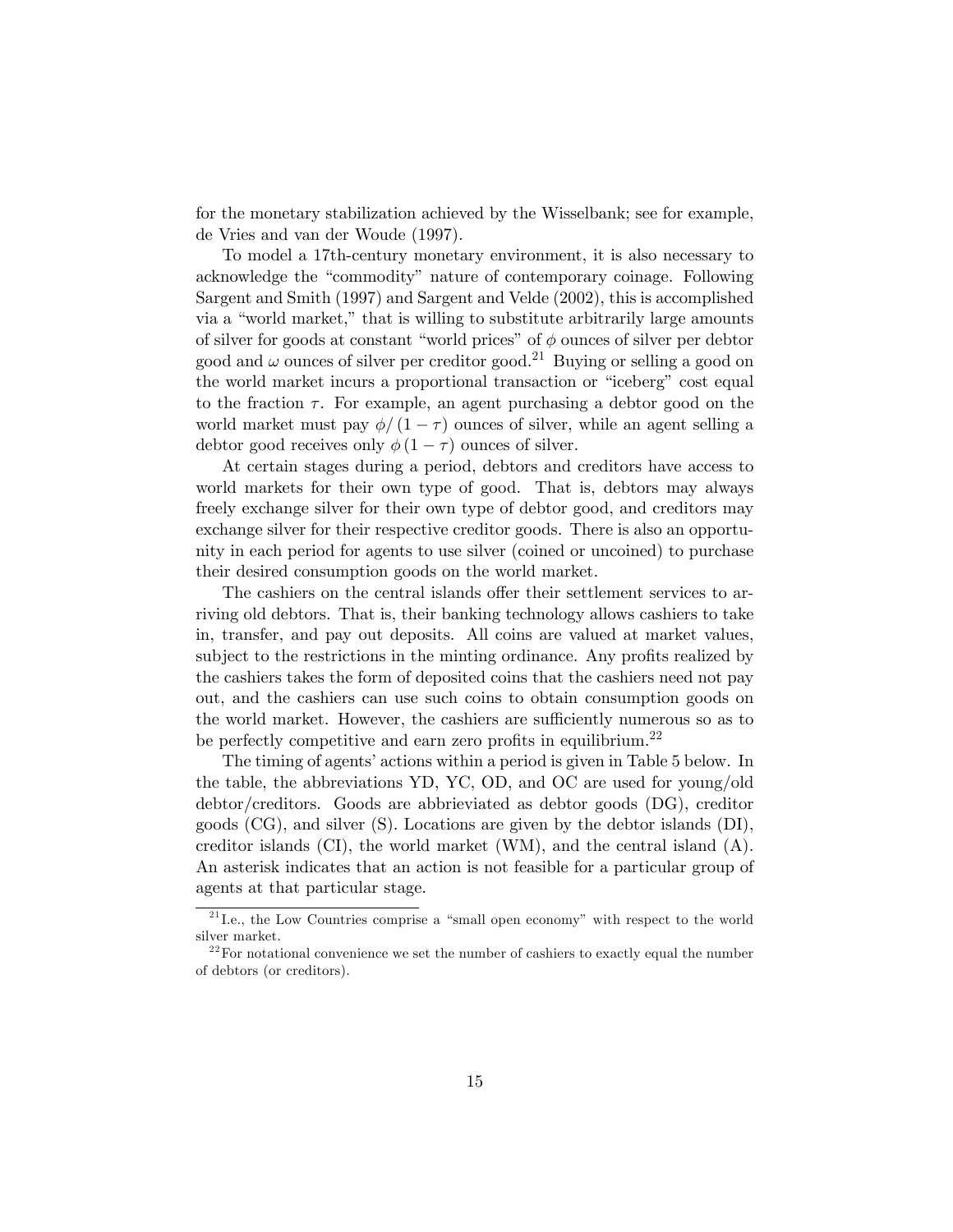|       | Table 6: Timing of actions within a period |                 |               |                 |               |
|-------|--------------------------------------------|-----------------|---------------|-----------------|---------------|
| Stage | YD's                                       | YC's            | OD's          | OC's            | Cashiers      |
|       | Can trade                                  | Can trade       |               | Can trade S     |               |
| 1.    | DG for S or                                | CG for S        | $\ast$        | for DG          | $\ast$        |
|       | CG (WM)                                    | $($ on WM $)$   |               | $($ on WM $)$   |               |
|       |                                            | Can mint        |               |                 |               |
| 2.    | $\ast$                                     | S into          | $\ast$        | $\ast$          | $\ast$        |
|       |                                            | coin            |               |                 |               |
|       |                                            |                 | Deposit       |                 | Credit OD's   |
| 3.    | $\ast$                                     | $\ast$          | coin with     | $\ast$          | for coin      |
|       |                                            |                 | cashier $(A)$ |                 | deposited     |
|       |                                            |                 |               | Present         | Pay bills     |
| 4.    | $\ast$                                     | $\ast$          | $\ast$        | bills, paid     | presented     |
|       |                                            |                 |               | in coin $(A)$   | by OC's       |
|       |                                            |                 |               | Can melt        |               |
| 5.    | $\ast$                                     | $\ast$          | $\ast$        | coin, buy       | $\ast$        |
|       |                                            |                 |               | CG (WM)         |               |
|       | Buy CG's                                   | Sell CG         |               | If has CG       |               |
| 6.    | with bills                                 | to YDs          | $\ast$        | can sell        | $\ast$        |
|       | $($ on CI's $)$                            | for bills       |               | to YD's         |               |
|       |                                            | $($ on CI's $)$ |               | $($ on CI's $)$ |               |
|       | Sell DG's                                  |                 |               | Buy DG          | If holds      |
| 7.    | to OC's                                    | $\ast$          | $\ast$        | from YD's       | coin, can     |
|       | for coin                                   |                 |               | $($ on DI's $)$ | buy goods     |
|       | $($ on DI's $)$                            |                 |               |                 | $($ on WM $)$ |
|       | Can mint,                                  |                 |               |                 |               |
| 8.    | melt coin                                  | $\ast$          | $\ast$        | $\ast$          | $\ast$        |
|       | & buy CG                                   |                 |               |                 |               |
|       | $($ on WM $)$                              |                 |               |                 |               |
| 9.    | Consumption occurs                         |                 |               |                 |               |

Note that for old creditors to benefit from the purchase of creditor goods abroad and subsequent domestic resale of these goods, we must allow for the possibility that old creditors will transfer the bills they receive in payment from young creditors. Likewise, a young debtor receiving a bill of another young debtor as payment (from an old creditor who has imported creditor goods), must be allowed to negotiate or "deposit" the bill with a cashier in the following period. This is a reasonable requirement given that, as dis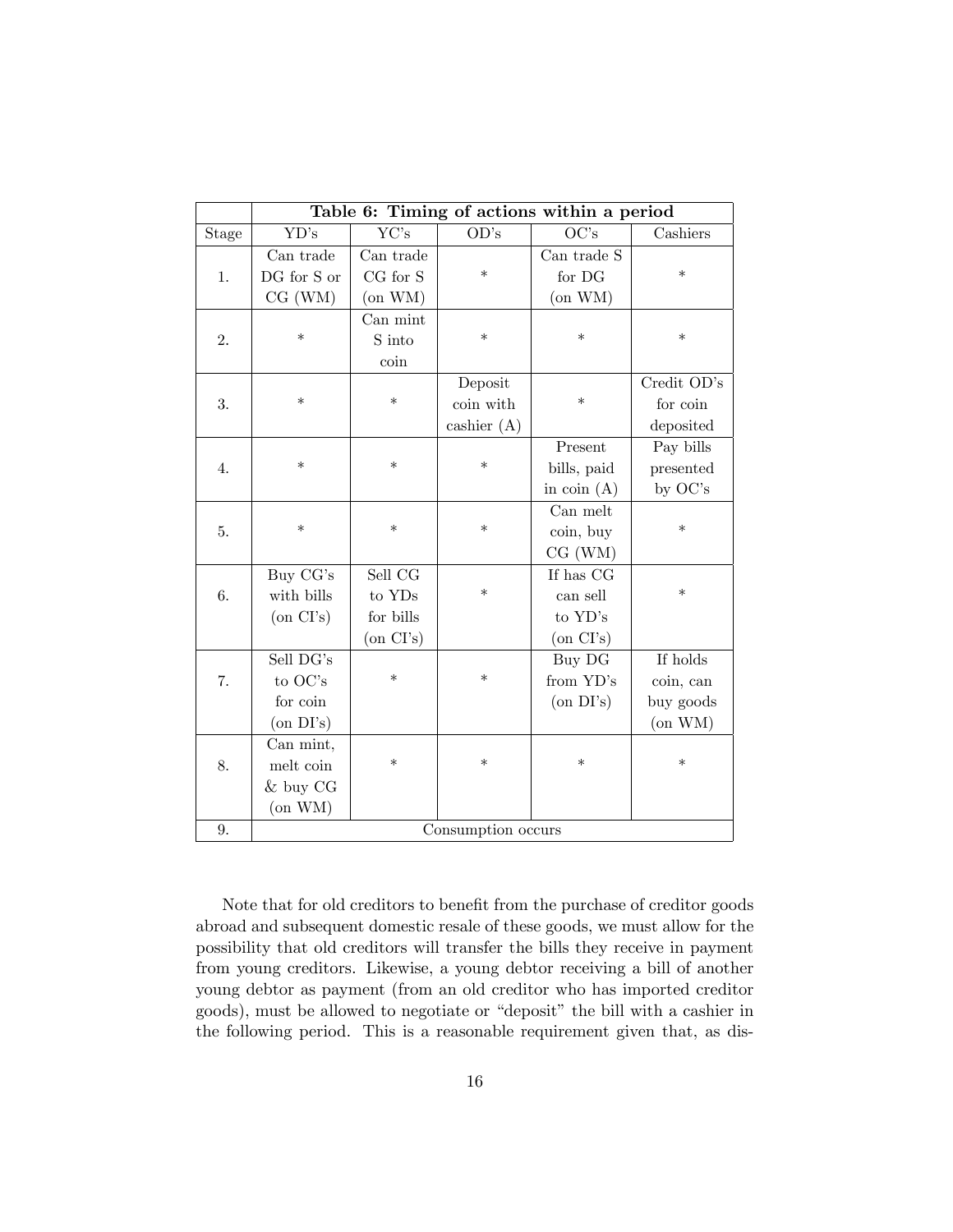cussed above, such negotiability was a commonplace feature of 17th century financial obligations.

The existence of the world markets imposes certain restrictions on prices. In particular, let  $p_{xt}^j$  be the florin price of debtor goods on debtor island j. Then absence of arbitrage implies that for all  $i \in I$ 

$$
\frac{e_{it}\phi(1-\sigma_i)(1-\tau)}{b_i} \le p_{xt}^j \tag{4}
$$

(cf. Sargent and Velde 2002, 27). If condition (4) were violated, then agents could make riskless profits by minting coin  $i$ , buying up debtor goods on island  $j$  and selling the goods on the world market; prices would therefore rise until the inequality was no longer violated. For all  $i \in C_t$ , we must also have

$$
p_{xt}^{j} \le \frac{e_{it}\phi}{b_i\left(1-\tau\right)}\tag{5}
$$

If condition  $(5)$  were violated, then agents could earn arbitrage profits by selling goods locally for coin  $i$ , then melting the coins to buy more goods on the world market. Following Sargent and Velde (2002), we will refer to the bounds in  $(4)$  and  $(5)$  as "minting" and "melting" points for coin i.

If more than one type of coin is in circulation, agents have the option of melting one type of coin and having it minted into another type. The process of melting and reminting is subject to the same transactions costs as other "external" transactions.<sup>23</sup> This possibility gives rise to the following constraints which must hold for all pairs of coins where  $\{i, c\}$  where  $i \in I$ and  $c \in C_t$ 

$$
\frac{b_c(1-\sigma_i)(1-\tau)^2}{b_i} \le \frac{e_{ct}}{e_{it}}\tag{6}
$$

which in fact are implied by the constraints  $(4)$  and  $(5)$ . If condition  $(6)$ were violated, then coin c would be undervalued relative to coin  $i$ , causing agents to melt coin c and mint coin i. The bounds defined by  $(6)$  correspond to the "gold points" of the classical gold standard.

Similar constraints will apply to the price of creditor goods. Let  $P_{yt}^k$ be the time-t creditor-island price of creditor goods on island  $k$ , payable in florins at the central island at time  $t + 1$ . Then the following must hold for all coins  $i \in I$ 

$$
\frac{e_{i,t+1}\omega\left(1-\sigma_i\right)\left(1-\tau\right)}{b_i} \le P_{yt}^k\tag{7}
$$

 $^{23}$ In practice, different magnitudes of transactions costs applied to different types of transactions. In this stylized account we assume these are the same in order to keep the notational burden of the model at a manageable level.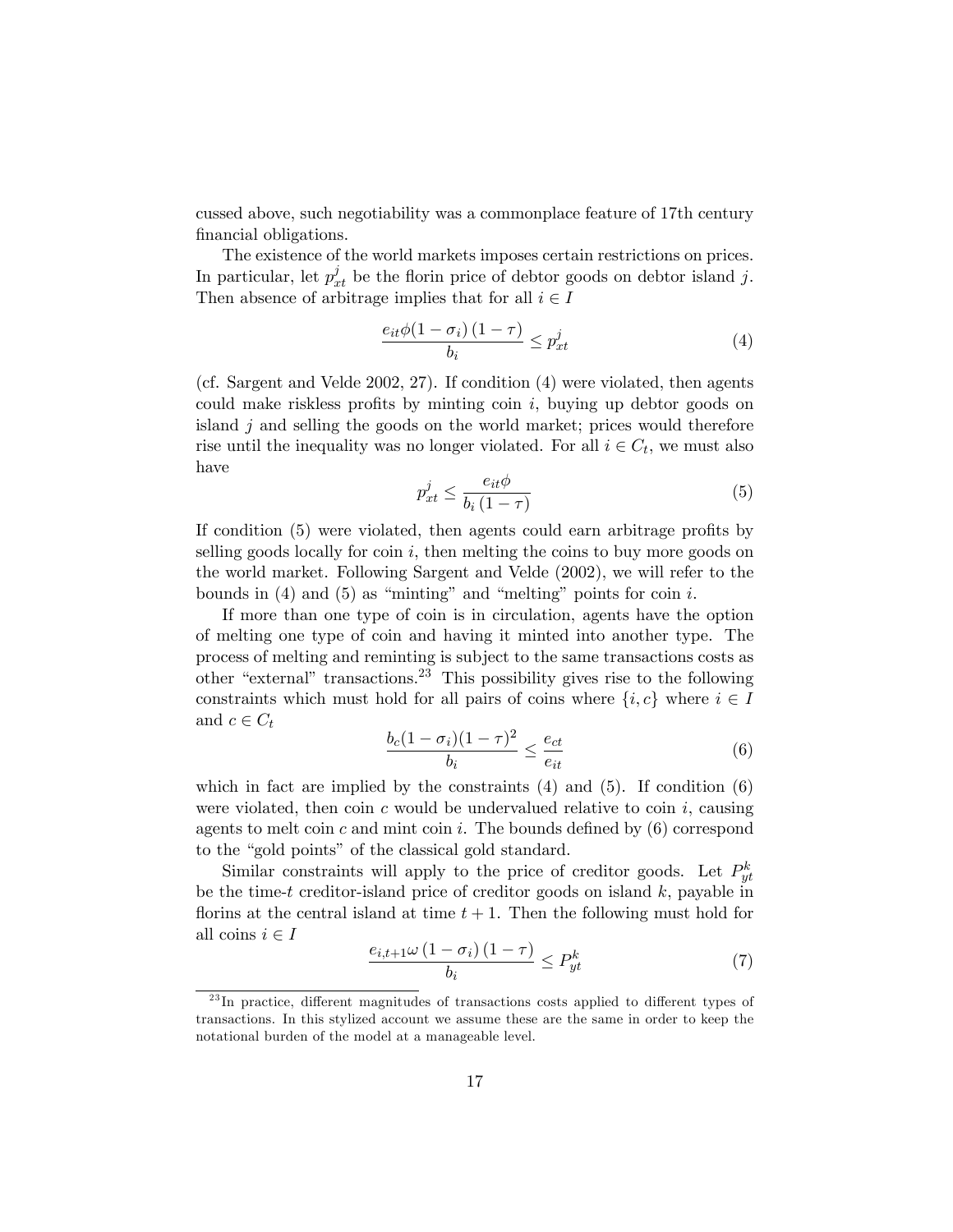and for all  $i \in C_t$ , we must have

$$
P_{yt}^k \le \frac{e_{i,t+1}\omega}{b_i\left(1-\tau\right)}\tag{8}
$$

Conditions  $(7)$  and  $(8)$  define additional minting and melting points for each coin.

For the special case where  $\phi = \omega = 1$  and  $\tau = 0$ , the lower bounds in (4) and (7) are known as mint prices. Likewise, for the same special case the upper bounds in  $(5)$  and  $(8)$  are known as *mint equivalents*.<sup>24</sup> These quantities represent the theoretical values at which a mint producing a certain coin would buy or sell silver, respectively.

Conditions (4)-(8) together imply bounds on the relative price of debtor versus creditor goods, i.e.,

$$
\frac{\phi\left(1-\tau\right)^{2}\left(1-\sigma_{i}\right)}{\omega} \leq \frac{p_{xt}^{j}}{P_{yt}^{k}}\frac{e_{i,t+1}}{e_{it}} \leq \frac{\phi}{\omega\left(1-\tau\right)^{2}\left(1-\sigma_{i}\right)}
$$
(9)

for all circulating coins i. The fact that agents can both buy and sell goods on the world market implies a more stringent set of bounds on this relative price, i.e.,

$$
\frac{\phi\left(1-\tau\right)^{2}}{\omega} \le \frac{p_{xt}^{j}}{P_{yt}^{k}} \frac{e_{i,t+1}}{e_{it}} \le \frac{\phi}{\omega\left(1-\tau\right)^{2}}\tag{10}
$$

It will be convenient to define the set  $F_i(e)$  as the set of prices  $(p_x, P_y)$  for which  $(4)$ ,  $(5)$ ,  $(7)$ ,  $(8)$ , and  $(10)$  are satisfied for coin i in steady state when market valuations of coins are given by e.

The money supply in the Low Countries will depend on the florin values of the various coins, their initial stocks, and the amount of minting and melting of the various coins that occurs within a period. The Low Countries' beginning-of-period nominal money stock  $M_t$ , denominated in florins, is given by

$$
M_t = \sum_{i \in C_t} e_{it} m_{it} \tag{11}
$$

where  $m_{it}$  is the stock of coin i at the beginning of t. Money evolves according to

$$
M_{t+1} = M_t + \sum_{i \in I} e_{it} (\xi_{it} + n_{it}) - \sum_{i \in C_t} e_{it} (\mu_{it} + \nu_{it})
$$
 (12)

where  $n_{it}, \xi_{it} \geq 0$  represents the number of coins of type i minted by debtors and creditors, respectively, during period t, and  $\mu_{it}$ ,  $\nu_{it} \in [0, m_{it}]$  represents

 $24$ The terms mint price and mint equivalent are due to Redish (1990).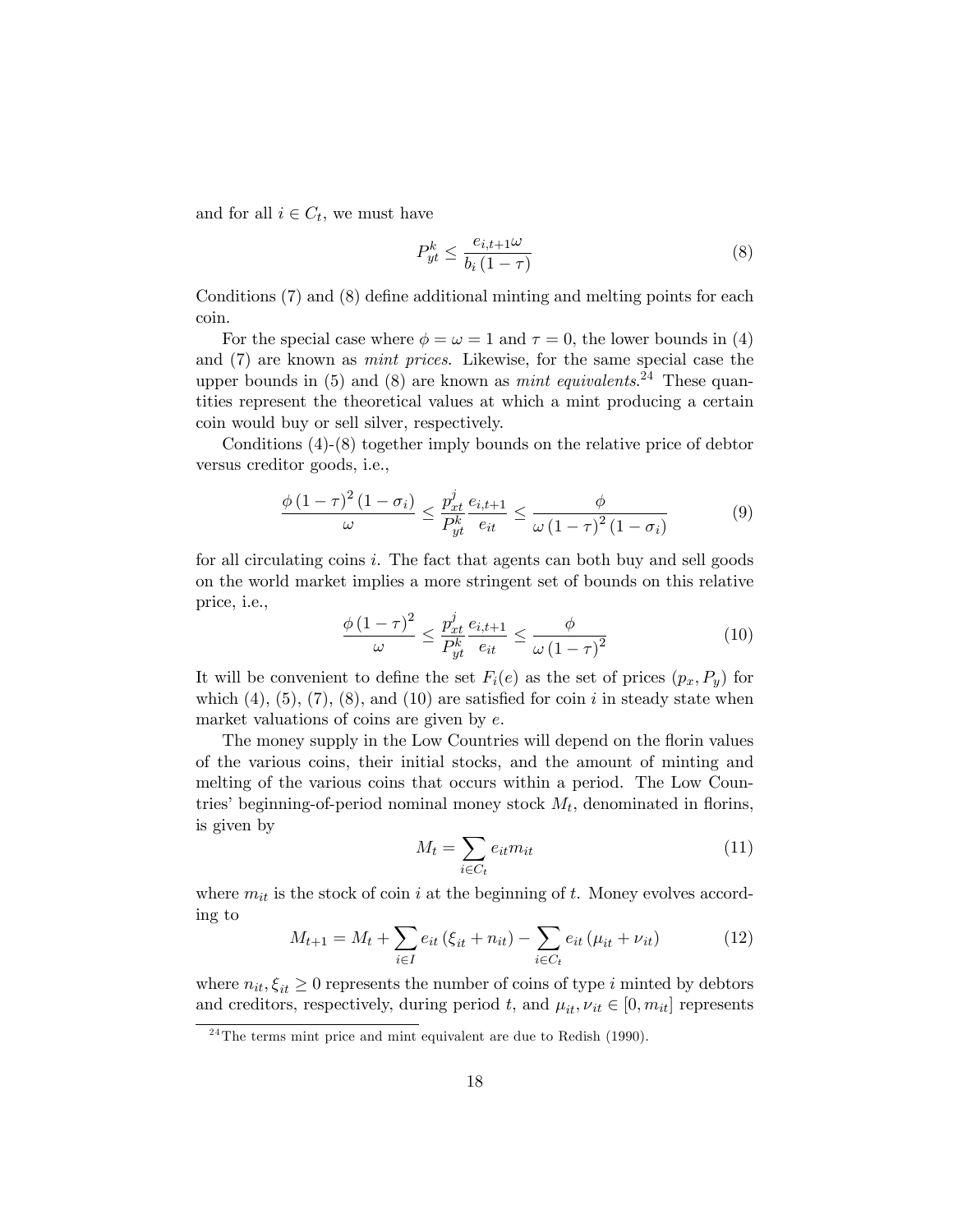the number of coins of type  $i$  melted by debtors and creditors respectively, in period t.

#### 3.1 Golden-rule allocation

It will be useful to consider a benchmark steady-state allocation in our analysis of this model. Ordinarily one considers Pareto optimal allocations, and equilibria that support such allocations. In the case of commodity money, however, monetary equilibria are known to be inefficient (see e.g., Sargent and Wallace 1983), meaning that we must restrict our attention to second-best allocations.

Following Freeman (1996), we focus solely on the golden-rule steadystate allocation that solves the Pareto problem, assigning equal weights to the welfare of all generations apart from the initial old.<sup>25</sup> This is the steadystate allocation  $(c_x^*, c_y^*, d_x^*, d_x^{*'}, d_y^*, x^{e*}, y^{e*})$  that maximizes

$$
U(c_x, c_y) + V(d_x + \alpha d'_x, d_y)
$$
\n
$$
(13)
$$

subject to non-negativity constraints on consumptions  $c_x, c_y, d_x, d'_x, d_y$ , nonnegativity constraints on exports  $x^e$  ( $y^e$ ) of debtor (creditor) goods to the world market, and the resource constraints

$$
c_x + d_x + d'_x \le x - x^e + \frac{\omega}{\phi} (1 - \tau)^2 y^e
$$
 (14)

$$
c_y + d_y \le y - y^e + \frac{\phi}{\omega} (1 - \tau)^2 x^e \tag{15}
$$

Given our assumptions about  $U$  and  $V$ , it is straightforward to show that there is a unique solution to this problem, characterized by conditions (14) and (15) at equality,  $d'_x = 0$ , and the conditions

$$
\frac{\phi\left(1-\tau\right)^{2}}{\omega} \le \frac{U_{x}}{U_{y}} = \frac{V_{x}}{V_{y}} \le \frac{\phi}{\omega\left(1-\tau\right)^{2}}\tag{16}
$$

where the first inequality binds if  $x^e > 0$  and the second inequality binds if  $y^e > 0$ . Condition (16) equates marginal rates of substitution across debtors and creditors, and requires both of these be not too far from the "world" marginal rate of transformation  $\phi/\omega$ , net of transactions costs.

Below we will consider implementation of this allocation under various monetary arrangements.

 $25$  We also keep the utility of the cashiers at their reservation level, i.e., zero. At the cost of more notational complexity, we could apply the same approach to more general classes of second-best allocations.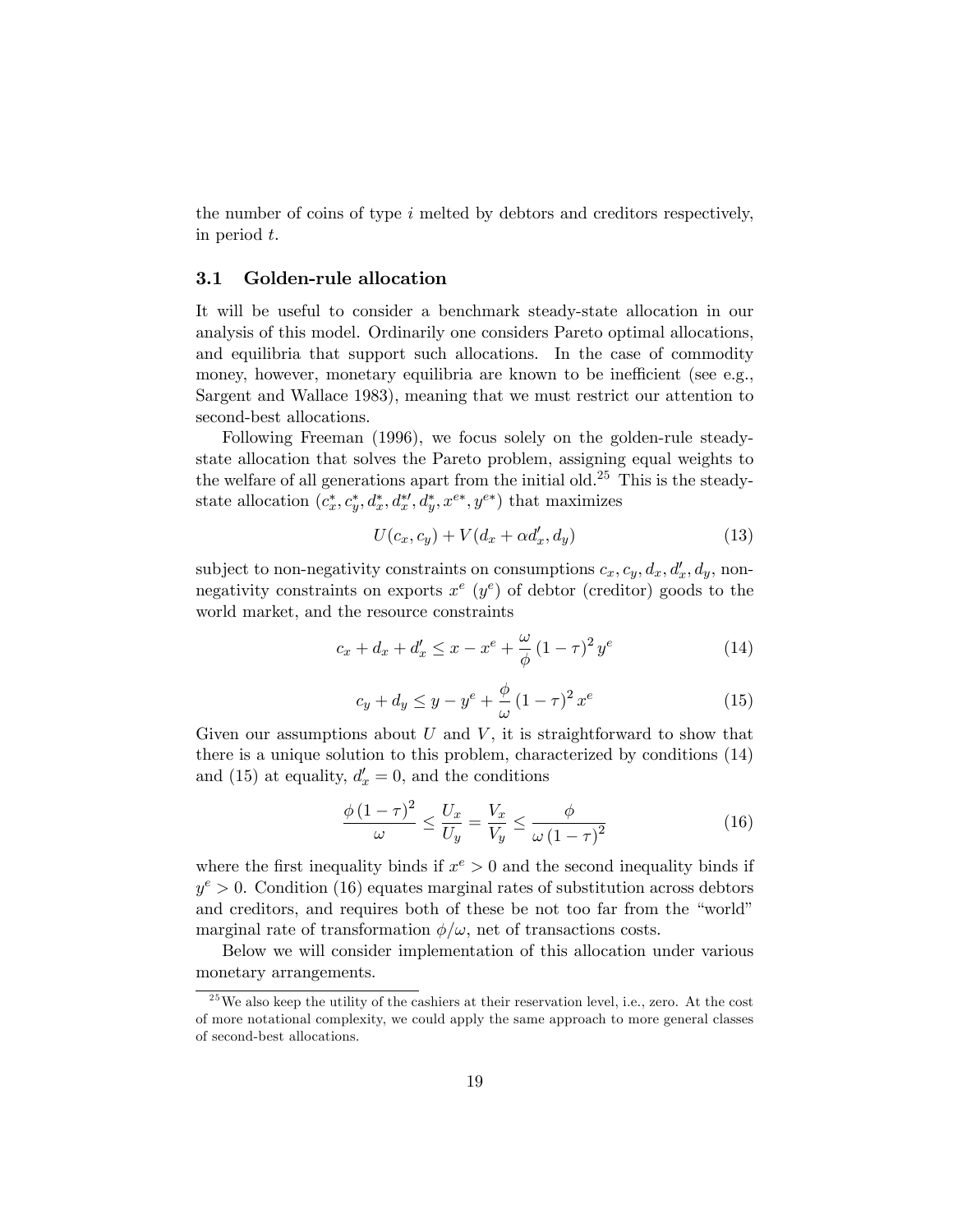#### 3.2 Steady-state monetary equilibria

We now analyze monetary equilibria in the model, where creditor goods are purchased with bills, bills are discharged by transfer of deposits with cashiers, and debtor goods are purchased with coin. We restrict our attention to steady-state equilibria (and temporary deviations therefrom) that are symmetric across islands.

The typical debtor's problem is to choose  $d_{xt}$ ,  $d'_{x,t+1}$ ,  $d_{yt}$ ,  $n_{it}$ ,  $\mu_{it}$ ,  $z_t^d$ ,  $h_t$  so as to maximize

$$
V(d_{xt} + \alpha d'_{x,t+1}, d_{yt})\tag{17}
$$

where  $z_t^d$  denotes the export of the debtor's endowment good for purpose of obtaining silver to buy creditor goods on the world market, and  $h_t$  is the nominal quantity of bills issued by the debtor in Stage  $6$  of period  $t$ . The debtor is subject to nonnegativity constraints on exports, consumption, melting, and minting, a cap on melting given by the stock of each circulating coin, and the following constraints (where by symmetry we have dropped locational superscripts on all prices)

$$
\underline{M}_t \le
$$
\n
$$
p_{xt} \left( x - d_{xt} - \sum_{i \in I} \frac{b_i}{\phi \left( 1 - \sigma_i \right) \left( 1 - \tau \right)} n_{it} - z_t^d + \sum_{i \in C_t} \frac{b_i \left( 1 - \tau \right)}{\phi} \mu_{it} \right) \tag{18}
$$

$$
h_t + p_{x,t+1}d'_{x,t+1} \leq \underline{M}_t + \sum_{i \in I} e_{it}n_{it} - \sum_{i \in C_t} e_{it}\mu_{it}
$$
 (19)

$$
P_{yt}\left(d_{yt} - \frac{\phi\left(1-\tau\right)^2}{\omega}z_t^d\right) \le h_t\tag{20}
$$

where  $M_t$  denotes money brought by creditors to debtor islands in Stage 7 of period t. Constraint (18) is a budget constraint and states that the amount of money that a young debtor receives in the first period of life cannot exceed the value of his net supply of debtor goods to Low Countries markets (as opposed to the world market). The latter is given by the value of his endowment, minus his consumption, minus the quantity of the good exchanged to obtain silver for coinage, minus the amount of the good exported to obtain his desired creditor good on the world market, plus any quantity of the good obtained by melting coin and purchasing the good on the world market. Constraint  $(19)$  is a "settlement constraint" and states that coin is necessary to redeem debt issued to purchase creditor goods, or to purchase debtor goods in the second period of life. Finally, constraint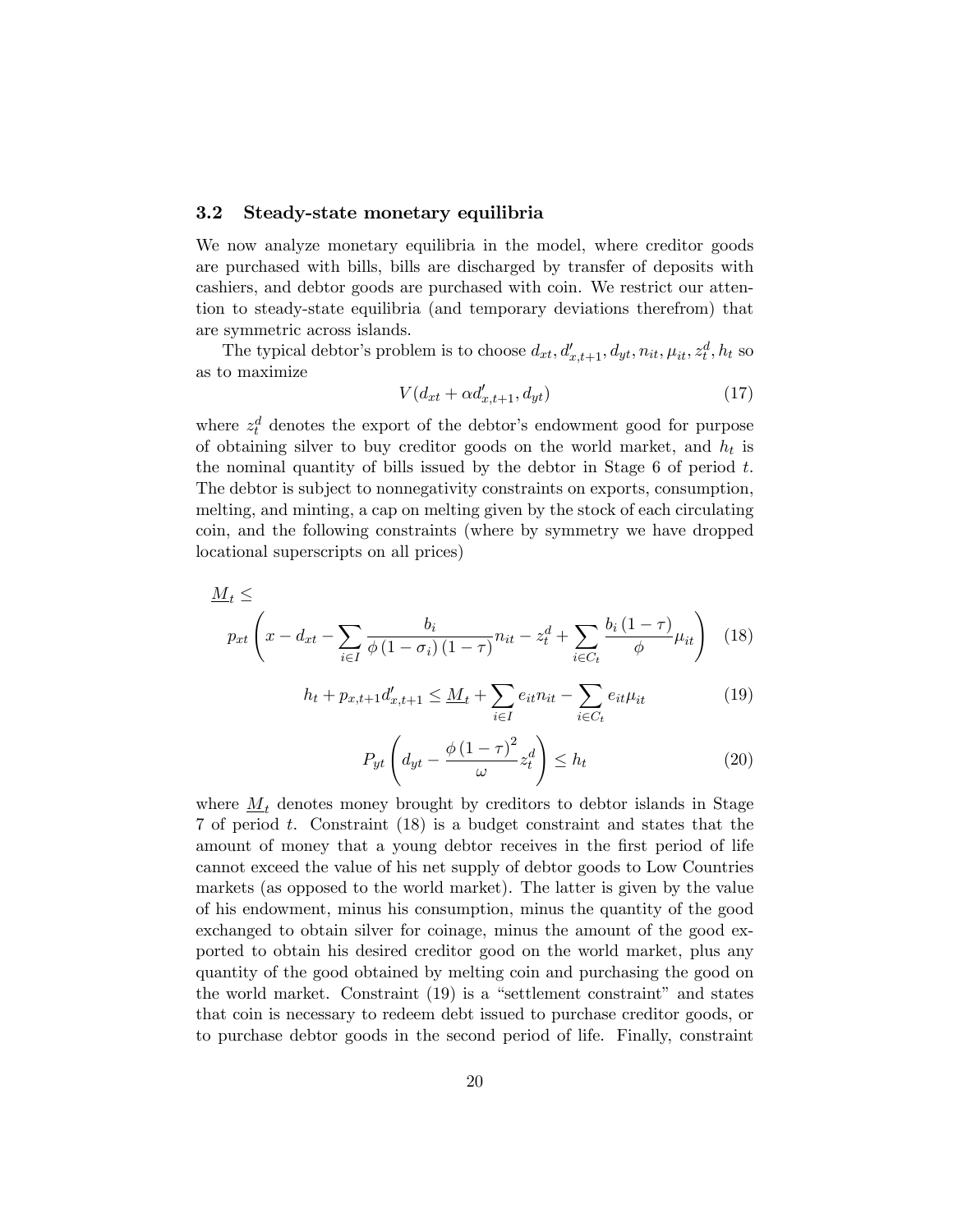$(20)$  requires that the debtor issue bills to cover any period-t purchases of creditor goods made in Low Countries.

First-order conditions for this problem reduce to the following set of conditions. First,

$$
\frac{e_{i,t+1}\phi(1-\sigma_i)(1-\tau)}{b_i P_{yt}} \le \frac{V_{xt}}{V_{yt}}\tag{21}
$$

for  $i \in I$ , where (21) holds with equality for i such that  $n_{it} > 0$ . Second,

$$
\frac{V_{xt}}{V_{yt}} \le \frac{e_{i,t+1}\phi}{P_{yt}b_i(1-\tau)}
$$
\n(22)

for  $i \in C_t$  where (22) holds with equality for i such that  $\mu_{it} > 0$ . Since debtors always have the option of purchasing some of their desired creditor good on the world market, we must also have

$$
\frac{\phi\left(1-\tau\right)^2}{\omega} \le \frac{V_{xt}}{V_{yt}}\tag{23}
$$

with equality if  $z_t^d > 0$ . Finally,

$$
\frac{\alpha V_{xt}}{V_{yt}} \le \frac{p_{x,t+1}}{P_{yt}}\tag{24}
$$

with equality for  $d'_{x,t+1} > 0$ .

The typical creditor's problem is to maximize

$$
U(c_{x,t+1}, c_{yt})\tag{25}
$$

over  $c_{x,t+1}, c_{yt}, \xi_{it}, \nu_{i,t+1}, z_t^c, \ell_{t+1}$ , where  $z_t^c$  denotes exports for purchasing debtor goods on the world markets, and  $\ell_{t+1}$  denotes the florin value of bills held by the creditor at time- $t + 1$ . The creditor is subject to nonnegativity constraints as well as the following constraints

$$
\ell_{t+1} \le \frac{e_{j,t+1} P_{y,t+1}}{e_{j,t+2}} \left( \sum_{i \in C_t} \frac{b_i (1-\tau)}{\omega} \nu_{i,t+1} \right) +
$$
  

$$
P_{yt} \left( y - c_{yt} - \sum_{i \in I} \frac{b_i}{\omega (1-\sigma_i) (1-\tau)} \xi_{it} - z_t^c \right), \quad (26)
$$

for all circulating coins  $j$ , and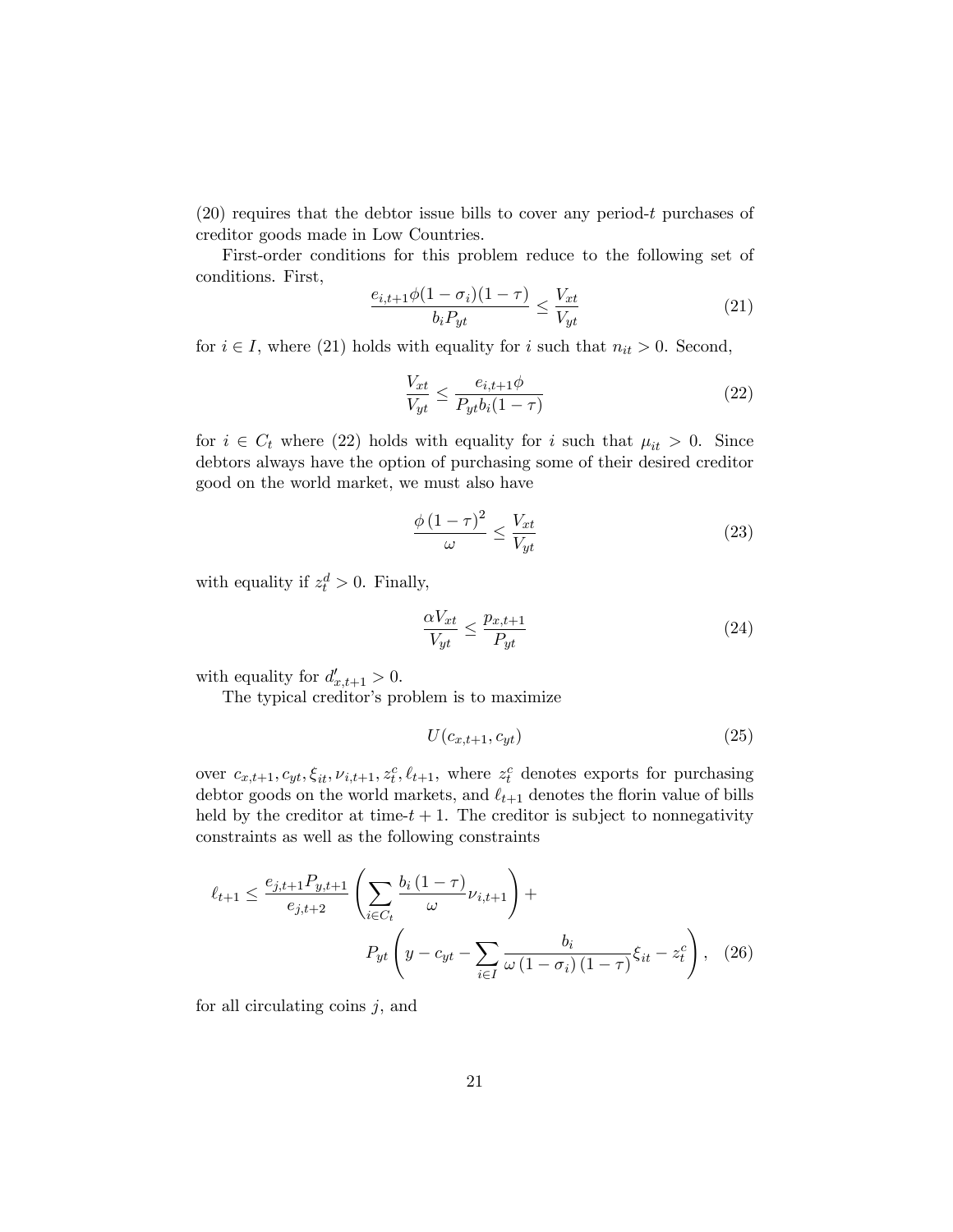$$
p_{x,t+1}\left(c_{x,t+1} - \frac{\omega(1-\tau)^2}{\phi}z_t^c\right) \le
$$
  

$$
\ell_{t+1} + \sum_{i \in I} e_{i,t+1}\xi_{it} - \sum_{i \in C_t} e_{i,t+1}\nu_{i,t+1} \quad (27)
$$

Constraint (26) says that  $\ell_{t+1}$  cannot exceed the  $t + 1$  value of goods sold by the creditor (either in period t or in period  $t + 1$  through importation). Constraint (27) says that the value of the debtor goods purchased by the debtor in the Low Countries cannot exceed the value of bills due the creditor, plus net coinage on the part of the creditor. For constant florin values  $e$ , first-order conditions reduce to

$$
\left(\frac{p_{x,t+1}b_i(1-\tau)}{e_{i,t+1}\omega}\right)\left(\frac{P_{y,t+1}}{P_{y,t}}\right) \le \frac{U_{x,t+1}}{U_{yt}} \le \frac{p_{x,t+1}, b_i}{e_{i,t+1}\omega(1-\sigma_i)(1-\tau)}
$$
(28)

where the first inequality binds if (circulating) coin  $i$  is melted, and the second inequality binds if  $\overline{\text{coin}}\ i$  is minted, and

$$
\frac{U_{x,t+1}}{U_{yt}} \le \frac{\phi}{\omega(1-\tau)^2} \tag{29}
$$

with equality if  $z_t^c > 0$ .

Operating under a zero-profit constraint, cashiers face a trivial optimization problem, i.e., there is only one course of action open to them. This consists of accepting deposits from creditors in Stage 3 of each period, transferring balances and paying them out to depositors in Stage 4. Note that at the end of Stage 3 of period t, the typical banker has liabilities of  $\ell_t$  florins in the form of deposits that must cover bills to be presented in Stage 4 by generation  $t-1$  creditors, and assets of

$$
\underline{M}_{t-1} + \sum_{i \in I} e_{it} n_{i,t-1} - \sum_{i \in C_t} e_{it} \mu_{i,t-1} - p_{x,t} d'_{x,t}
$$
(30)

in the form of deposits of generation  $t-1$  debtors. In equilibrium, these amounts must clearly be the same, and the coins deposited by the debtors will be the coins received by the creditors.

A steady-state monetary equilibrium can now be defined as a time invariant collection of the following: a vector of consumptions  $(c_x, c_y, d_x, d'_x, d_y)$ , a vector of exports  $(z^c, z^d)$ , a set of prices  $(p_x, P_y)$ , a set of florin values  $e \geq \underline{e}$  for all coins in I, a set of circulating coins  $C \subseteq I$ , a vector of stocks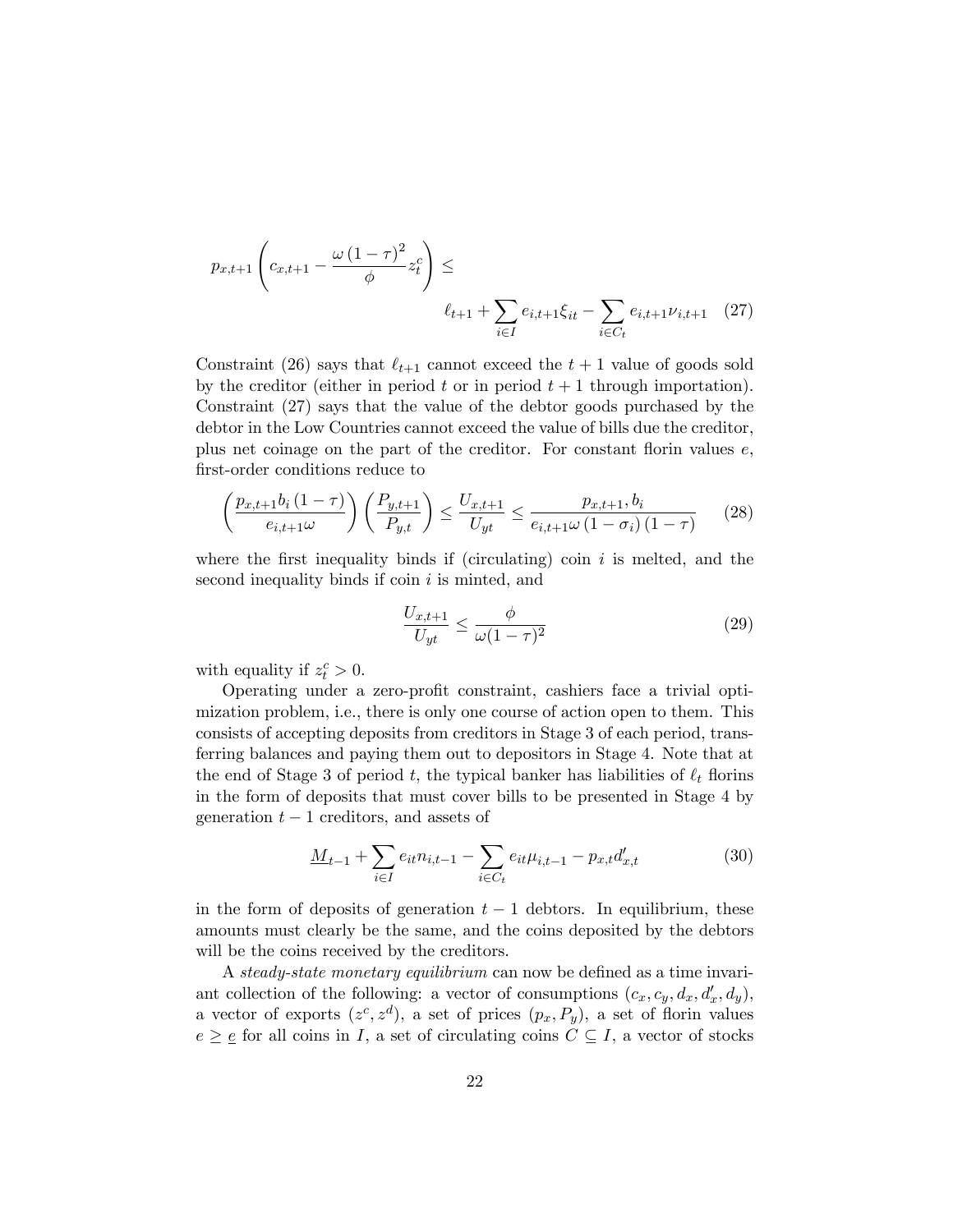of circulating coins  $m_c$ , and a set of minting-and melting vectors  $\{n, \mu, \xi, \nu\}$ such that creditors' and debtors' first-order conditions as well as budget and settlement constraints are satisfied, markets clear, conditions (5) and (8) hold for all  $i \in C$ , conditions (4) and (7) hold for  $i \in I$ , cashiers' balance sheets balance, and condition (10) holds. In such an equilibrium the total stock of money M is constant.

So defined, the set of steady-state monetary equilibria is potentially quite large. The principal difficulty is that there is no way to uniquely determine the value of a "florin." Again we appeal to historical experience and consider a subset of equilibria that satisfy the following restriction:

**Condition 1** Let  $g \in I$  be a coin with the greatest minting point according to the values assigned in the minting ordinance, i.e., a coin for which

$$
\frac{e_g\left(1-\sigma_g\right)\left(1-\tau\right)}{b_g} \ge \frac{e_i\left(1-\sigma_i\right)\left(1-\tau\right)}{b_i} \tag{31}
$$

for all  $i \in I$ . Then the market value of coin g equals its legal value, i.e.,  $e_g = \underline{e}_g.$ 

This restriction is motivated by the following considerations. We interpret the minting ordinances as giving a creditor the option of demanding payment in *some* lawful coin at its lawfully specified value. In other words, not all coins may be simultaneously overvalued, so that the market value of at least one coin must equal its legal value. Condition 1 specifies that this is the coin that provides a debtor with the greatest number of florins per ounce of precious metal minted. This would be the least costly means by which a debtor (or cashier) could hold to the letter of the minting ordinance, should a creditor make this demand.

The following result establishes that under mild conditions, the goldenrule allocation can be implemented as a steady-state monetary equilibrium. The key requirement is that the seigniorage rate  $\sigma_g$  for the coin g be sufficiently large relative to the iceberg cost  $\tau$ .

**Proposition 2** Let  $g \in I$  be a coin with the greatest minting point according to the values assigned in the minting ordinance. If  $(1 - \sigma_g) < (1 - \tau)^2$  and  $\alpha > 0$  is sufficiently small, then the golden-rule allocation can be supported as a steady-state monetary equilibrium satisfying condition 1, in which only coin g circulates.

**Proof.** See Appendix A. ■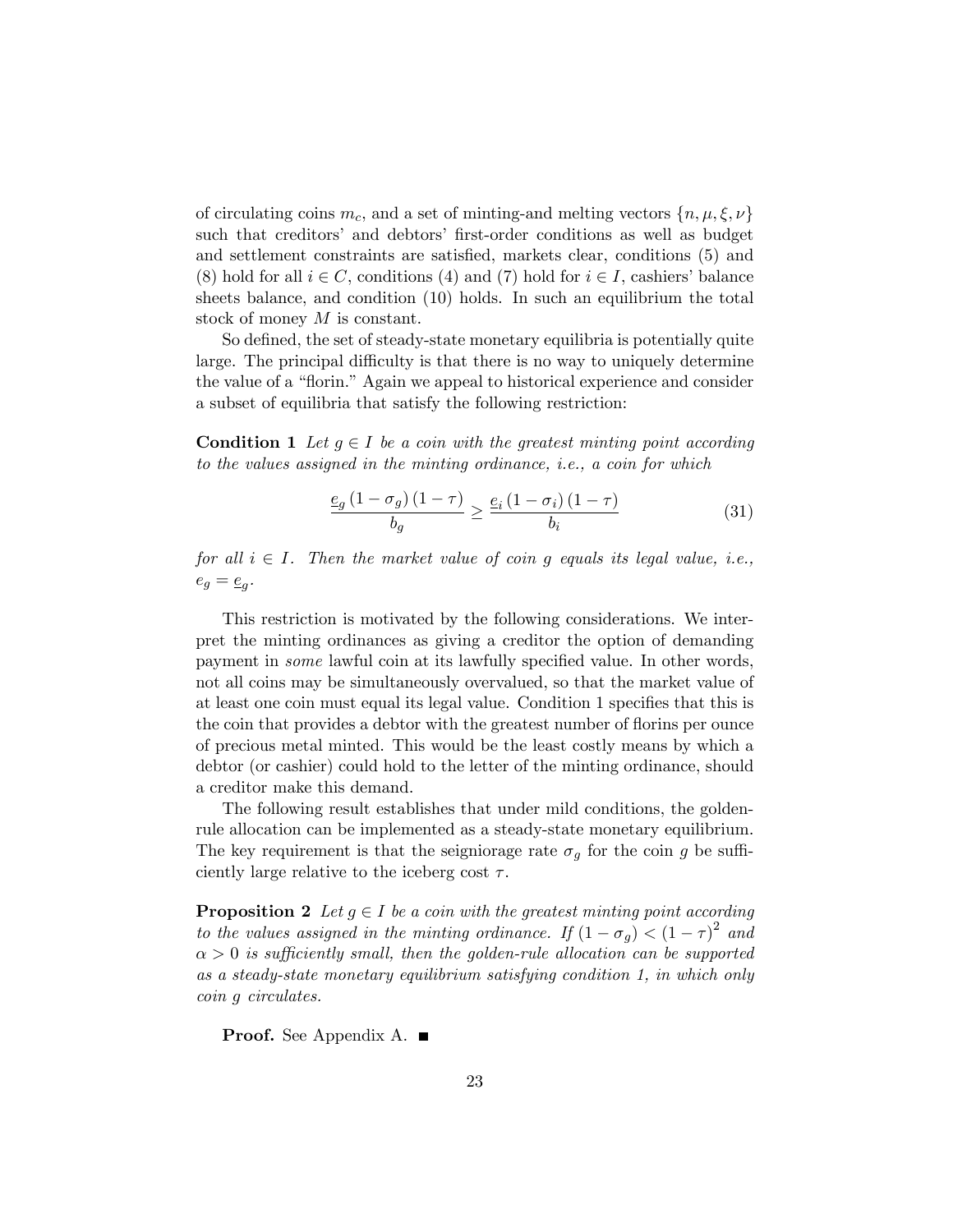**Corollary 3** If in addition, there are other coins  $i \in I$  for which  $(1 \sigma_i$ )  $\lt (1-\tau)^2$ , then the golden-rule allocation can be supported as a steadystate monetary equilibrium satisfying condition 1, in which all such coins circulate.

**Proof.** See Appendix A. ■

The intuition behind the proofs of Proposition 2 and Corollary 3 is illustrated in Figure 2. Feasible sets of prices  $F<sub>g</sub>$  for coin g and  $F<sub>i</sub>$  for another coin i are depicted. The golden-rule allocation requires that equilibrium prices lie along the line  $(P_x/P_y) = MRS^*$ , where  $MRS^*$  is the golden-rule marginal rate of substitution across debtor and creditor goods. If  $(1 - \sigma_g) < (1 - \tau)^2$ , then  $F_q$  will always be large enough to contain one such pair of equilibrium prices, e.g.,  $(P_x^*, P_y^*)$  in the figure. If this point is contained in  $F_i \cap F_g$ , then both coins can circulate. If not, we can shift  $F_i$  to the northeast by raising coin  $i$ 's market value above its minting-ordinance value. Then as long as  $(1 - \sigma_i) < (1 - \tau)^2$ , i.e., if sufficient seignorage is charged by the respective mints, then  $F_i \cap F_g$  will be large enough to contain such a point.

The available evidence suggests that significant amounts of seignorage were charged by contemporary mints, in accordance with the requirements of the Proposition and Corollary. Polak (1998) calculates the mint prices and mint equivalents for many coins issued in the Dutch Republic. For example, Polak calculates the following values for 1606, based on minting-ordinance florin values for each coin.

| Table 7: Mint prices and mint equivalents                  |        |        |     |  |  |
|------------------------------------------------------------|--------|--------|-----|--|--|
| of selected coins, 1606                                    |        |        |     |  |  |
| Seignorage $(\%)$<br>Mint price<br>Mint equivalent<br>Coin |        |        |     |  |  |
| Rixdollar                                                  | 22.150 | 22.498 | 1.5 |  |  |
| 22.200<br>22.519<br>Lion dollar<br>1.4                     |        |        |     |  |  |
| $10$ -Stuiver coin<br>22.325<br>22.545<br>1.0              |        |        |     |  |  |
| Units are floring per mark $(= 8 \text{ troy ounces})$     |        |        |     |  |  |

Finally, we note that if there is more than one circulating coin, the equilibrium in Corollary 3 displays Sargent and Smith's (1997) "anti-Gresham's Law" property, i.e., that the relative values of the circulating coins are not uniquely determined by their precious metal content. This feature of the model is consistent with the monetary situation prevalent at the time of the founding of the Wisselbank.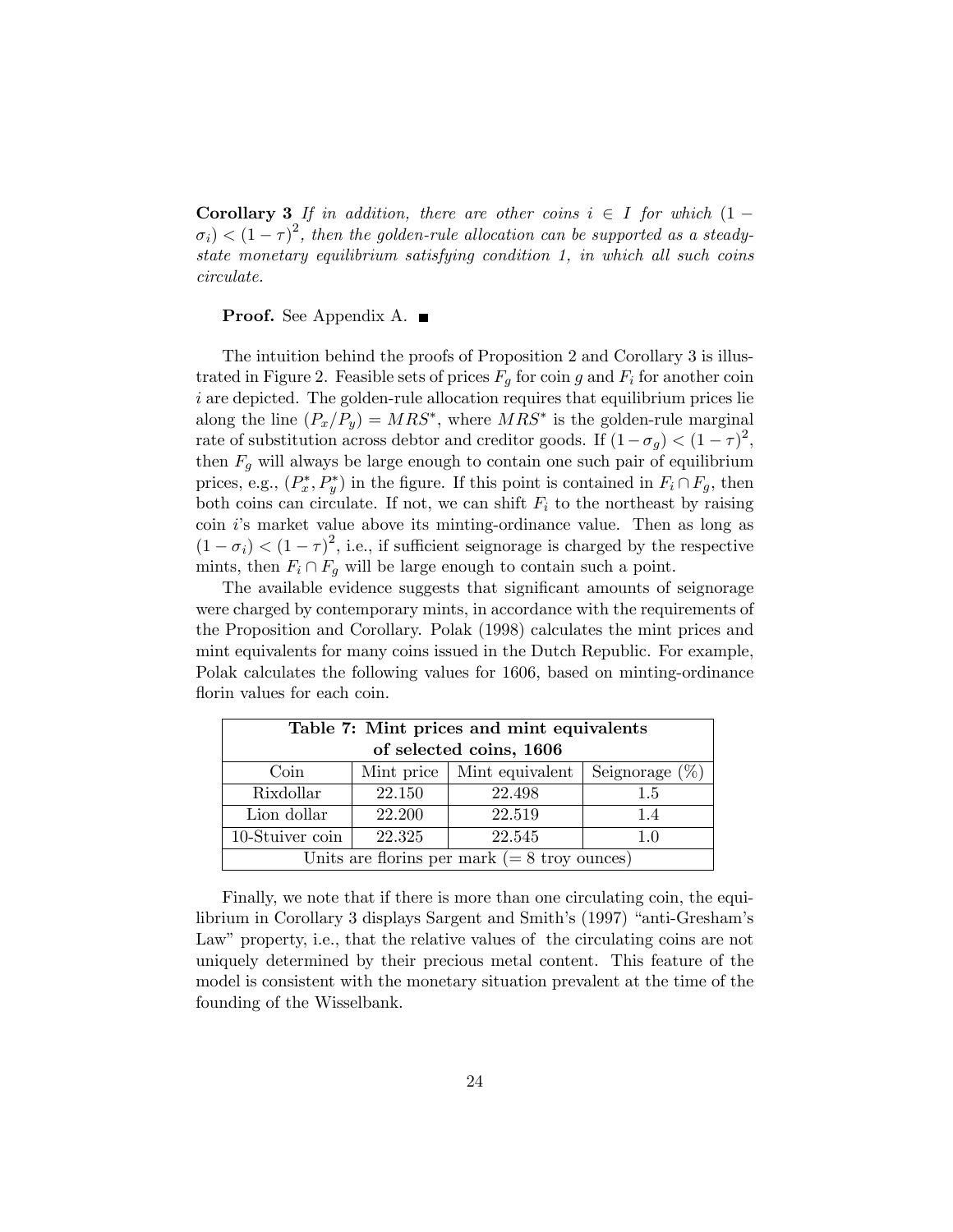#### 4 Modeling a debasement

Corollary 3 illustrates how a stable-price equilibrium is a feasible outcome under a commodity money regime with multiple mints. Prior to the founding of the Wisselbank, however, the Dutch economy suffered from inflation, due to a succession of debasements in its stocks of coin. We now provide some examples of how a debasement might work in the context of the model. For simplicity we consider the effects of a one-time unanticipated debasement, followed by a return to steady state after a single period of adjustment.<sup>26</sup>

We first consider a hypothetical special case where there is only one mint and there is only one Low Countries coin in circulation (call this the rixdollar). Without loss of generality this coin is assigned a florin value of  $e = 1$ . Up until time t, the economy is in a steady-state equilibrium that supports a golden-rule allocation which does not require the export of either debtor or creditor goods. The steady-state money stock (=stock of rixdollars) is given by  $M = m$ , the steady-state florin price of debtor goods is  $p_x^*$  and bills of exchange drawn by young debtors to purchase creditor goods are worth  $P_y^*$  florins the following period. Rixdollars contain b ounces of silver and are freely minted at a seigniorage charge of  $\sigma$ .

At the beginning of period  $t$ , the mint announces a *debasement* of the rixdollar. A debasement is defined as a choice of new silver content  $b' < b$  and a new seigniorage charge  $\sigma'$ , where the mint is willing to freely mint silver, including old "heavy" rixdollars, into new "light" rixdollars at a seigniorage charge of  $\sigma'$ . To be successful, a debasement must induce old debtors to turn in their old rixdollars for reminting.<sup>27</sup> Debtors will do this if they are left with more rixdollars after reminting than before, i.e.,  $if^{28}$ 

$$
\hat{m} \equiv \frac{mb(1 - \sigma')}{b'} \ge m \tag{32}
$$

(cf. Sussman and Zeira 2003, 1779) where  $\hat{m}$  is the number of coins after reminting, which is equivalent to requiring that the minting point of the new

 $2<sup>6</sup>$  We study these "adjustment periods" as convenient proxies for the intervals of transition following a debasement.

 $27$  We will assume that old debtors always have access to mints immediately following such announcements.

<sup>&</sup>lt;sup>28</sup>Note that the transaction cost  $\tau$  does not arise when a coin is reminted into a coin of the same type. Also note under the overlapping generations structure, old debtors always prefer to remint under condition (32), since they cannot consume after their second period of life. In practice, debasements sometimes led to the differentiation of a single coin into two distinct coins, i.e., the "new" (debased) and "old" (nondebased) coin. See Rolnick, Velde, and Weber (1996) for some medieval examples.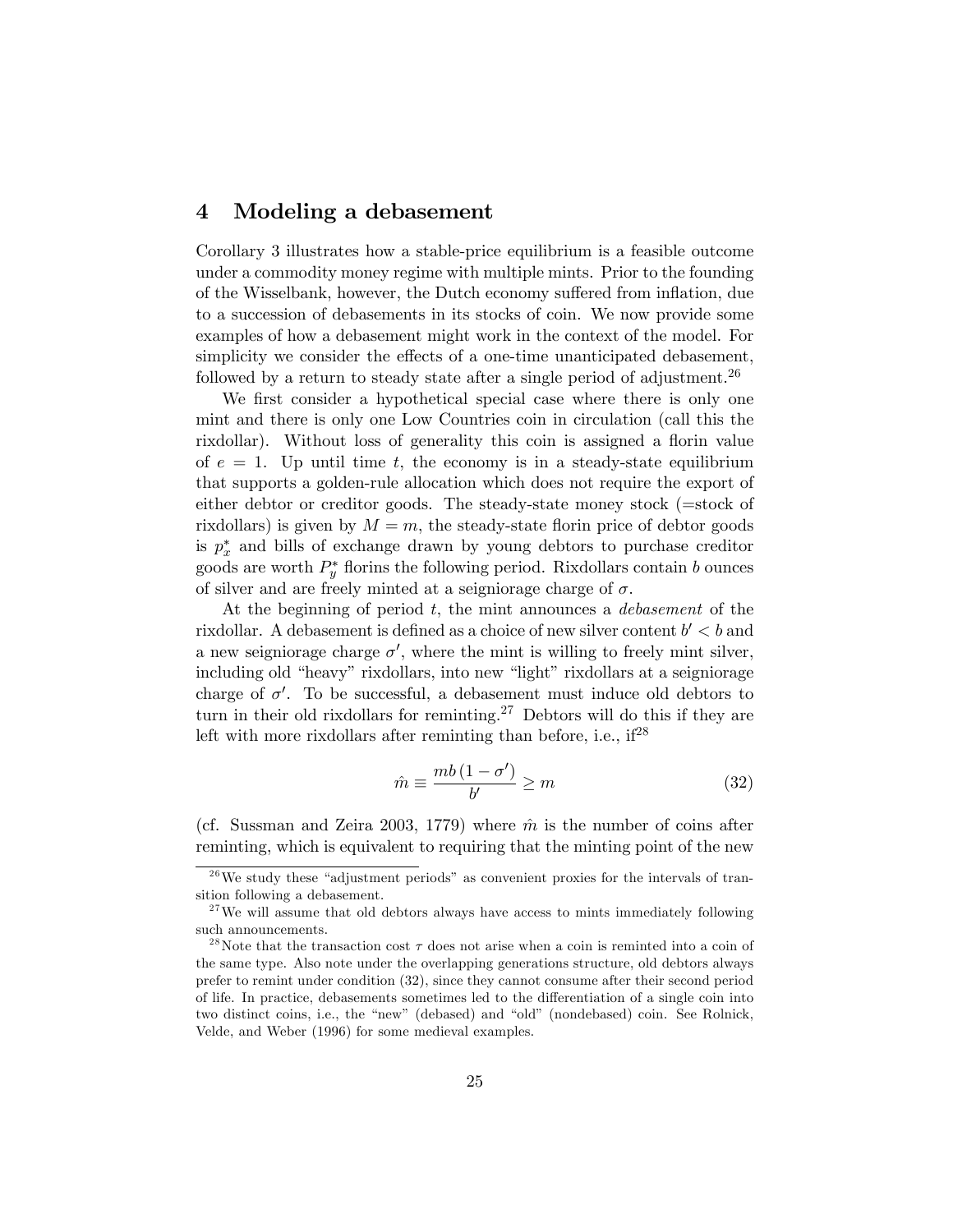rixdollar exceed the melting point of the old,

$$
\frac{1}{b} \le \frac{1 - \sigma'}{b'}\tag{33}
$$

It is immediately apparent from (32) and (33) that an unanticipated debasement can increase the money stock and shift no-arbitrage conditions  $(4)$ ,  $(5)$ ,  $(7)$ , and  $(8)$ . What is perhaps less apparent that an unanticipated debasement can lead to an increase in demand for the debased coin. To see this, consider the no-arbitrage conditions following a debasement

$$
\frac{\phi(1-\sigma')\left(1-\tau\right)}{b'} \leq p_x \leq \frac{\phi}{b'\left(1-\tau\right)}\tag{34}
$$

$$
\frac{\omega\left(1-\sigma'\right)\left(1-\tau\right)}{b'} \le P_y \le \frac{\omega}{b'\left(1-\tau\right)}\tag{35}
$$

Clearly the first inequalities in conditions  $(34)$  and  $(35)$  will be violated for pre-debasement prices  $(p_x, P_y) = (p_x^*, P_y^*)$ , for a sufficiently large debasement (sufficiently small but positive  $b'$ ). In other words, if the domestic "silver equivalent" price of either debtor (or creditor) goods becomes cheap enough, debtors (or creditors) will be tempted to export their endowment goods and buy their desired consumption good domestically. To make these purchases, they need to convert the silver they earn by exporting their endowment to domestic coinage, resulting in an increased demand for the debased coin and ultimately, an increase in prices of both types of good.

More formally, we have the following results.

Lemma 4 Suppose that the one-coin economy is in a steady-state monetary equilibrium that supports the golden-rule allocation, which does not require the export of debtor or creditor goods. Then for a sufficiently large unanticipated debasement (sufficiently small  $b' > 0$ ), the original equilibrium cannot hold.

**Proof.** As noted above, a sufficiently small  $b'$  causes the first inequalities in (34) and (35) to be violated.  $\blacksquare$ 

**Proposition 5** In the one-coin economy, if such a debasement occurs where  $\sigma' = \sigma$  and endowments are sufficiently large, then: (i) The economy can return to a new steady-state monetary equilibrium after a one-period transition, where the equilibrium allocation again corresponds to the golden-rule allocation. (ii) In the new equilibrium, both prices and the nominal money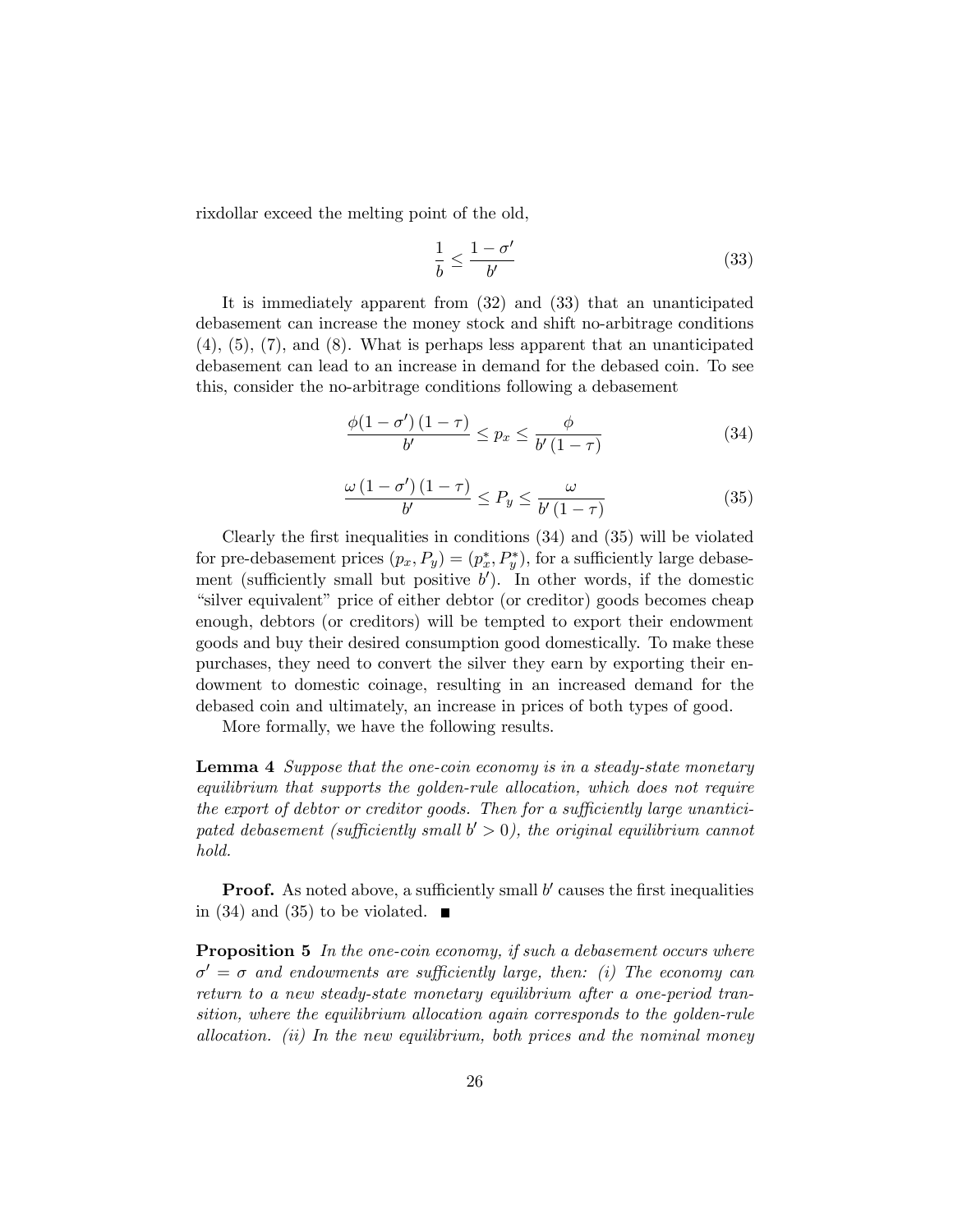stock are (weakly) higher than in the original equilibrium. (iii) The transition to the new equilibrium will sometimes require the export of goods and additional minting of the debased coin.

#### **Proof.** See Appendix A. ■

Proposition 5 illustrates a paradoxical feature of commodity-money systems, that a debasement can actually lead to a surge in minting of the debased coin.<sup>29</sup> This can occur because a debasement not only increases the nominal money stock but also exerts upward pressure on prices through no-arbitrage conditions (34) and (35). To maintain a constant real money stock, additional coinage is sometimes required.

Figure 3 illustrates the intuition behind the proof of Proposition 5. An unanticipated debasement in the single-coin economy shifts the set of feasible prices northeastwards, from  $F$  to  $F'$ . If this shift is small enough, prices can immediately shift from their original equilibrium values (point  $E$ ) to a new point E' in the interior of F'. For a severe debasement, however, E' may not be an equilibrium because agents are left with insufficient coin following a debasement. In such cases, prices in the new equilibrium will correspond to a point such as  $E''$ , where at least one type of agent (in Figure 3, debtors) has an incentive to mint additional coins.

Proposition 5 also allows us to characterize the deleterious effects of an unanticipated debasement. Such a debasement imposes two types of costs on an economy. The Örst type of cost is comparable to the cost associated with unanticipated flat money inflation, i.e., a transfer of wealth from creditors holding nominal obligations to the debtors whose obligations they hold, which leads to inefficient allocations of goods in the period where the inflationary shock occurs. A sufficiently large debasement will also give rise to a second type of cost, which is the value of consumption foregone as goods are exported in order to expand the real stock of money to its pre-debasement level.

This second type of cost is nothing more than an illustration of the wellknown inefficiency of commodity money: maintaining a commodity standard

 $^{29}$ Rolnick, Velde, and Weber (1996) extensively document this "puzzling" phenomenon in the case of medieval England and France. The proof of Proposition 5 shows that this puzzle can sometimes be explained by the arithmetic of debasements. They also argue that gains to debtors resulting from debasements should not have been "renegotiationproof," in the sense that creditors and debtors should have been able to strike contracts that allowed for side payments in the event of a debasement. We note that in the context of 17th-century Amsterdam, such contracts would have involved at least one third party, a cashier, making the negotiation and enforcement of such contracts potentially quite costly.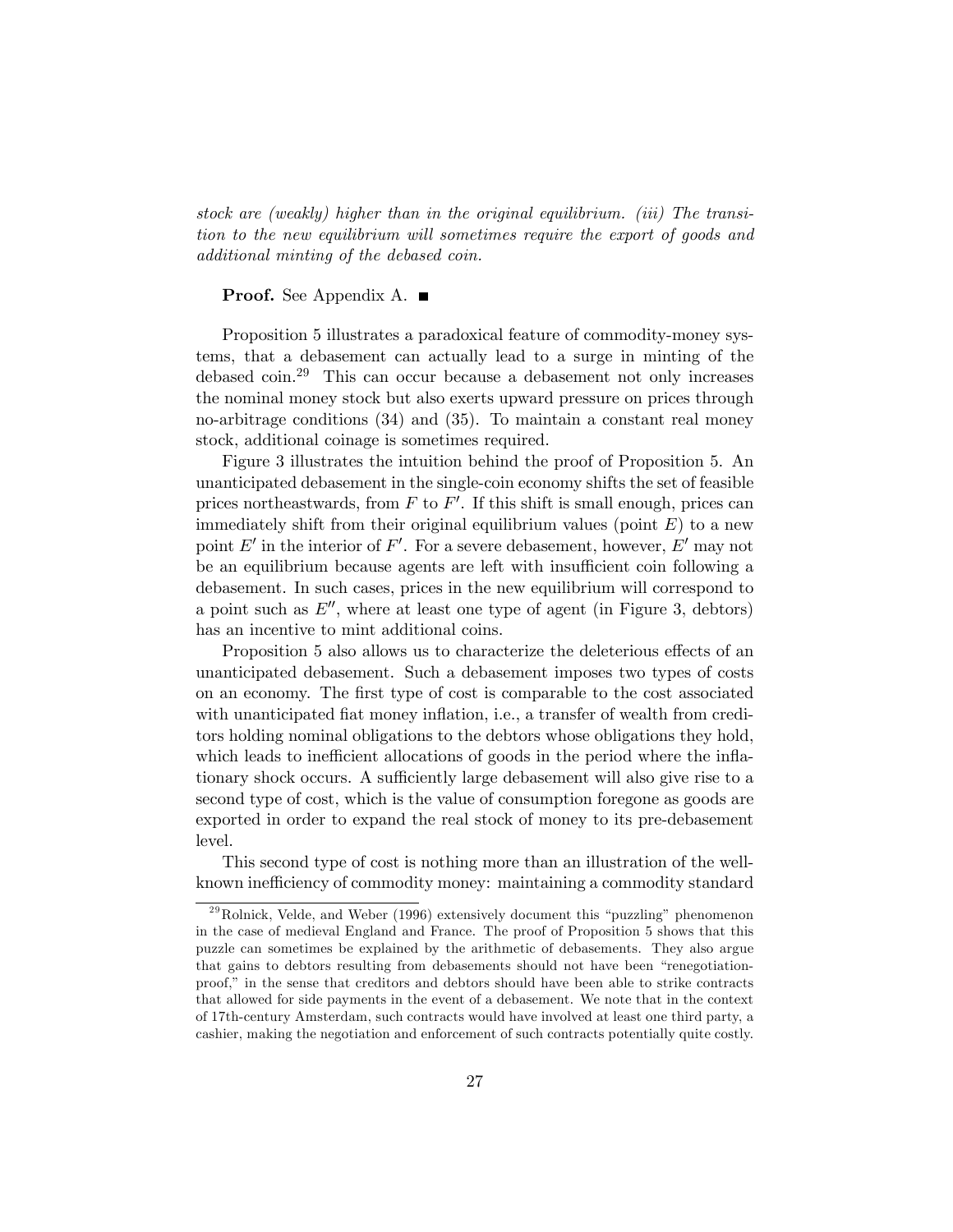imposes an opportunity cost on money holders. The point of the foregoing analysis is to demonstrate the manner in which this inefficiency was prone to manifest itself, given the institutions of Early Modern Europe.

#### 4.1 Debasement with multiple mints

We now consider the effects of a debasement in an economy where coins from competing mints circulate. For simplicity we focus on an economy with only two mints, each of which produces a single coin. Call these coins the "rixdollar" (coin  $\rho$ ) and "cross rixdollar" (coin  $\gamma$ ), and denote their initial silver contents, seigniorage rates, and minting-ordinance values as  $b_r(b_c)$ ,  $\sigma_r(\sigma_c)$ , and  $\underline{e}_r(\underline{e}_c)$  respectively.

Up until time  $t$ , the economy is in a steady-state monetary equilibrium satisfying Condition 1, that supports a golden-rule allocation that requires no exports (by Corollary 3 this is possible if  $\alpha$ ,  $1 - \sigma_r$ , and  $1 - \sigma_c$  are small enough). The steady-state coin stocks are given by  $m_r > 0$  and  $m_c > 0$ . Let us suppose that coin  $\gamma$  that circulates at its minting-ordinance value, i.e., we have  $e_c = \underline{e}_c$  and  $e_r \ge \underline{e}_r$ . Under Condition 1, the legal minting point of coin  $\gamma$  exceeds that of coin  $\rho$ . The steady-state money stock is given by

$$
M = e_r m_r + e_c m_c \tag{36}
$$

At the beginning of period  $t$ , the mint producing cross rixdollars announces a debasement of the cross rixdollar from  $b_c$  to  $b'_c < b_c$ ; the metal content of the rixdollar does not change.<sup>30</sup> As in the single-coin case, a sufficiently severe debasement may lead to melting of the old coinage and minting of the new. Either one coin or both may be melted, according to interactions between the drop in the silver content of the cross rixdollar, and the florin value that agents place on the rixdollar. Let  $e'_r$  and  $e'_c$  be the florin values assigned to the two coins following the debasement. Supposing that  $e'_{c} = e_{c}$ , cross rixdollars will be reminted as long as

$$
\frac{1}{b_c} \le \frac{1 - \sigma_c'}{b_c'}\tag{37}
$$

(cf. condition (33)), and rixdollars will be melted down and minted into

<sup>&</sup>lt;sup>30</sup> Another form of debasement was commonly practiced in the early years of the Republic (Korthals Altes, chapter 3). This was to "lighten" domestic coinage by passing a minting ordinance that assigned a higher florin value to domestic coins, while keeping the florin value of foreign coins at existing values. An analysis very similar to that presented below could also be applied to this second sort of debasement.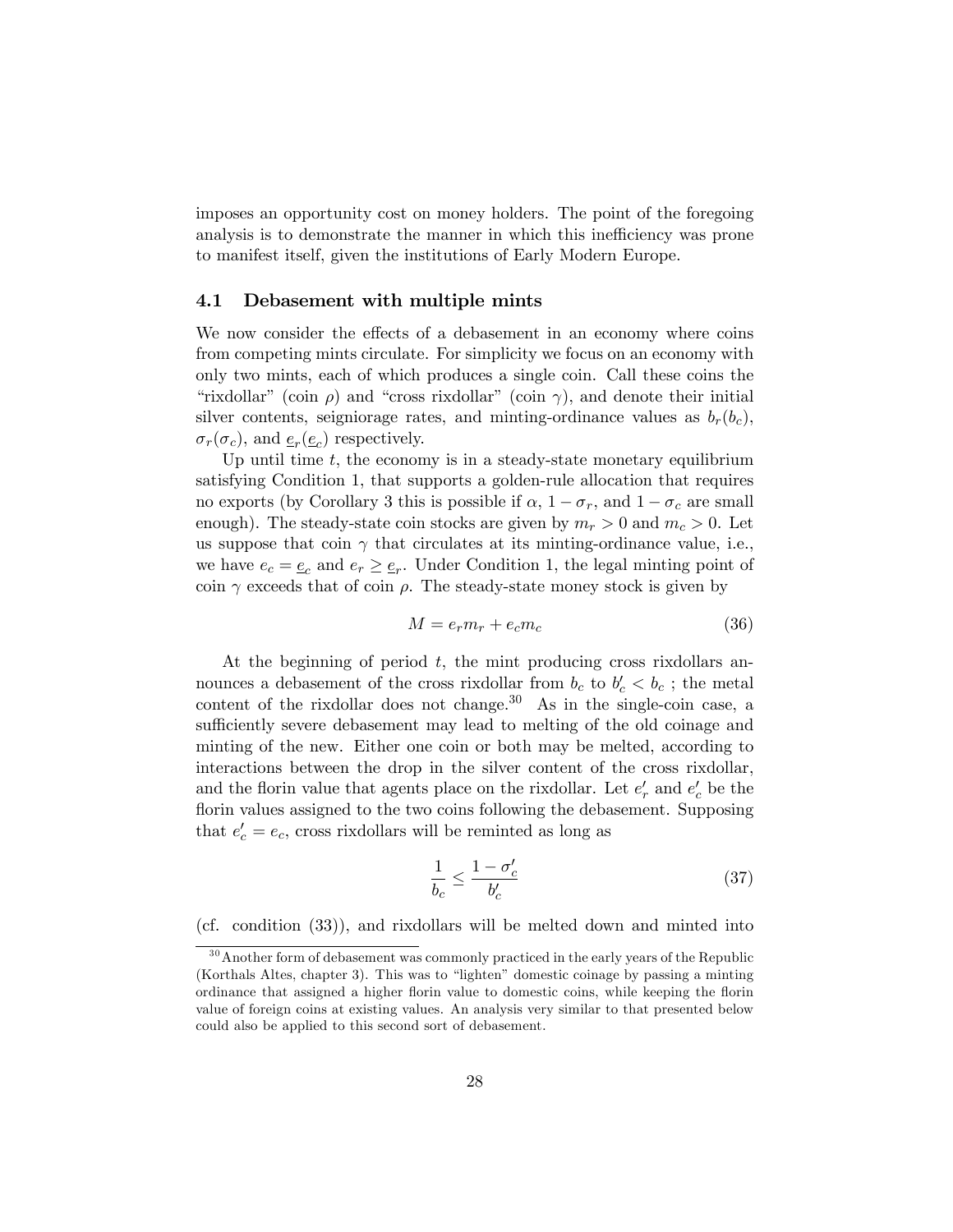cross rixdollars as long as

$$
\frac{e'_r}{b_r(1-\tau)} < \frac{e_c(1-\sigma'_c)(1-\tau)}{b'_c} \tag{38}
$$

(cf. condition (6)). The following result more precisely characterizes the effects of an unanticipated debasement of the cross rixdollar.

**Proposition 6** In the two-coin economy, suppose that coin  $\gamma$  is subject to an unanticipated debasement in which the seignorage rate  $\sigma_c$  does not change, i.e.,  $\sigma'_c = \sigma_c$ . Then if condition (37) holds, condition (38) holds for  $e_{r}' = e_{r}$ , and endowments are sufficiently large: (i) The economy can return to a new steady-state monetary equilibrium after a one-period transition, where the equilibrium allocation again corresponds to the golden-rule allocation. (ii) In the new equilibrium, only the debased coin circulates, and both prices and the nominal money stock are (weakly) higher than in the original equilibrium. (iii) The transition to the new equilibrium will sometimes require the export of goods and additional minting of the debased coin.

**Proof.** See Appendix A. ■

Proposition 6 provides an example of "Gresham's Law," in which "bad" money (debased coin) drives out "good" (the non-debased or "full-weight" coin), in the sense that the full weight coin is completely eliminated from circulation. As discussed above, the historical record suggests that Greshamís Law was often violated in practice, i.e., debasements did not always drive out full-weight coin, but instead resulted in its continued circulation at a value exceeding its legal value. This phenomenon can be captured in the model if we allow the florin value of the full-weight coin to appreciate following a debasement of the competing coin.

**Corollary 7** If  $e'_r$  can appreciate in response to the debasement of coin  $\gamma$ , then both coins can circulate in the new equilibrium.

**Proof.** See Appendix A. ■

### 5 Implications

The sort of "predatory" debasements modeled above were common during the early years of the Dutch Republic. A well-designed debasement (or for that matter, a convincing counterfeit by an illicit mint) could be used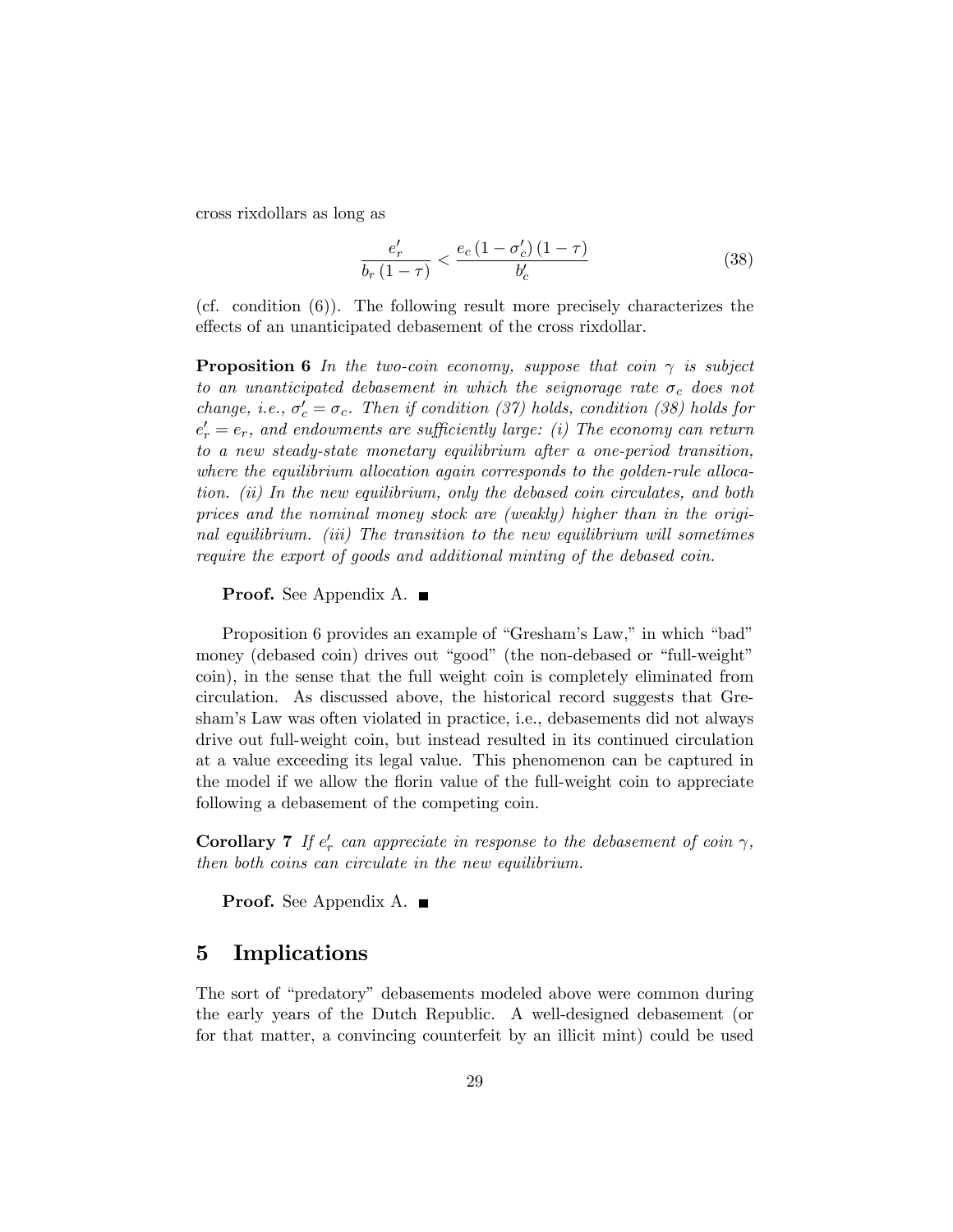to extract silver from the Dutch economy. In the model, the cost of such extractions is borne not only by the creditors unfortunate enough to be repaid in debased coin, but also by agents who must export goods in order to obtain sufficient coinage for future transactions.

The much despised practices of *bicquetteeren* and *steygeringhe* can be seen as market responses to debasements. Following a debasement, people often chose to hold back full-weight coins and export them (possibly for reminting into debased coin). In the model, this response is optimal if condition (38) holds. On the other hand, for a sufficient increase in the florin value of the full-weight coin, it becomes optimal for debtors to retain these coins. Such "overvaluation," in effect, transfers a portion of the seigniorage revenue from a surprise debasement away from the debasing mint and to the holders of the full-weight coin. In the model, Corollary  $7$  shows that such "overvaluationî of the heavy coin can be consistent with a new equilibrium, as long as agents share a common belief in its occurrence. Overvaluation alone cannot eliminate incentives to debase, however, since the unit of account (the florin) remains effectively tied to the "lightest" coin in circulation.

The model is also consistent with the assertions of monetary historians (e.g., Polak 1998, Korthals Altes 2001) that the late sixteenth and early seventeenth century debasement of the florin did not result from "arbitrage" (the melting and exporting of heavy coin) but instead from foreign trade, particularly trade with the southern or Spanish Netherlands. In Corollary 7, no heavy coin is melted in response to a debasement. Instead, goods are exported in order to make additional silver available for coinage, and the new coinage is always of light coin. An unanticipated debasement could therefore result in both a stimulus to exports and an influx of "foreign" coin (i.e., coin minted just across the southern border of the Republic), as is often described in historical accounts of the period.

The ability of competing mints to engage in predatory debasements amounted to a power to place a destructive tax on the economic activities of the Dutch Republic and its surrounding economies. A partial solution to this problem would have been a prohibition on the use of foreign coins. Lacking the power to enforce such a prohibition, the Republic was reduced to reforming its minting ordinances, so as to bring them closer in line with market valuations. Such efforts were insufficient, however, since successive minting ordinances did nothing to change the mints' incentives to debase.

The model thus illustrates the inflationary tendencies of the Dutch monetary system prior to Amsterdamís creation of the Wisselbank: an unanticipated debasement can result in an increase in prices proportionately as large as the debasement. From Table 1, however, it is clear that debase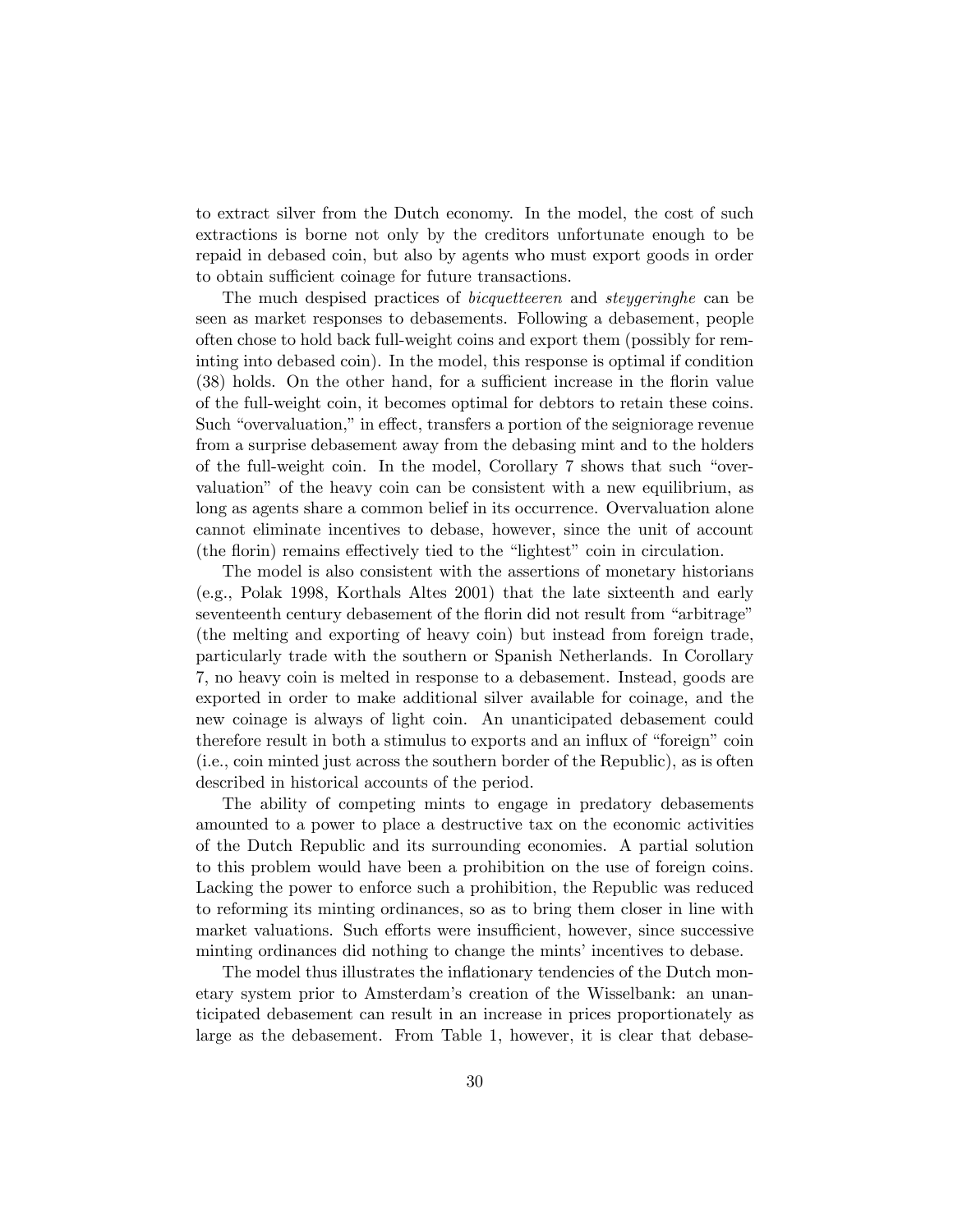ments alone cannot explain the movements in prices in the 100 years or so before the Wisselbank's founding. Prices rose during the first half of the 16th century, when monetary standards were stable. In the second half of the 16th century, the average rate of ináation was approximately double the average rate of monetary debasement.

One traditional explanation for the price increases of the sixteenth century focuses on the increased availability of precious metals from the New World. In the model such increased availability shows up as increases in the world prices of consumption goods, i.e.,  $\phi$  and  $\omega$ . Such an increase results in a northeastward shift in feasible price regions (e.g.,  $F_i$  and  $F_q$  shown in Figure 2), putting upward pressure on prices. To accommodate this increase in prices, the nominal stock of money would have had to increase. This would have been accomplished in two ways: by additional minting of coin, with light coins being minted first (coin  $g$  in the Figure 2 example), and by increasing market valuations of (heavy) coin (coin  $i$  in Figure 2).

Increased availability of precious metals worked in conjunction with debasements to result in increased prices and "overvalued" heavy coinage. But in the Dutch case, at least, it is clear that a decline in the world price of silver cannot tell the whole story: the debasements of the late sixteenth and early seventeenth centuries significantly contribute to the overall rate of increase in the silver equivalent price of goods (Table 1).

## 6 The model with an exchange bank

The model is now modified to include an *exchange bank* that resembles the Wisselbank in a number of key respects. In order to keep the notation manageable, the set of coins is restricted to the two coins  $\gamma$  and  $\rho$  considered above. We focus on the operations of the Wisselbank in its mature form, i.e., the period from 1683 onwards, after the official recognition of the distinction between bank money and current money, and after the introduction of receipts.

In this modified version of the model, the settlement function of the cashiers is taken over by the exchange bank. The exchange bank issues two forms of liabilities, bank balances which are not redeemable in coin, and receipts which are. Like the Wisselbank, the exchange bank is willing to trade bank funds for receipts. We abstract from the miniscule redemption fee actually charged by Wisselbank, and suppose that the exchange bank is willing to exchange receipts for bank funds one-for-one.

In Stage 3 of each period, old debtors bring receipts they have received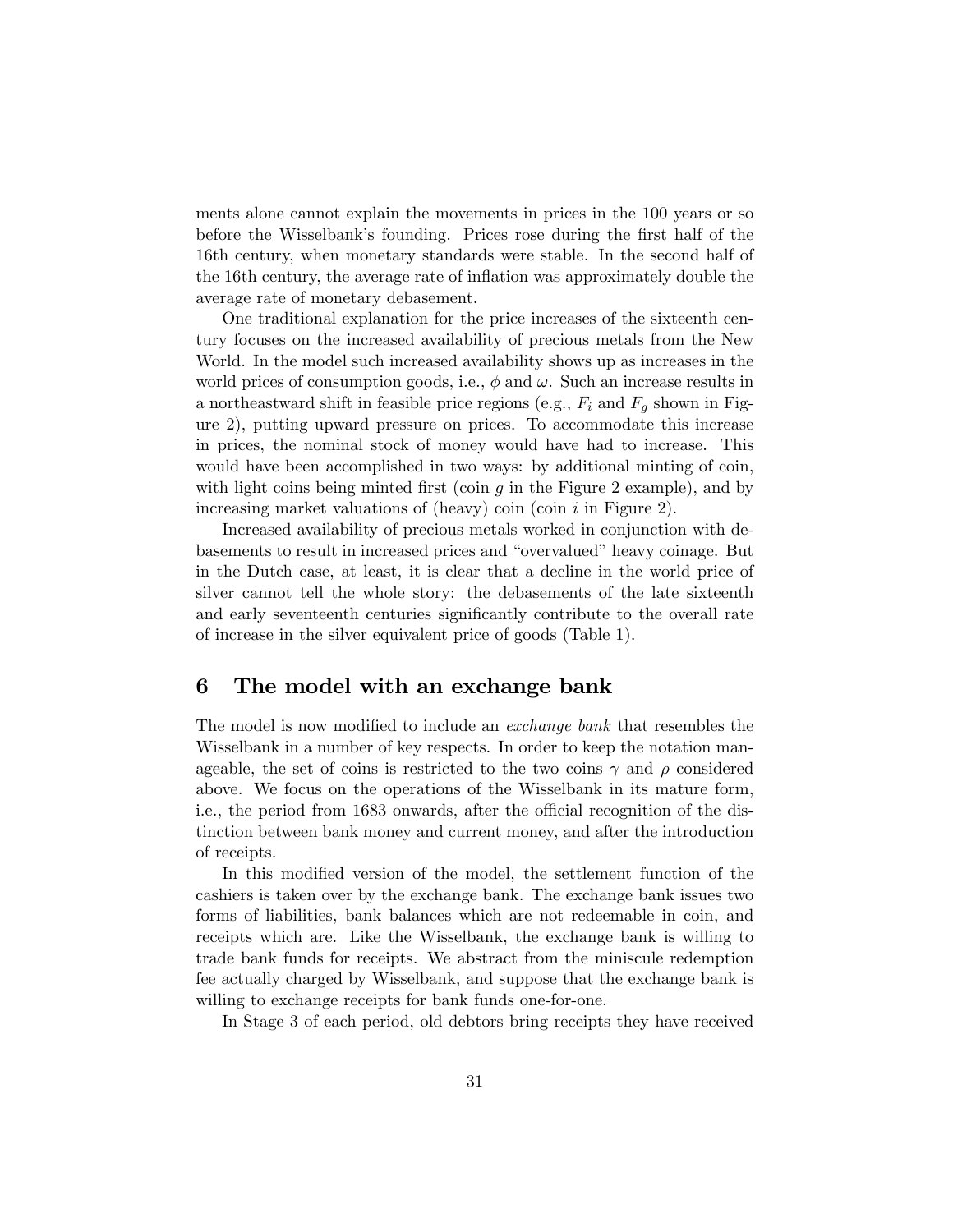from sales of their endowment goods in each period. Since they need bank balances to settle the bills they drew last period, they exchange these receipts at the Wisselbank for bank balances. In Stage 4 the old debtors transfer these balances to old creditors, who then exchange them for receipts. The receipts can be taken to the debtor islands and traded for the endowment goods of young debtors.

A key distinction between the exchange bank and the cashiers in the previous section is that balances on accounts at the exchange bank become the effective numeraire for all transactions. More specifically, exchange bank balances are denominated in banco florins. An agent may obtain an advance of bank funds by posting either heavy money or current money as collateral with the bank. The agent also obtains a transferable receipt entitling him to return of the coins posted. If a posted coin  $i$  is deemed to be heavy money, then the bank credits the agent  $e_i$  banco florins per coin, i.e., the agent is credited for the minting-ordinance value of the coin. On the other hand, if a posted coin i is deemed to be current money, then the agent is credited  $\delta \underline{e}_i$ banco florins per coin, where  $\delta = 1/(1 + a)$  and a is the agio or premium on banco versus current áorins. In terms of current áorins, a heavy-money coin *i* would be worth  $(1 + a)\underline{e}_i$  current florins while a current-money coin would be worth  $\underline{e}_i$  current florins.

Following late 17th-century practice, prices are now denominated in banco florins. As in the previous section, we assume that the legal minting point of coin  $\gamma$  exceeds that of coin  $\rho$ , so that rixdollars are full-weight and cross rixdollars are current money. The stock of circulating receipts at the beginning of time  $t$  is then given by

$$
\mu_t = \underline{e}_r \overline{m}_{r,t} + \delta \underline{e}_c \overline{m}_{c,t} \tag{39}
$$

where  $\overline{m}_{i,t}$  denotes the quantity of coins of type i posted at the exchange bank. Barring any redemptions of the receipts, or posting of additional coin at the Wisselbank, the stock of bank balances outstanding at the end of Stage 3 of period t is also given by  $\mu_t$ .

The representative debtor's and creditor's problems remain much the same as above, except that in (18), (19), (26), and (27),  $e_{ct}$  and  $e_{rt}$  are constrained to equal  $\delta \underline{e}_c$  and  $\underline{e}_r$  respectively. The following result is then straightforward.

Proposition 8 In the two-coin economy with an exchange bank, suppose that  $(1 - \sigma_i) < (1 - \tau)^2$  for  $i = \gamma$ ,  $\rho$  and  $\alpha > 0$  is sufficiently small. Then for some agio on banco florins  $a > 0$  the golden-rule allocation can be supported as a steady-state monetary equilibrium, in which stocks of both coins remain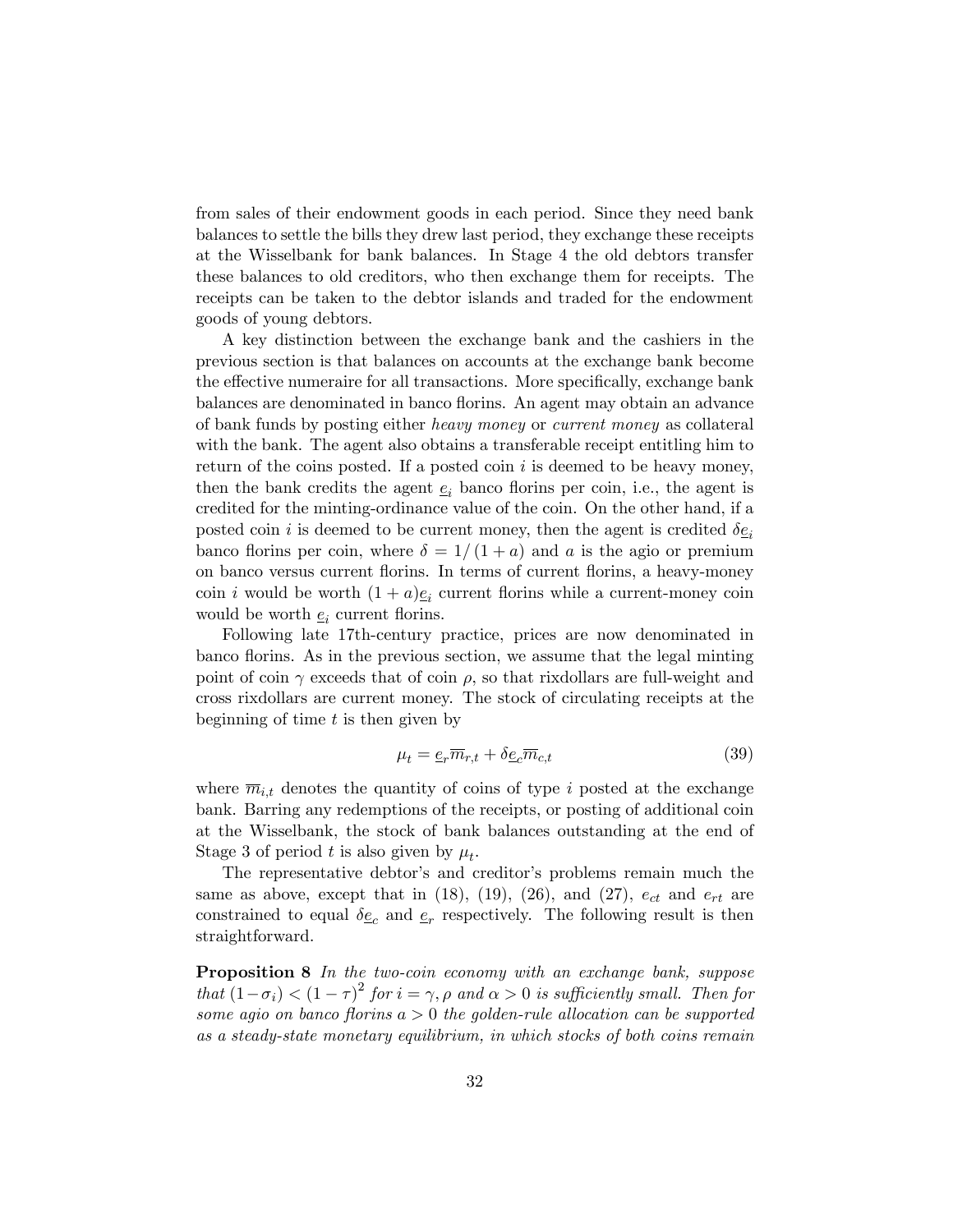at the exchange bank, debtor goods are purchased with receipts, and creditor goods are purchased with bills settled in bank funds.

**Proof.** (Sketch). As in Proposition 2 and Corollary 3, the key is to make sure that agents have no incentive to mint or melt either coin (in this case, after redeeming a receipt). This can be done if the bank chooses the agio a such that the minting points of the two coins are identical, i.e., choose a such that

$$
\left(\frac{1}{1+a}\right)\left(\frac{e_c(1-\sigma_c)}{b_c}\right) = \left(\frac{e_r(1-\sigma_r)}{b_r}\right) \tag{40}
$$

The rest of the proof proceeds as in Proposition 2 and Corollary 3.  $\blacksquare$ 

In other words, a judicious choice of agio could always allow both "heavy" and "light" coins to be valued in exchange. Note that neither type of coin need actually circulate, only the receipts for these coins.

The true value of the agio lay in its ability to be upwardly adjusted in response to a downward shift in the metallic content of current money. Suppose that the economy is in the steady-state equilibrium described in Proposition 8, and that the metal content of coin  $\gamma$  is unexpectedly decreased from  $b_c$  to  $b'_c$ . In response, the exchange bank could announce an increase in the agio from  $a$  to  $a'$ . Reminting incentive conditions  $(37)$  and  $(38)$  become

$$
\frac{1}{(1+a)b_c} < \frac{1 - \sigma_c'}{(1 + a')b_c'}\tag{41}
$$

and

$$
\frac{e_r}{b_r(1-\tau)} < \frac{e_c(1-\sigma_c)(1-\tau)}{(1+a')b_c'},\tag{42}
$$

respectively. Evidently, for a sufficient increase in the agio (sufficiently large  $\alpha'$ ), neither condition is satisfied and agents have no incentive to redeem receipts, withdraw coins, and have them reminted. Moreover, the agio can always be adjusted so that the minting point for the debased coin  $\gamma$  will exactly equal the minting point coin  $\gamma$  before the debasement, i.e., so that for example condition (40) will continue to hold after the debasement.

These considerations prove the following:

Proposition 9 In the two-coin economy with an exchange bank, suppose that the economy is in a steady-state monetary equilibrium described in Proposition 8. If coin  $\gamma$  is subject to an unanticipated debasement in which the seignorage rate  $\sigma_c$  does not change, then so long as the agio on banco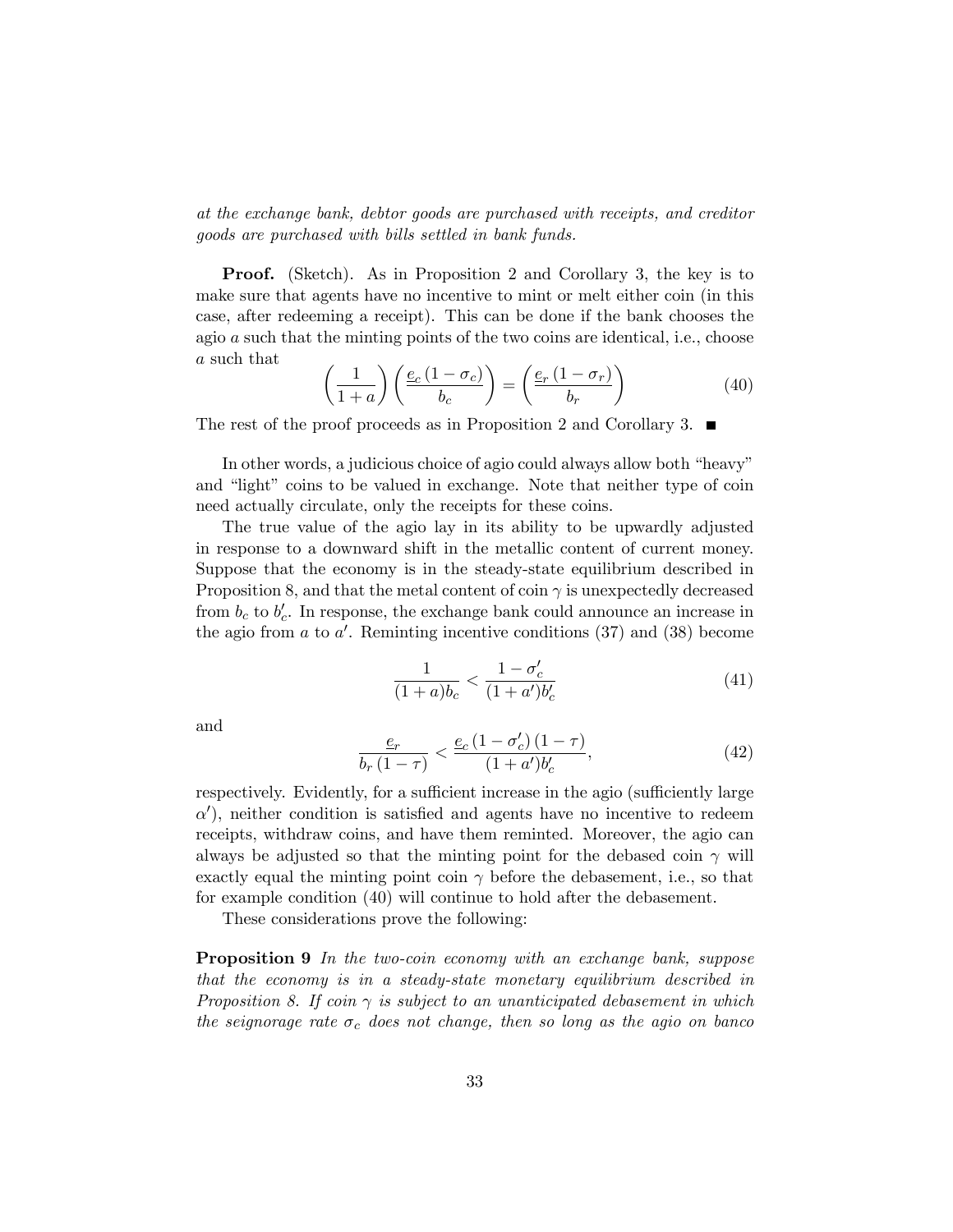money increases sufficiently: (i) the original equilibrium remains an equilibrium, and (ii) neither coin is melted and reminted in response to the debasement.

Mints' incentives to debase can thus be curtailed under a monetary system in which debts are denominated in bank money and settled on the books of an exchange bank. Under this arrangement, exchange bank money becomes the numeraire, and changes in the metal content of "current money" become irrelevant for agents' decisions.

A relevant question is whether a stable unit of account could have been achieved by some other means, in particular more frequent revision of the minting ordinances. In response, we would argue that the great advantage of a bank money standard was that the agio on bank money could and did adjust with market conditions. The relative speed with which the agio varied served as a better signal of commitment to a fixed monetary standard, than the Republicís vague predilection towards occasional revision of its minting ordinances.

#### 6.1 Comparison with the "standard formula"

The role of Wisselbank money as a "virtual currency" bears a certain resemblance to Cipolla's (1956) "standard formula" for the issue of multipledenomination coins under a commodity monetary standard. This formula calls for an explicit commodity standard to be maintained for only a single, large-denomination coin. Additional coins are issued as inherently worthless, difficult-to-counterfeit tokens redeemable at a fixed rate of exchange with the reference coin.

Sargent and Velde (2002) provide numerous historical examples of how failure to adhere to this formula led to debasement and/or disappearance of precious-metal coins. In their account, the driving force behind this monetary instability is the specific role of small-denomination coins in certain transactions, i.e., everyday small-value transactions that can only be settled with small denomination coins. By the early 20th century, these problems were ameliorated after most major economies adopted the standard for- $_{\rm {mula.}}^{31}$ 

Three centuries earlier, the Dutch Republic came quite close to replicating Cipolla's recommendation. By effectively imposing a legal requirement

 $31$ <sup>31</sup> The first statement of the standard formula is attributed to a proposal by the master of the London Mint, Sir Henry Slingsby, in 1661. Slingsby was no doubt familiar with the the experience of the Bank of Amsterdam, which may have influenced his views on token money.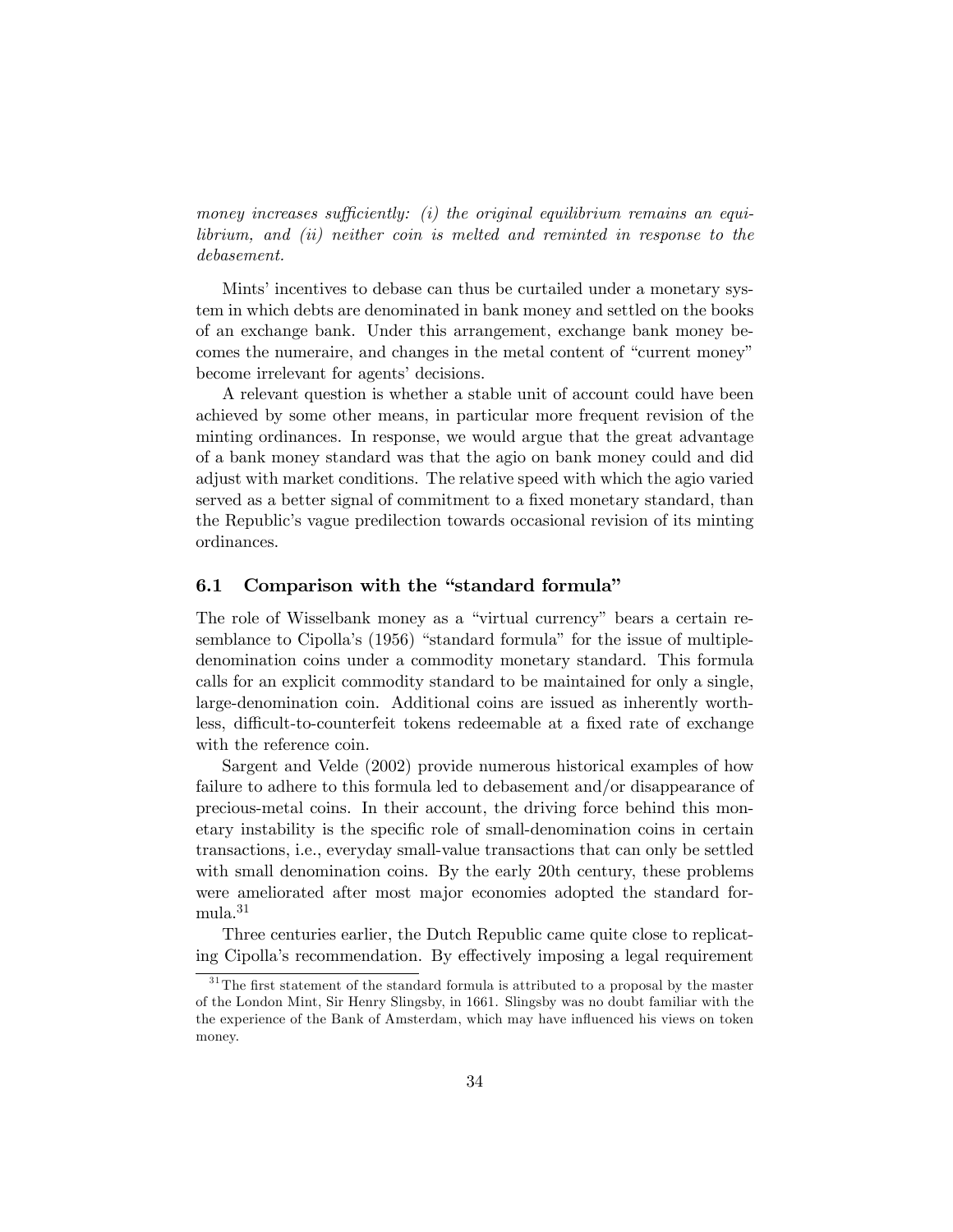that financial transactions be settled at the Wisselbank, Amsterdam ultimately created a sort of "virtual token coin" in the form of bank money redeemable in heavy coin. Counterfeiting was ruled out since money created by the Wisselbank only existed as bank balances.

With the emergence of the banco florin as a separate and dominant unit of account, however, Wisselbank money eventually surpassed its role as a redeemable token currency. As the banco florin became the effective numeraire for financial transactions within the Dutch Republic, the monetary role of coin was deemphasized, while central bank money assumed an unprecedented preeminence.

# 7 Conclusion

Today central banks are commonly thought of as entities that issue notes, operate a discount window, and conduct open market operations in government securities. However, central banks evolved from an earlier type of institution, a trusted cashier or "exchange bank" for the settlement of commercial transactions. The Bank of Amsterdam or Wisselbank formed the crucial link between exchange banks and the central banks that would follow. Like the exchange banks, it served as a trusted cashier, but it also came to provide an "artificial" numeraire good that served as a stable store of value. Critical to the success of the Wisselbank was its creation of a separate unit of account not tied to any particular coin, but instead to the liabilities of a public institution. This success of this idea did not require the issue of notes, a discount window, or purchases of bonds, but instead derived from the Wisselbank's legal monopoly on the operation of a large-value payment system within the city of Amsterdam.

The initial impetus for this innovation was to control the problems associated with the Dutch Republic's lack of a standardized coinage, and the attendant incentives of local governments to engage in debasements. The model presented above illustrates how such incentives could arise, and how the introduction of central bank money served to blunt these incentives.

Our argument is not meant to suggest that the price stability engendered by the Wisselbank was an automatic consequence of the founding of a central bank. Crucial to the success of the Wisselbank was the strong political support it enjoyed. Other institutions conceived along the same lines as the Wisselbank, did not always enjoy the same degree of political support and enjoyed less success in terms of currency stabilization. Moreover, the Wisselbank ultimately became illiquid at the end of 18th century, as the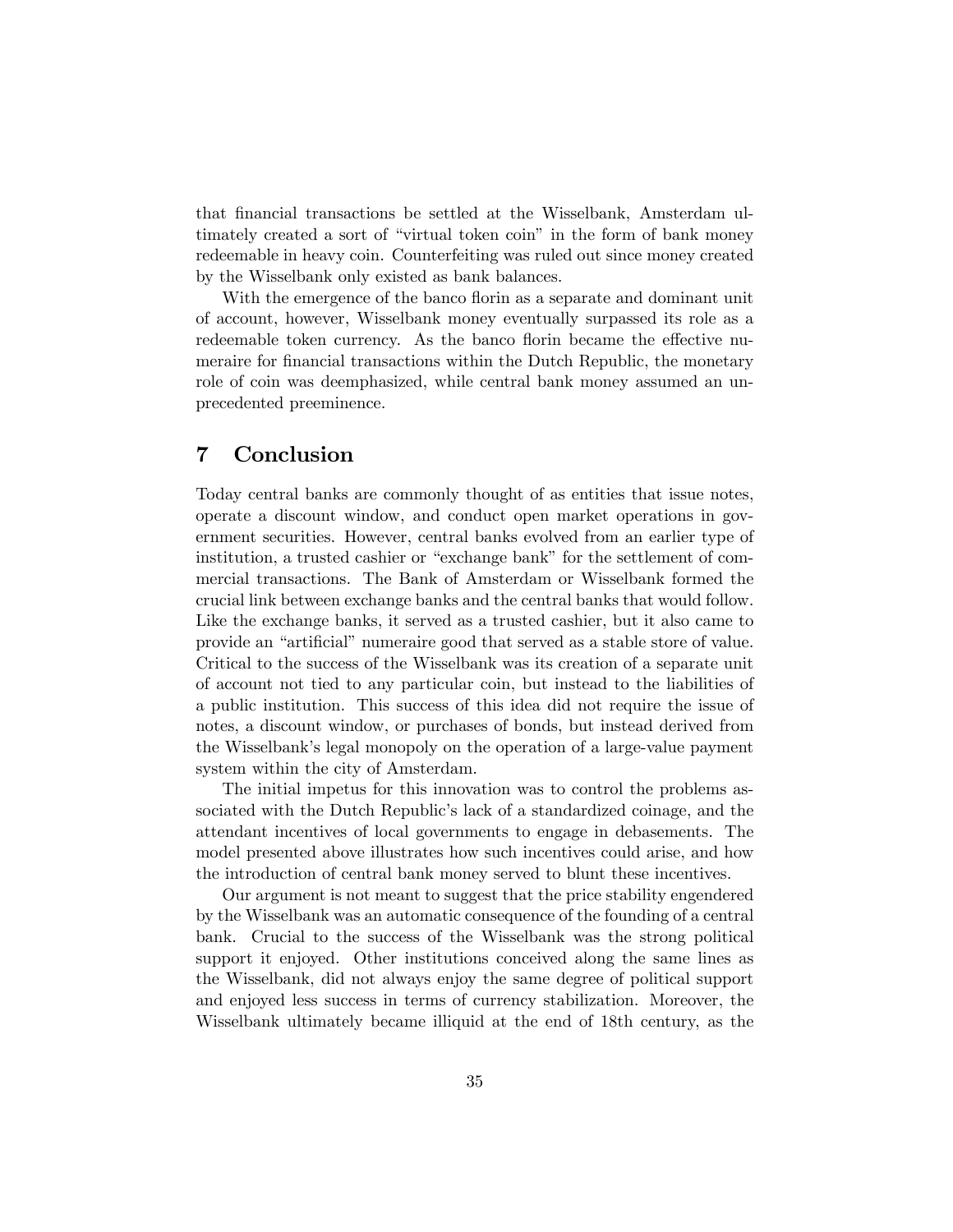value of its backing assets (which by then included large amounts of the debt of the Dutch East India Company) declined and Amsterdam fell to France in 1798. The Wisselbank's downfall, however, came only after it had provided the Dutch Republic with over a century of stable prices: then as now, an enviable accomplishment in the real world of monetary policy.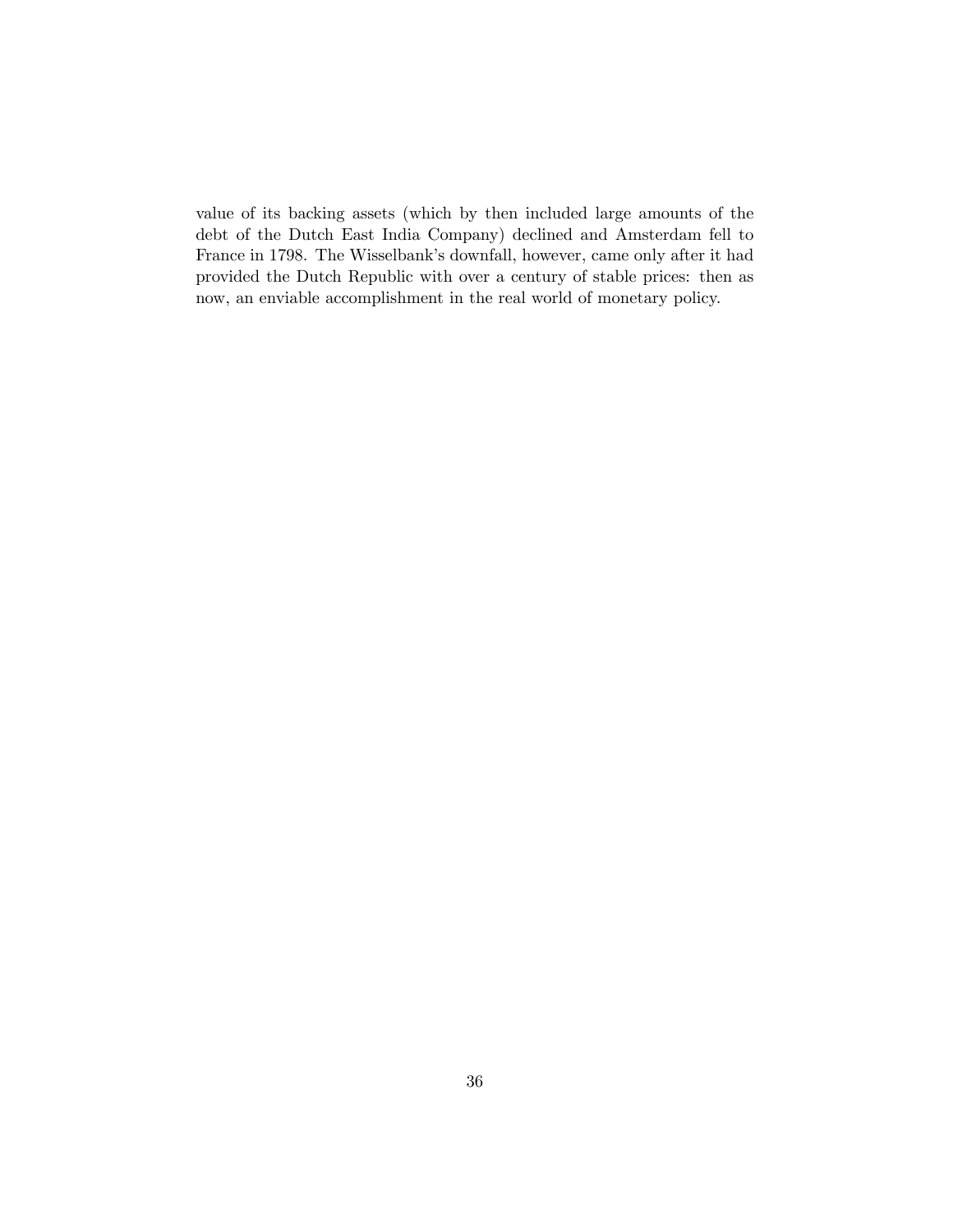# 8 Appendix A: Proofs

#### 8.1 Proof of Proposition 2

Initially suppose there is only one coin so that  $I = \{g\}$ . Let  $MRS^*$  be the steady-state marginal rate of substitution implied by the golden-rule allocation, i.e., the marginal rate of substitution given in (16).

Suppose further that the golden-rule allocation does not involve trade with the world market, i.e., suppose that  $MRS^* \in \left(\frac{\phi(1-\tau)^2}{\omega}\right)$  $\frac{(-\tau)^2}{\omega}, \frac{\phi}{\omega(1-\tau)}$  $\frac{\phi}{\omega(1-\tau)^2}$ . Choose a candidate equilibrium  $p_x$  as

$$
p_x^* = \frac{e_g \phi (1 - \tau)}{b_g} \tag{43}
$$

and  $P_y^* = p_x^* / MRS^*$ . Then as long as  $(1 - \sigma_g) < (1 - \tau)^2$ , it is straightforward to verify that  $p_x^*$  and  $P_y^*$  satisfy no-arbitrage conditions (4)-(10) with strict inequality in all cases, i.e., no minting, melting, or trade with the world market occurs. Under these prices, first-order conditions for the debtor's and creditorís problem can also be shown to hold for the consumptions in the golden-rule allocation, again with strict inequality for  $\alpha$  sufficiently small.

Now suppose that the golden-rule allocation requires exporting debtor goods to the world market in return for creditor goods. This allocation can be implemented by choosing a slightly lower value for  $p_x$ , e.g.,

$$
p_x^{**} = \frac{e_g \phi (1 - \tau)^2}{b_g} \tag{44}
$$

and again choosing  $P_y$  as

$$
P_y^{**} = \frac{p_x}{MRS^*} = \frac{e_g \omega}{b_g} \tag{45}
$$

It is again straightforward to show that no-arbitrage and first-order conditions will hold at the golden-rule allocation. However, the first-order condition  $(23)$  and the first part of no-arbitrage condition  $(10)$  will hold with equality in this case.

If the golden-rule allocation requires exporting creditor goods, the supporting monetary equilibrium can be constructed in a symmetric fashion.

Now consider the more general case where  $I \supseteq \{g\}$ . Then if we take  $e = \underline{e}$ , then the monetary equilibrium described above exists, where only coin g circulates. At prices  $(p_x^*, P_y^*)$  agents have no incentive to mint any other coin, since the minting point of  $g$  is by definition at least as great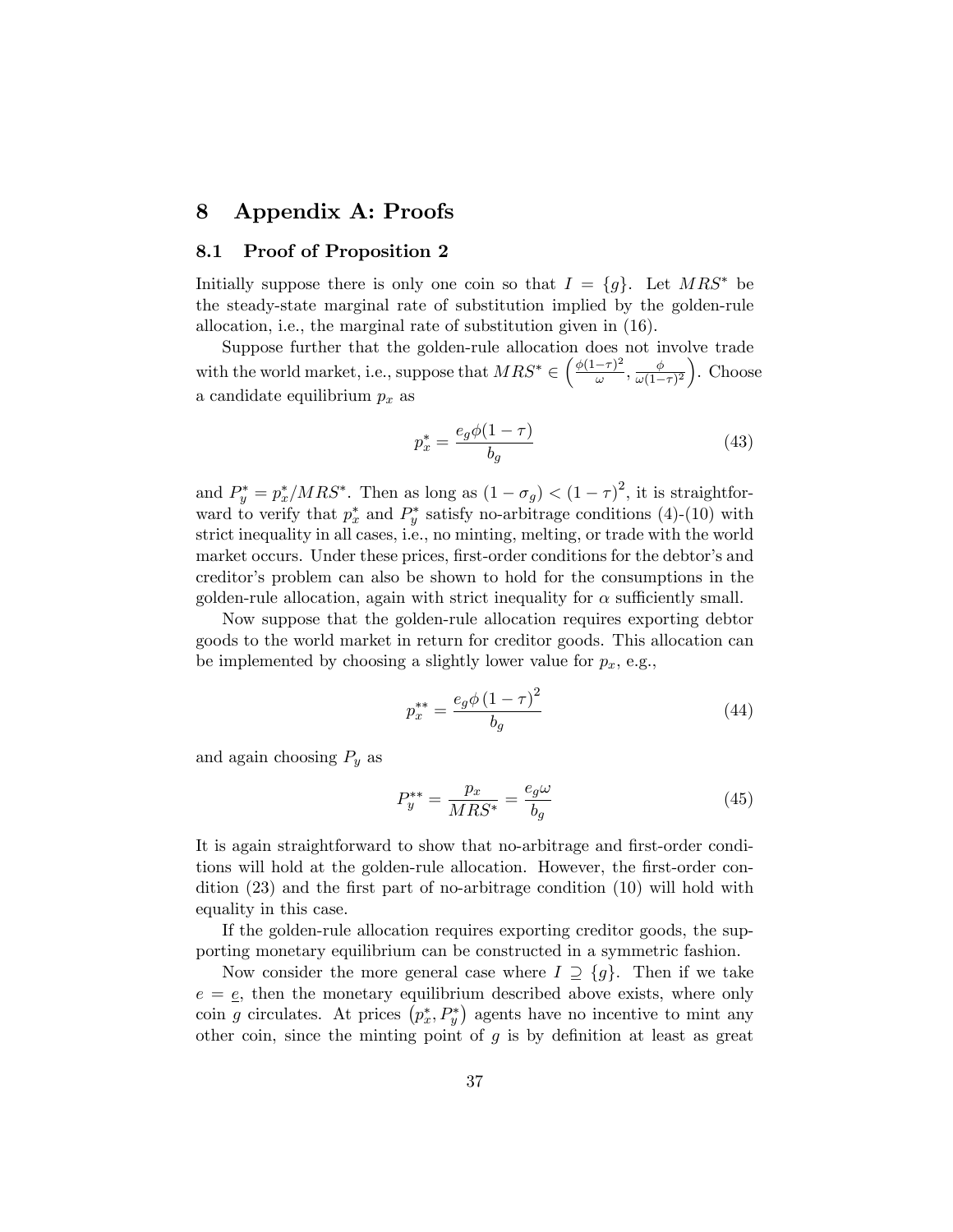as that of all other coins so long as  $e = e \cdot (p_x^*, P_y^*)$  (or  $(p_x^{**}, P_y^{**})$ ) is also chosen so that there is no incentive for agents to melt coin  $g$ . Therefore an equilibrium exists where the entire money stock consists of coin g.

#### 8.2 Proof of Corollary 3

Let H be the set of all coins i for which  $(1 - \sigma_i) < (1 - \tau)^2$ . Choose e as  $e = e^*$ , where

$$
e_i^* = \begin{cases} \underline{e}_i & \text{if } i = g \text{ or } i \in I \setminus H \\ \underline{e_g b_i (1 - \sigma_g)} \ge \underline{e}_i & \text{if } i \in H \setminus \{g\} \end{cases}
$$
(46)

which aligns the minting points of coins in  $H$  with the minting point of coin g, and sets the minting points of all coins in  $I \setminus H$  to be below the minting point of g. It can then be verified that there exists some coin  $h \in H$ s.t.  $F_h(e^*) = \bigcap_{i \in H} F_i(e^*)$ . Mimicking the proof of the Proposition and substituting  $e_h^*$  for  $e_g$ , we can now choose  $(p_x^*, P_y^*) \in F_h(e^*)$  that will support the golden-rule allocation. At these prices there is no incentive to mint any coin, and there is no incentive to melt any coin in  $H$ ; therefore an equilibrium exists in which all coins in  $H$  circulate.

#### 8.3 Proof of Proposition 5

Let m denote the initial equilibrium stock of coins and  $p_x^*$  and  $P_y^*$  be the initial equilibrium prices of debtor and creditor goods, respectively. Following the debasement, the stock of coins increases (weakly) to  $\hat{m}$ . We consider three candidate new equilibria.

Candidate equilibrium 1 (No goods are exported). As initial candidates for the new steady-state equilibrium stock of coins and prices  $m', p'_x, P'_y$ , take

$$
m' = \hat{m} \tag{47}
$$

$$
p'_x = \left(\frac{\hat{m}}{m}\right) p_x^* \tag{48}
$$

$$
P'_y = \left(\frac{\hat{m}}{m}\right) p_y^* \tag{49}
$$

Since this involves just a proportional increase in money and prices, there will be a new steady-state monetary equilibrium with the same equilibrium allocation before, as long as  $p'_x$  and  $P'_y$  satisfy no-arbitrage conditions (34) and  $(35)$ . If these are satisfied, the economy can promptly move to the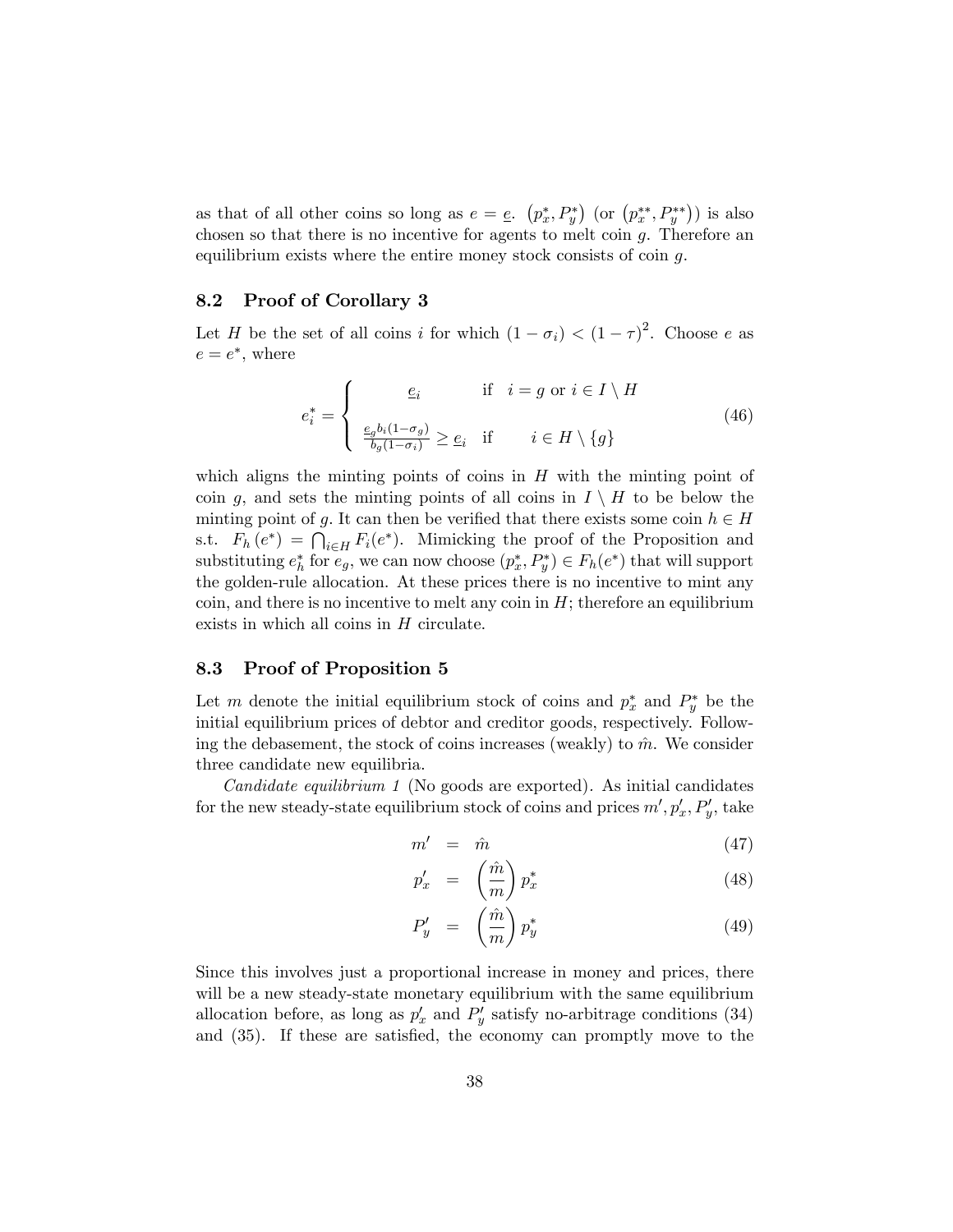new steady-state monetary equilibrium, except during the transition period t where old debtors (creditors) have a windfall gain (loss) of

$$
\frac{m'-m}{p'_x} \tag{50}
$$

in terms of debtor goods. Since the time-t old debtors and creditors (the initial old" following a surprise debasement) have unit elasticity of demand for young debtors' goods, first-order conditions for young debtors and creditors, and market clearing are unaffected by this reallocation.

*Candidate equilibrium 2* (Time-t young debtors export). The above choices for  $p'_x$  and  $P'_y$  may not always be feasible, however. Suppose for example that in the initial equilibrium, the price of debtor goods is given by

$$
p_x^* = \frac{\phi(1-\sigma)(1-\tau)}{b}
$$
 (51)

Then (34) requires that for  $p'_x$  as given in (48) to be feasible in the new equilibrium

$$
p_x' \ge \frac{\phi\left(1 - \sigma'\right)\left(1 - \tau\right)}{b'}\tag{52}
$$

Hence feasibility requires that the ratio of the new price  $p'_x$  to the old price  $p_x^*$ (weakly) exceed the ratio of the new minting point to the old, i.e., feasibility requires

$$
\frac{p_x'}{p_x^*} \ge \frac{b(1 - \sigma')}{b'(1 - \sigma)}\tag{53}
$$

But as incentives to recoin diminish and  $m' = \hat{m} \rightarrow m$ , then from (32)

$$
\frac{b(1-\sigma')}{b'(1-\sigma)} \to \frac{\widehat{m}}{m(1-\sigma)} > \frac{\widehat{m}}{m} \tag{54}
$$

implying that  $p'_x$  given in (48) cannot be feasible.

In such cases, we can construct new equilibrium prices and a new equilibrium money stock as follows. Suppose that in the initial equilibrium, the world relative price of debtor goods exceeds the domestic relative price, i.e.,

$$
\frac{p_x^*}{P_y^*} = MRS^* \le \frac{\phi}{\omega} \tag{55}
$$

(if this condition is violated, we must consider another new equilibrium, Candidate Equilibrium  $3$  below). If  $(55)$  is satisfied, choose a candidate new equilibrium debtor good price as the lowest price that will satisfy (34), i.e.,

$$
p'_x = \frac{\phi(1 - \sigma')(1 - \tau)}{b'}
$$
\n(56)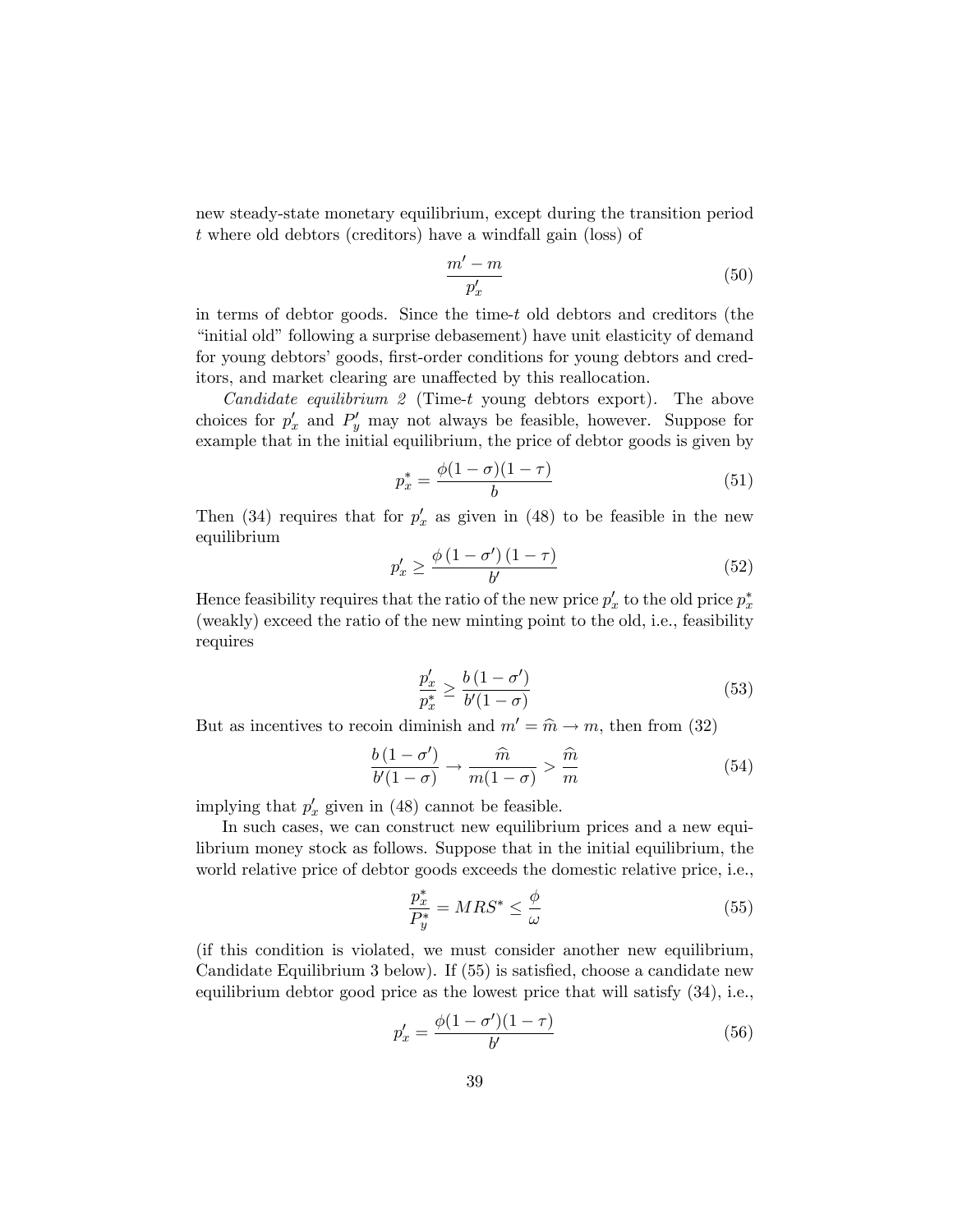and choose  $P'_y$  and  $m'$  as

$$
P'_y = \frac{p'_x}{MRS^*} \tag{57}
$$

$$
m' = \frac{p_x'}{p_x^*}m \tag{58}
$$

By construction,  $p'_x$  and  $P'_y$  satisfy (34) and (35). And, since money and prices shift proportionately, it is again straightforward to verify that there is a new steady-state monetary equilibrium with coin stock  $m'$  and prices  $p'_x$  and  $P'_y$ , with the same equilibrium allocation as the old steady-state monetary equilibrium. During the transition period  $t$ , old debtors (creditors) will have a windfall gain (loss) given by  $(50)$ , and young debtors will need to obtain  $n = (m' - \hat{m})$  additional rixdollars. They do this by exporting

$$
\frac{\left(m'-\hat{m}\right)b'}{\phi\left(1-\sigma'\right)\left(1-\tau\right)}\tag{59}
$$

of their endowment good to the world market. This will be feasible as long as debtors' endowments are sufficiently large. Once again, since only the period  $t$  old are affected, there is no change in agents' first-order conditions or in market-clearing conditions.

Candidate equilibrium 3 (Time-t young creditors and possibly young debtors export). Suppose that candidate equilibrium 1 is not feasible but that the domestic relative price of debtor goods in the initial equilibrium exceeds the world price, i.e.,

$$
\frac{p_x^*}{P_y^*} > \frac{\phi}{\omega} \tag{60}
$$

Choose a candidate new equilibrium creditor good price as the lowest price that will satisfy (35), i.e.,

$$
P'_y = \frac{\phi(1 - \sigma')(1 - \tau)}{b'}
$$
 (61)

and choose  $p'_x$  and  $m'$  as

$$
p'_x = P'_y MRS^* \tag{62}
$$

$$
m' = \frac{P'_y}{P^*_y}m\tag{63}
$$

By construction,  $p'_x$  and  $P'_y$  satisfy (34) and (35). And, since money and prices shift proportionately, it is again straightforward to verify that there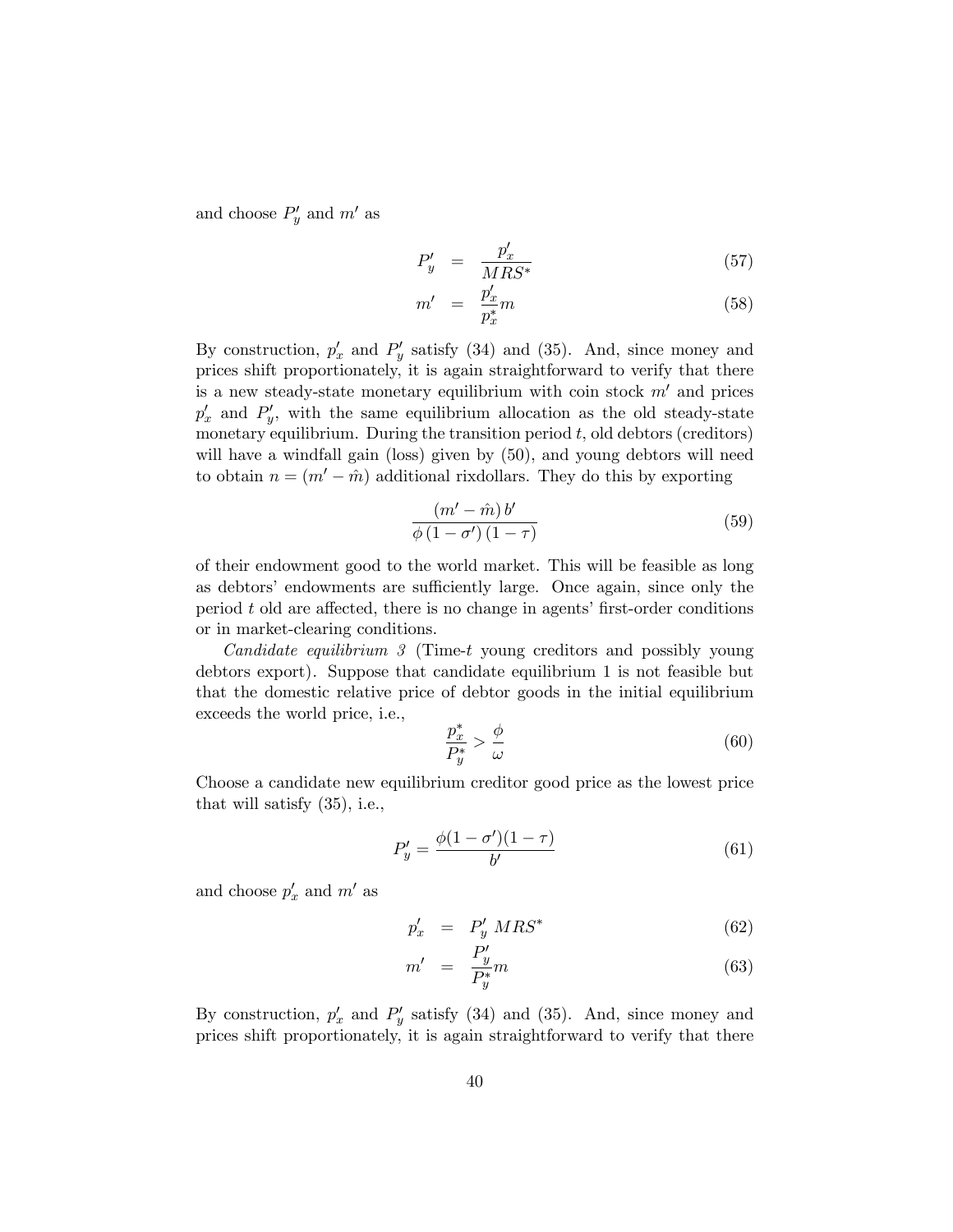is a new steady-state monetary equilibrium (from  $t + 1$  onwards) with coin stock m' and prices  $p'_x$  and  $P'_y$ , with the same equilibrium allocation as the old steady-state monetary equilibrium. However it can also be shown that these prices do not clear markets during the transition period t. After imposing market clearing, we can rewrite  $(21)$  for period t as

$$
h(p_{xt}, n_t, \xi_t) = \frac{v_x \left(x - \frac{\hat{m}}{p_{xt}} - \frac{b'n_t}{\phi(1 - \sigma')(1 - \tau)}\right)}{v_y \left(y - c_y^* - \frac{b'\xi_t}{\omega(1 - \sigma')(1 - \tau)}\right)} - \frac{b'p_{xt}}{\omega(1 - \sigma')(1 - \tau)} \ge 0, \quad (64)
$$

where  $c_y^*$  denotes the creditors' consumption of their endowment good under the golden-rule allocation. It is easy to show that

$$
h\left(p_x', 0, m' - \widehat{m}\right) < 0\tag{65}
$$

implying that time t markets cannot clear for  $(p_{xt}, P_{yt}) = (p'_x, P'_y)$ . To derive market-clearing values for  $p_{xt}$  and  $P_{yt}$  we consider two cases:

Case 1. There exists  $\widehat{p}_x \in \left[\frac{\phi(1-\sigma')(1-\tau)}{b'}, p'_x\right]$  s.t.  $h(\widehat{p}_x, 0, m' - \widehat{m}) = 0$ . Then choose  $p_{xt} = \widehat{p}_x$  and  $P_{yt} = P'_y$ . In this case young creditors export goods in time t, sufficient to mint  $\xi_t = m' - \hat{m}$  new rixdollars. Time t young debtors face lower prices for their endowment goods than debtors in subsequent generations.

Case 2. There is no such  $\hat{p}_x$  in which case from (65) and continuity of h it must be case that

$$
h\left(\frac{\phi\left(1-\sigma'\right)\left(1-\tau\right)}{b'}, 0, m'-\widehat{m}\right) < 0\tag{66}
$$

But it can also be shown that

$$
h\left(\frac{\phi\left(1-\sigma'\right)\left(1-\tau\right)}{b'}, m'-\widehat{m}, 0\right) > 0\tag{67}
$$

which implies that there exists some  $\hat{n} \in (0, m' - \hat{m})$  such that

$$
h\left(\frac{\phi\left(1-\sigma'\right)\left(1-\tau\right)}{b'},\widehat{n},m'-\widehat{m}-\widehat{n}\right)=0\tag{68}
$$

implying that time t markets will clear for  $p_{xt} = \frac{\phi(1-\sigma')(1-\tau)}{b'}$  and  $P_{yt} = P'_y$ . In this case, both young creditors and young debtors export goods at time t in order to coin additional rixdollars.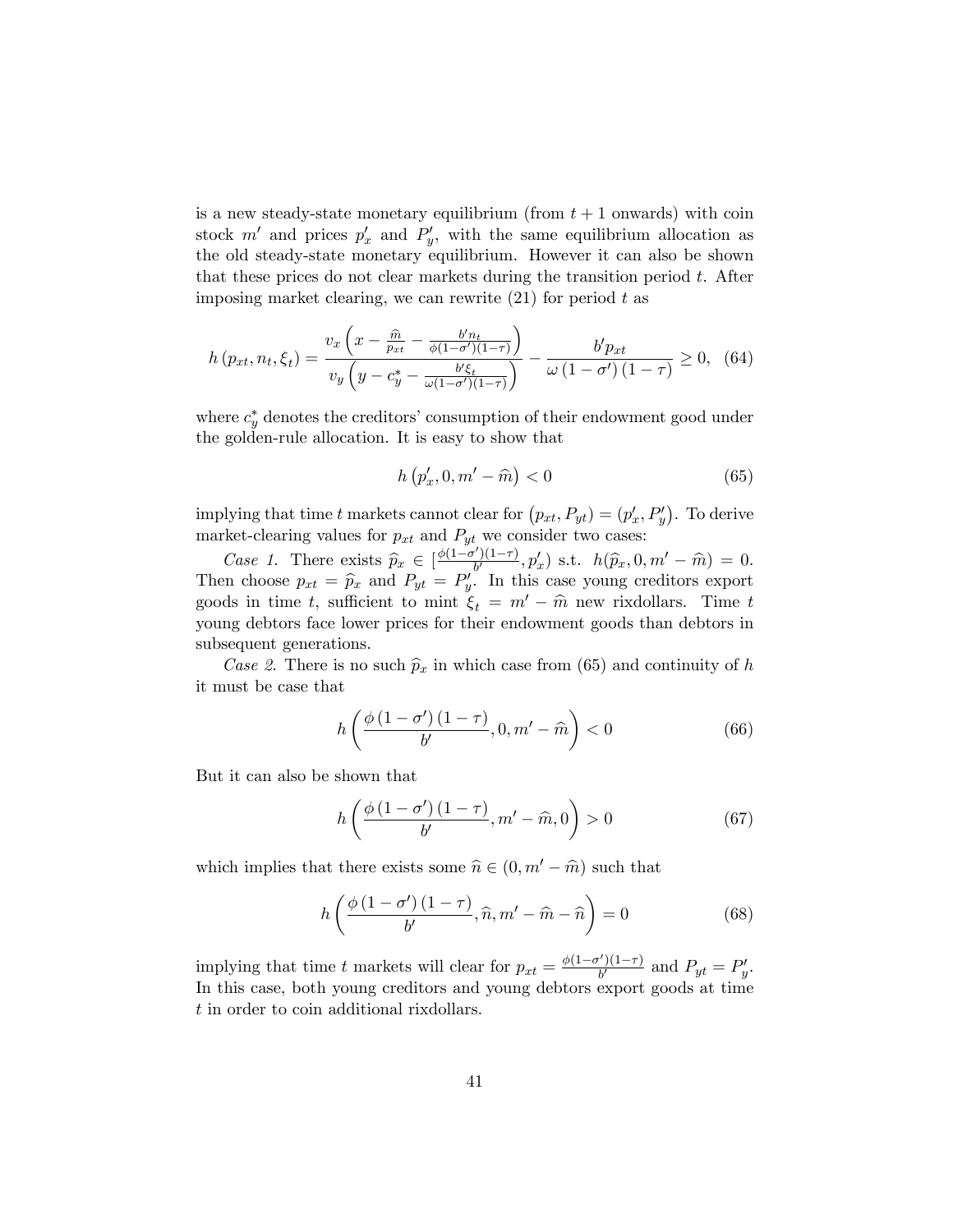#### 8.4 Proof of Proposition 6

(Sketch) Take  $e'_r = e_r$ . The proof then exactly parallels the proof of Proposition 5, replacing the reminting incentive condition (33) with conditions (37) and (38).

#### 8.5 Proof of Corollary 7

(Sketch) In the original equilibrium, conditions  $(4)$ ,  $(5)$ ,  $(7)$ , and  $(8)$  must be satisfied for coins  $C$  and  $R$ . Rewrite these conditions as bounds on the coin weights  $b_i/e_i$  for  $i = \gamma, \rho$ 

$$
\frac{\phi(1-\sigma_c)(1-\tau)}{p_x} \le \frac{b_i}{e_i} \le \frac{\phi}{p_x(1-\tau)}
$$
(69)

$$
\frac{\omega(1-\sigma_c)(1-\tau)}{P_y} \le \frac{b_i}{e_i} \le \frac{\omega}{P_y(1-\tau)}
$$
(70)

Following a transition to the new equilibrium, prices  $p_x$  and  $P_y$  increase by a factor of proportionality  $k > 1$ , i.e.,  $p'_x = kp_x$  and  $P'_y = kP_y$ . Since  $b_r$  and  $\sigma_r$  do not change as a result of the debasement, then for coin R to circulate at florin value  $e'_r$  in the new equilibrium we must have

$$
\frac{\phi(1-\sigma_r)(1-\tau)}{kp_x} \le \frac{b_r}{e'_r} \le \frac{\phi}{kp_x(1-\tau)}
$$
(71)

$$
\frac{\omega(1-\sigma_r)(1-\tau)}{kP_y} \le \frac{b_r}{e'_r} \le \frac{\omega}{kP_y(1-\tau)}
$$
(72)

If we take  $e'_r = ke_r$ , conditions (71) and (72) are identical to (69) and (70) and are clearly satisfied; the rest of the proof is straightforward.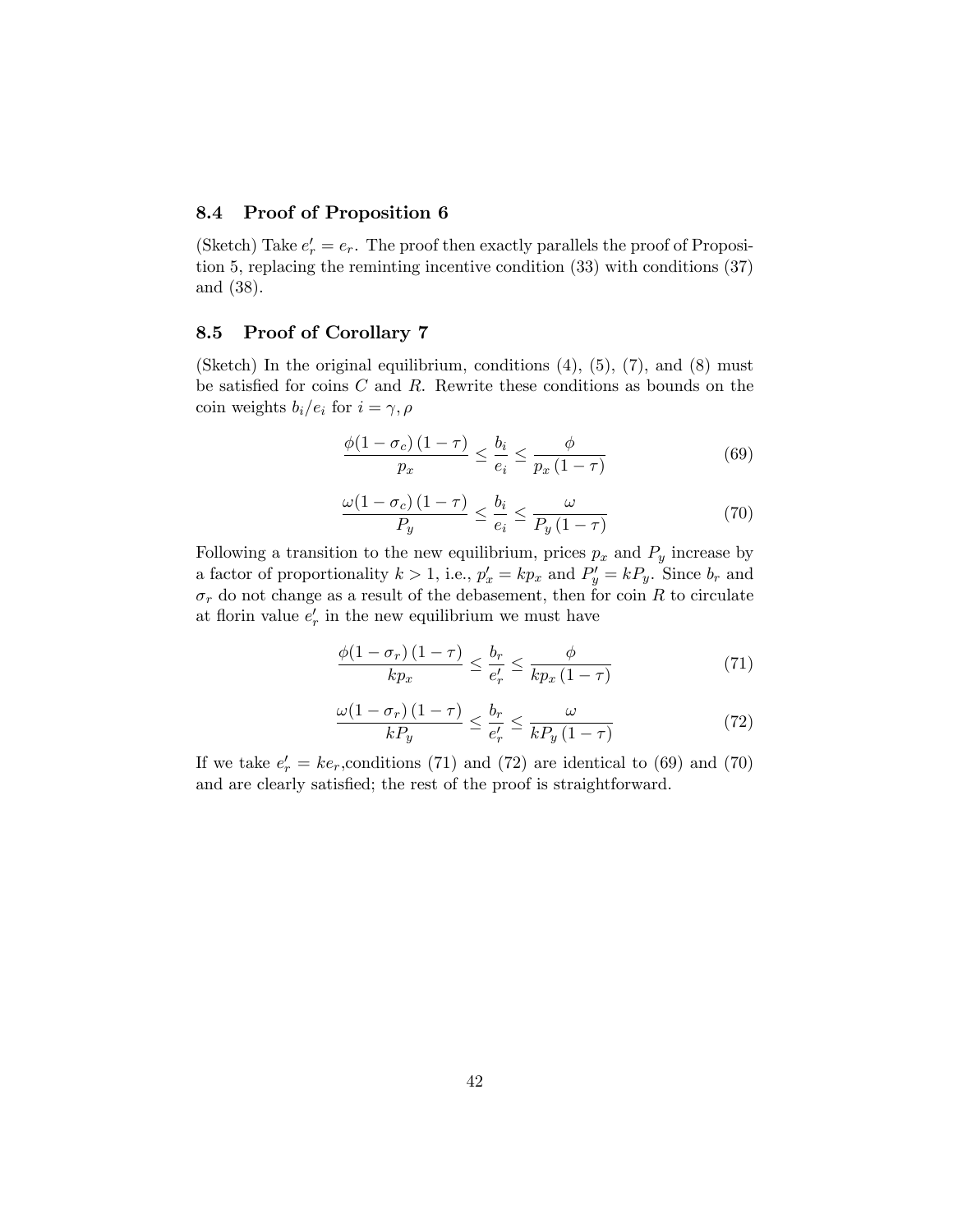# 9 Appendix B: Chronology of the Bank of Amsterdam

- 1543: Charles V, Holy Roman Emperor, introduces the silver florin of 20 stuivers; the coin quickly disappears but the florin perists as a unit of account
- 1568: Revolt against Spain begins, widespread debasement of coinage
- 1579: Union of Utrecht, beginning of the Dutch Republic (United Provinces); coinage "standardized" but this is ineffective and debasement continues
- 1586: a new minting ordinance attempts to reset the nominal values of circulating coinage
- 1606: another minting ordinance
- 1609: Beginning of the Twelve Years' Truce with Spain; Bank of Amsterdam (Wisselbank) founded; cashiers outlawed in Amsterdam
- 1621: Cashiers allowed again in Amsterdam
- 1622: New minting ordinance forces the Wisselbank to recognize the cross rixdollar
- 1638: Another new minting ordinance
- 1648: Treaty of Westphalia, end of Revolt
- $\bullet$  1659: New minting ordinance officially recognizes the distinction between the current florin and the banco florin; the agio on the banco florin reaches 5 percent
- 1672: French invasion, the Wisselbank withstands a run on its deposits; agio stabilizes between 4 and 5 percent
- 1683: The Wisselbank offers advances against gold or silver
- 1716-21: John Law's System operative in France; Wisselbank balances rapidly increase as bullion is imported into the Netherlands; balances peak at almost 29 million áorins in 1721
- $\bullet$  1720s: The Wisselbank begins to hold significant amounts of the debt of the Dutch East India Company (VOC)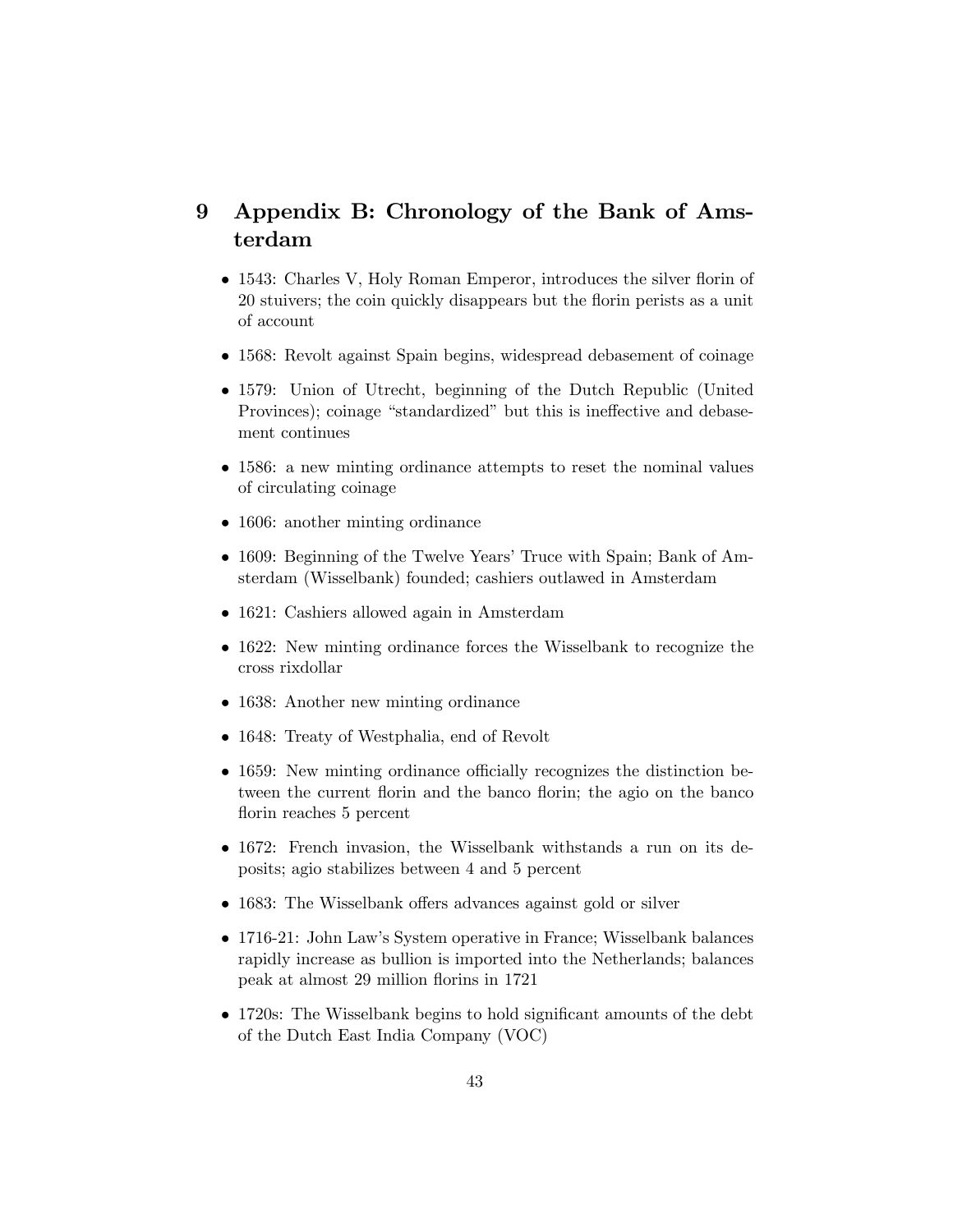- $\bullet$  1756-63: Seven Years' War; the Wisselbank "eases" the agio to 2 percent
- 1763: Financial panic; the following year balances reach an all-time high of almost 31 million florins
- 1780-84: War between the Republic and England; the Bank extends large loans to the VOC and the City of Amsterdam; agio can no longer be maintained; value of bank money falls 10 percent
- 1796-1806: Republic is dissolved; public investigation of the financial condition of the Wisselbank; advances prohibited in 1802; balances fall to 5.2 million florins by 1806
- 1806: Kingdom of the Netherlands is established
- 1814: The Kingdom of the Netherlands establishes a national central bank (De Nederlandsche Bank)
- 1820: Wisselbank liquidated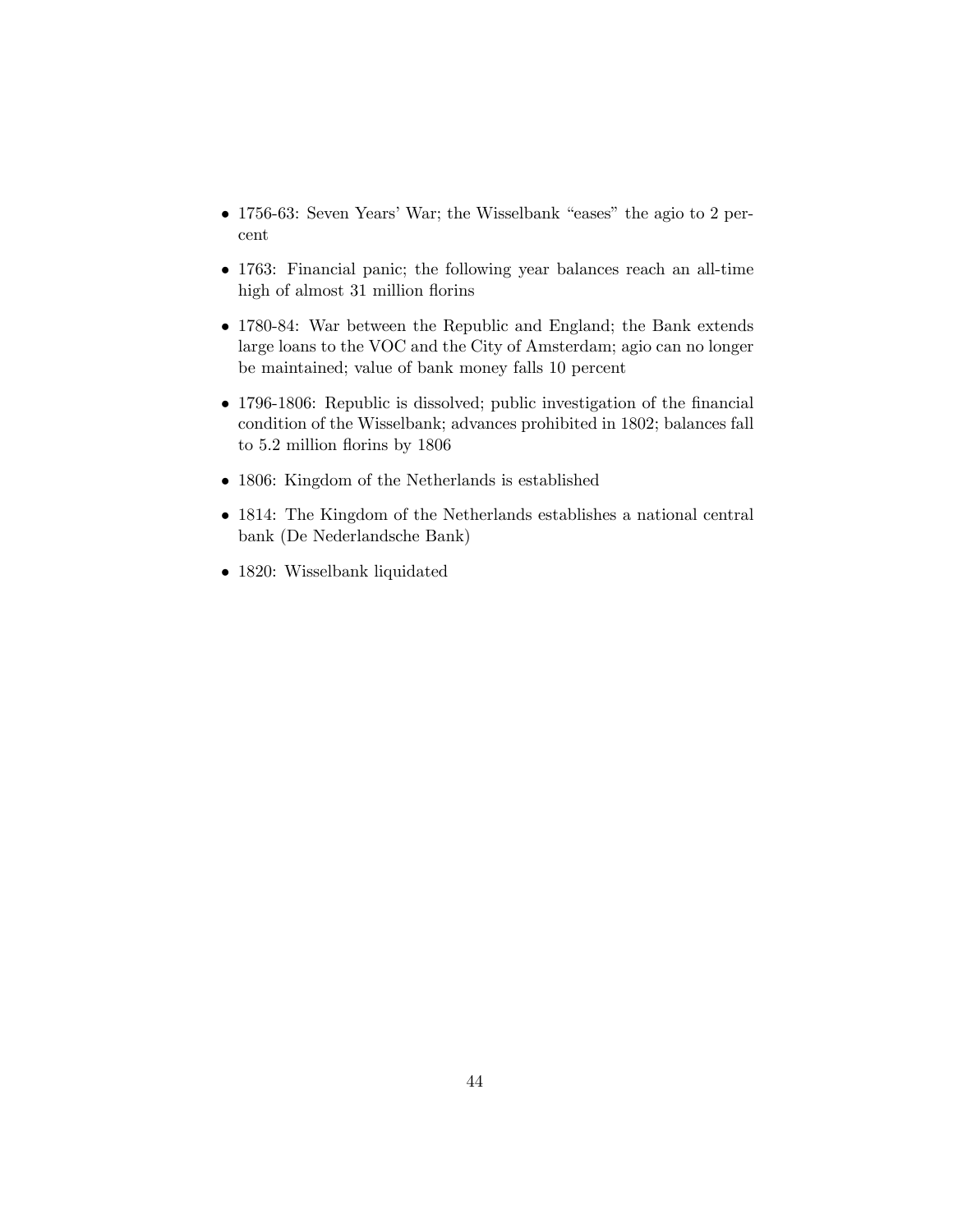# 10 Appendix C: Selected Historical Balance Sheets of the Bank of Amsterdam

All figures are given in (banco) florins, rounded to the nearest florin. Source is van Dillen (1925), Volume II. The latter two balance sheets obviously do not take into account the option value of the receipts issued against deposits of coin or precious metal.

# 10.1 Balance sheet of February 1, 1610

#### Assets:

| Coins and other           |                  |         |         |
|---------------------------|------------------|---------|---------|
| precious metal in vault   |                  |         | 925,562 |
| Of which:                 |                  |         |         |
|                           | "New" rixdollars | 402,405 |         |
|                           | Hungarian ducats | 239,700 |         |
|                           | Other            | 283,457 |         |
| Total                     |                  |         | 925,562 |
| Liabilities:              |                  |         |         |
| Account liabilities       |                  |         | 805,562 |
| Due to municipal treasury |                  |         | 120,000 |
| Total                     |                  |         | 925,562 |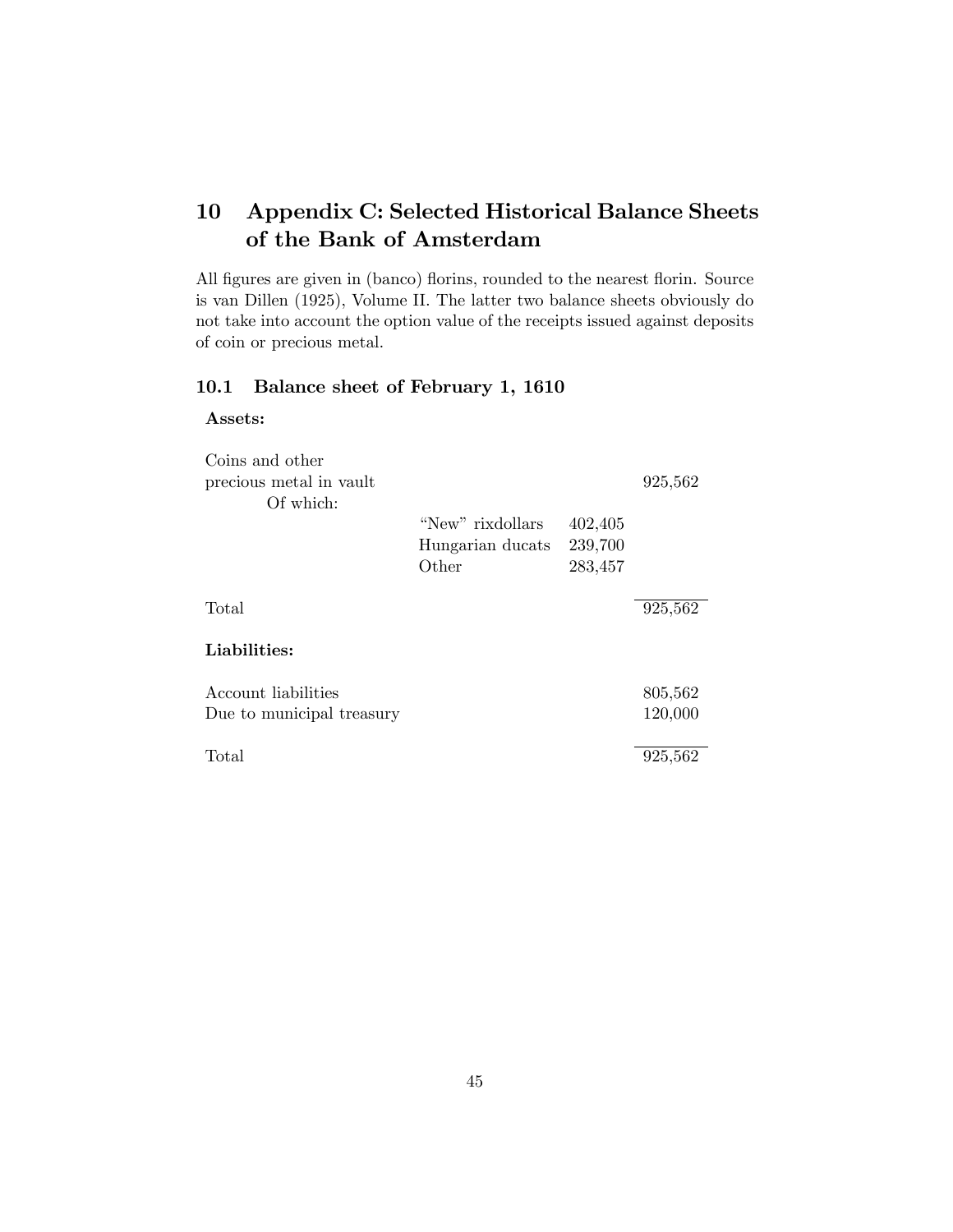# 10.2 Balance sheet of January 28, 1720

Assets:

| Coins and other<br>precious metal in vault<br>Of which: |                 |           | 18,140,972 |
|---------------------------------------------------------|-----------------|-----------|------------|
|                                                         | Ducatons        | 4,251,000 |            |
|                                                         | Large gold      |           |            |
|                                                         | ingots          | 2,518,544 |            |
|                                                         | Gold ducats     | 2,334,937 |            |
|                                                         | Pieces of eight | 1,872,200 |            |
|                                                         | Lion dollars    | 1,777,200 |            |
|                                                         | Current money   |           |            |
|                                                         | (discounted)    | 239,353   |            |
|                                                         | Other           | 5,147,738 |            |
| Due from                                                |                 |           |            |
| municipal treasury                                      |                 |           | 1,584,582  |
| Due from                                                |                 |           |            |
| Province of Holland                                     |                 |           | 227,264    |
|                                                         |                 |           |            |
| Total                                                   |                 |           | 19,952,818 |
| Liabilities:                                            |                 |           |            |
|                                                         |                 |           |            |
| Account liabilities                                     |                 |           | 18,722,274 |
| Accumulated                                             |                 |           |            |
| retained earnings                                       |                 |           | 1,230,544  |
|                                                         |                 |           |            |
| Total                                                   |                 |           | 19,952,818 |
|                                                         |                 |           |            |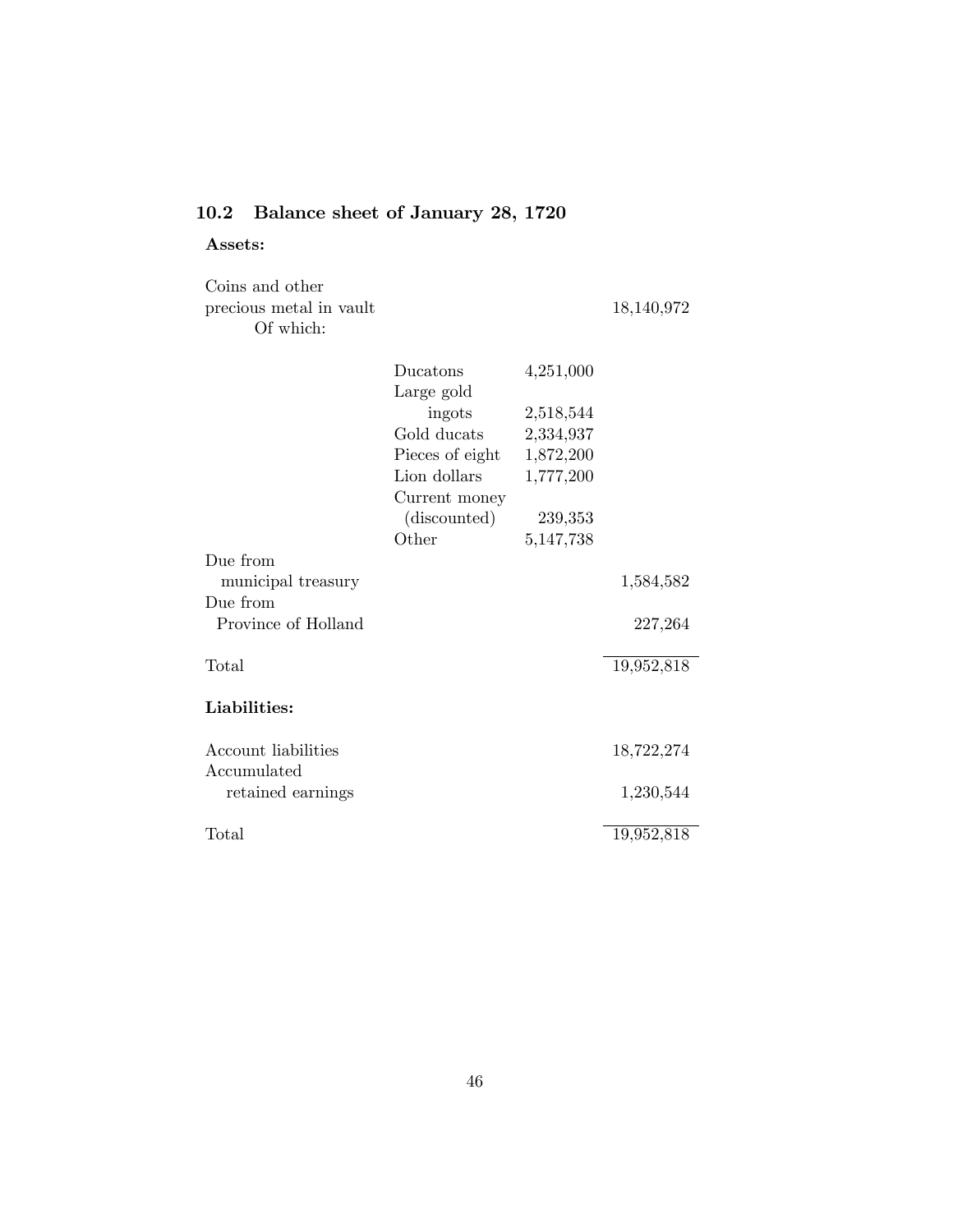# 10.3 Balance sheet of January 14, 1764

# Assets:

| Coins and other                           |                  |            |            |
|-------------------------------------------|------------------|------------|------------|
| precious metal in vault                   |                  |            | 30,835,194 |
| Of which:                                 |                  |            |            |
|                                           | Pieces of eight  | 19,456,800 |            |
|                                           | Spanish pillars  | 5,544,000  |            |
|                                           | New French       |            |            |
|                                           | crowns           | 1,848,000  |            |
|                                           | Silver bars      | 1,294,310  |            |
|                                           | Milled           |            |            |
|                                           | rixdollars       | 1,257,600  |            |
|                                           | Current money    |            |            |
|                                           | (discounted)     | 138,285    |            |
|                                           | $\mathrm{Other}$ | 1,296,199  |            |
| Due from                                  |                  |            |            |
| Province of Holland                       |                  |            | 227,264    |
| Total                                     |                  |            | 31,062,458 |
| Liabilities:                              |                  |            |            |
| Account liabilities                       |                  |            | 30,942,803 |
| Earnings retained from<br>1763 operations |                  |            | 119,655    |
|                                           |                  |            |            |
| Total                                     |                  |            | 31,062,458 |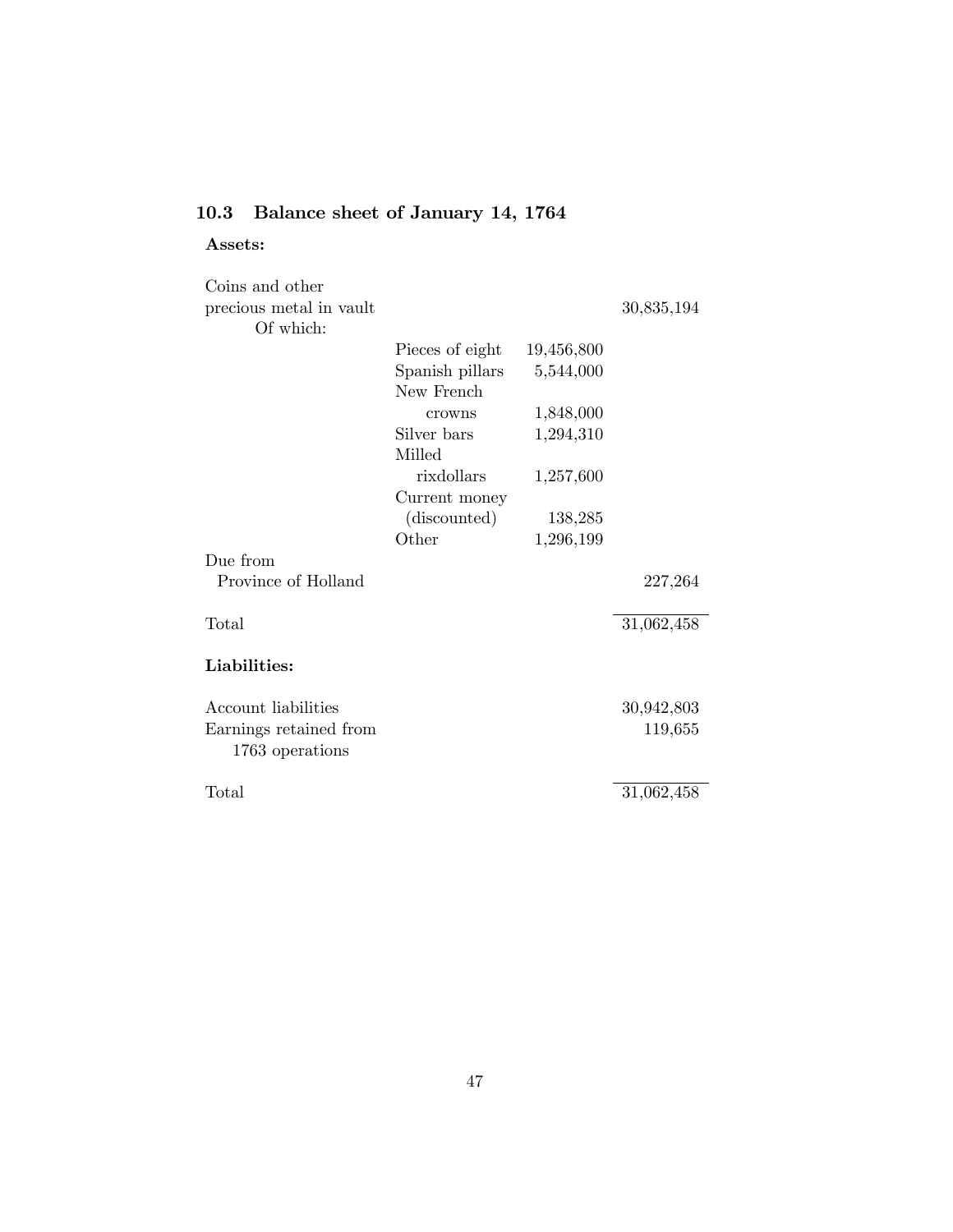# 11 Appendix D: Glossary of relevant money and banking terms

(Where appropriate, equivalent Dutch terms are given in parentheses)

Agio (*opgeld*). The premium at which *bank money* traded relative to current money.

Bank (or banco) florin (or guilder) (bankgulden or gulden banco). The unit of account for bank money.

Bank money (bankgeld). Money in the deposit accounts of the Bank of Amsterdam or similar exchange banks. The distinction between bank money and *current money* arose spontaneously shortly after the founding of the Bank of Amsterdam in 1609, but was not legally recognized until the minting ordinance of 1659.

Bank of Amsterdam (Amsterdamsche Wisselbank). The exchange bank in Amsterdam, the principal exchange bank in northern Europe during much of the 17th and 18th centuries. The Bank of Amsterdam was a municipal institution, created by the city council of Amsterdam.

Bill of exchange (*wisselbrief*). The principal payment and credit instrument during the period of the *Bank of Amsterdam*. A bill of exchange resembles a check that is payable at some term (then called "usance"). Credit was typically extended by a creditor (called a "deliverer") delivering something of value (money or goods) to a debtor ("taker") in return for a bill. The party the bill was drawn on, known as the payer, was often an agent of the taker in another city.

Bicquetteeren (perhaps best translated as "cherry-picking"). The practice of "picking out" heavier coins, usually for melting, export, or paying out at a premium (see steygeringhe). Cashiers were commonly thought to be the most accomplished practitioners of bicquetteeren.

**Cashier** (*Kassier*). A private "bank" which exchanged coins or offered payment services (roughly equivalent to modern "checking accounts" in the U.S.). Unlike modern banks, cashiers did not extend significant amounts of commercial credit.

Current (or cash) florin (or guilder) (*courante guiden* or  $kasgulden$ ). The unit of account for *current money*.

**Current money** (courantgeld). Money in the form of coin or in cashiers' accounts.

Exchange bank (wisselbank). A public (usually municipal) bank for the settlement of commercial obligations.

**Legal value** (*muntkoers*). Florin value assigned to a coin by a *minting*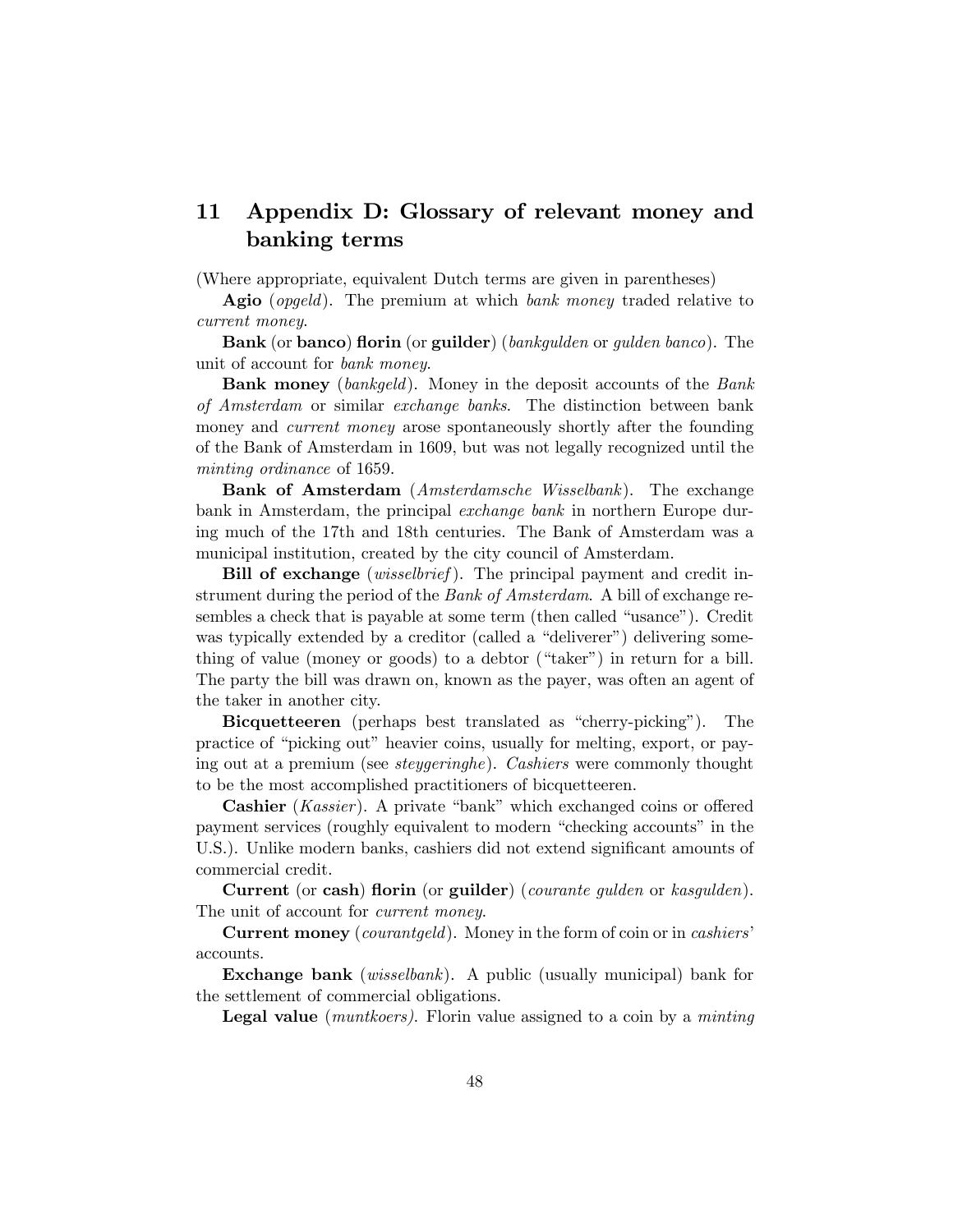#### ordinance.

**Market value** (*marktkoers*). Florin value at which a coin actually circulated.

Mint equivalent. Florins per unit of weight of precious metal contained in a coin. Commonly expressed as florins/mark, where  $8 \text{ troy ounces} = 1$ mark.

Mint price. Florins returned from minting of a coin, per unit weight of precious metal sent to the mint.

**Minting ordinance** (*muntordonnantie*). A law of the Dutch Republic, assigning a nominal value in florins to coins known to be circulating in the Republic.

Receipt (recepis or ontvangstbewijs). After 1683, document issued to a party depositing coin or precious metal at the Bank of Amsterdam. The receipt entitled the holder to repurchase the deposited coin or precious metal, after a fixed amount of time, for a small premium.

Seigniorage (sleischat). Money earned per unit weight of precious metal sent to a mint for coinage. Above, we express seigniorage as a fraction of the florin value of each coin. In practice, seigniorage had to be large enough to cover the costs of producing the coin, known in both Dutch and English as "brassage."

**Steygeringhe** (perhaps best translated as "gouging"). The practice, especially of cashiers, of circulating coins above at a value above their legal value.

**Weight** (of a coin) (*muntvoet*). The ratio of the coin's precious metal content to its nominal value, or the inverse of its mint equivalent. Commonly expressed as grams per florin.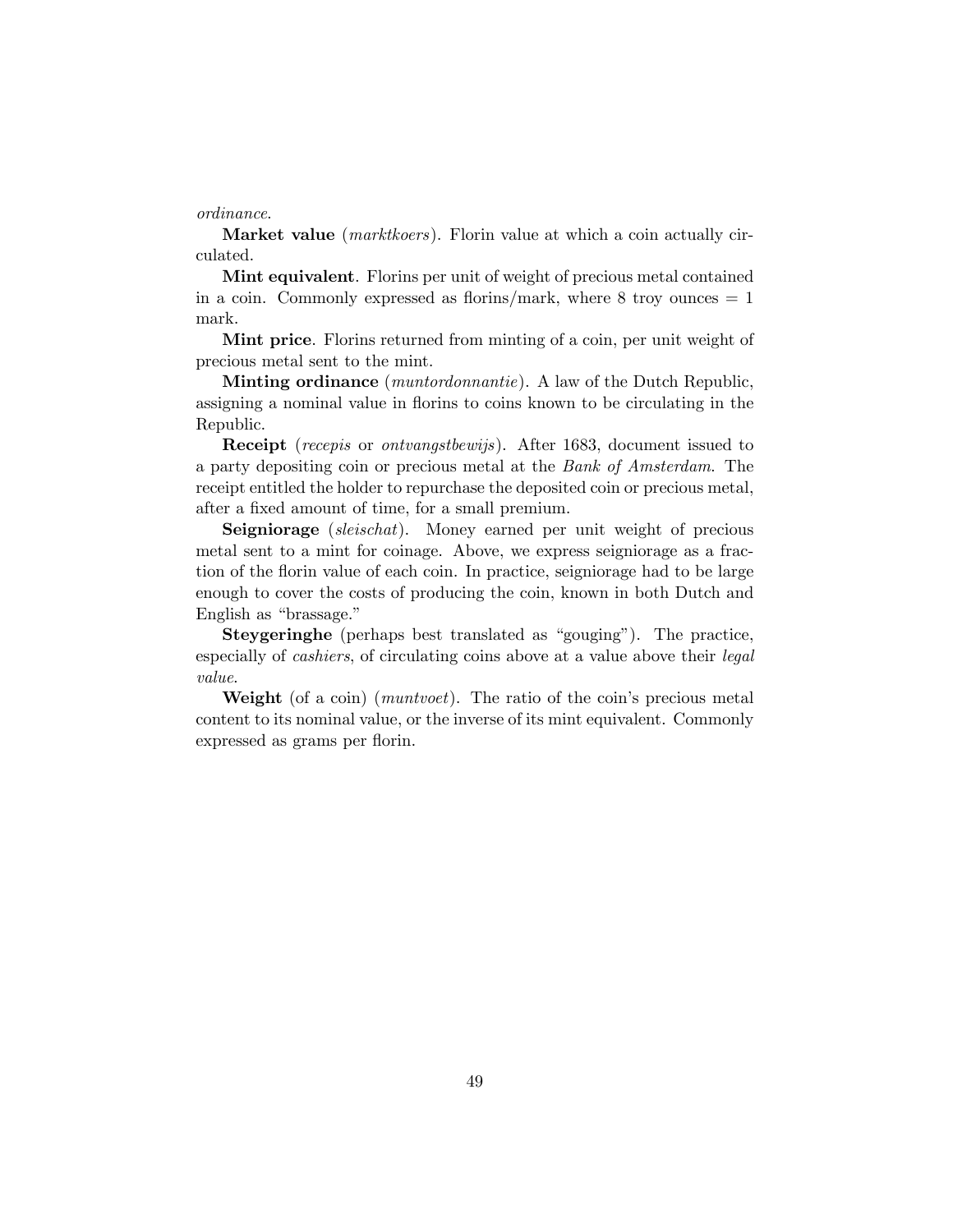# References

- [1] Cipolla, C., 1956, Money, Prices, and Civilization in the Mediterranean World. Fifth to Seventeenth Century. (New York, Gordian Press).
- [2] Dehing, P. and M. ít Hart, 1997, Linking the fortunes: currency and banking,  $1550-1800$ , in M. <sup>†</sup>t Hart, J. Jonker, and J.L. van Zanden, eds., A Financial History of the Netherlands (Cambridge, Cambridge University Press) 37-63.
- [3] DeVries, J. and A. van der Woude, 1997, The First Modern Economy: Success, Failure and Perserverance of the Dutch Economy, 1500-1815 (Cambridge, Cambridge University Press).
- [4] Freeman, S., 1996, The payment system, liquidity, and rediscounting, American Economic Review 86, 1126-38.
- [5] Fujiki, H., 2003. A model of the federal reserve act under the international gold standard system, Journal of Monetary Economics 50: 1333- 1350.
- [6] Goodhart, C., 1988. The Evolution of Central Banks (Cambridge, Mass., MIT Press).
- [7] Hernández-Verme, P., forthcoming, International reserves crises, monetary integration, and the payments system during the international gold standard, Macroeconomic Dynamics.
- [8] Korthals Altes, W.L., 2001, De Geschiedenis van de Gulden: Van Pond Hollands tot Euro [History of the Guilder: from the Holland Pound to the Euro] (Boom, Amsterdam).
- [9]
- [10] McCusker, J. 1978, Money and Exchange in Europe and America, 1600- 1775 (University of North Carolina Press, Chapel Hill).
- [11] Polak, M.S., 1998. Historiografie en Economie van de "Muntchaos": De Muntproductie van de Republiek 1606-1795 [Historiography and Economics of the Monetary Chaos: Coin Production in the Dutch Republic 1606-1795] (NEHA, Amsterdam).
- [12] Posthumus, N.W., 1946, An Inquiry into the History of Prices in the Netherlands (Leiden).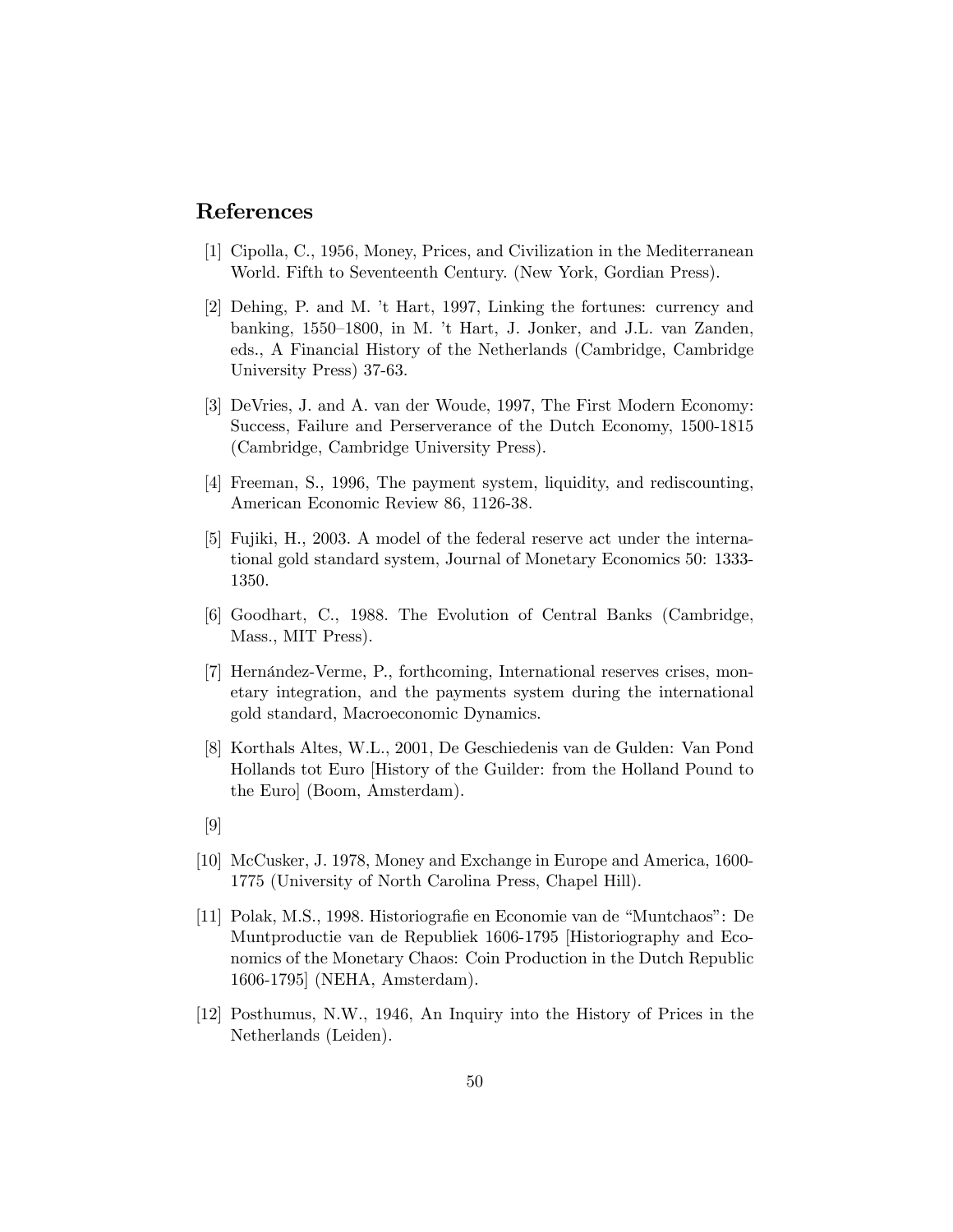- [13] Redish, A., 1990. The evolution of the gold standard in England, Journal of Economic History 50: 789-805.
- [14] Rolnick, A.J., F.R. Velde, and W.E. Weber, 1996, The debasement puzzle: an essay on medieval monetary history, Journal of Economic History 56, 789-808.
- [15] Sargent, T. J. and B. D. Smith, 1997, Coinage, debasement, and Greshamís Laws, Economic Theory 10, 197-226.
- [16] Sargent, T. J. and F. R. Velde, 2003, The Big Problem of Small Change (Princeton University Press, Princeton).
- [17] Sargent, T. J. and N. Wallace, 1983, A model of commodity money, Journal of Monetary Economics 12, 163-187.
- [18] Smith, A., [1776] 1994, The Wealth of Nations (The Modern Library, New York).
- [19] Sussman, N. and J. Zeira, 2003, Commodity money ináation: theory and evidence from France 1350-1436, Journal of Monetary Economics 50, 1769-1793.
- [20] Van Dillen, J.G. 1925, Bronnen tot de Geschiedenis der Wisselbanken [Sources for the History of the Exchange Banks] (Rijksgeschiedkundige Publicatieën, The Hague).
- [21] Van Dillen, J.G., 1934, The Bank of Amsterdam, in: J.G. van Dillen, ed.: History of the Principal Public Banks (Martinus Nijhoff, The Hague) 79-124.
- [22] Van Zanden, J., 2004, The prices of the most important consumer goods, and indices of wages and the cost of living in the western part of the Netherlands, 1450-1800. Accessed online at www.iisg.nl/hpw/data.html#netherlands.
- [23] Velde, F. R. and W. E. Weber, 2000, A model of bimetallism, Journal of Political Economy 108, 1210-1234.
- [24] Zhou, R., 2000. Understanding intraday credit in large-value payment, Federal Reserve Bank of Chicago Economic Perspectives 24 (3): 29-44.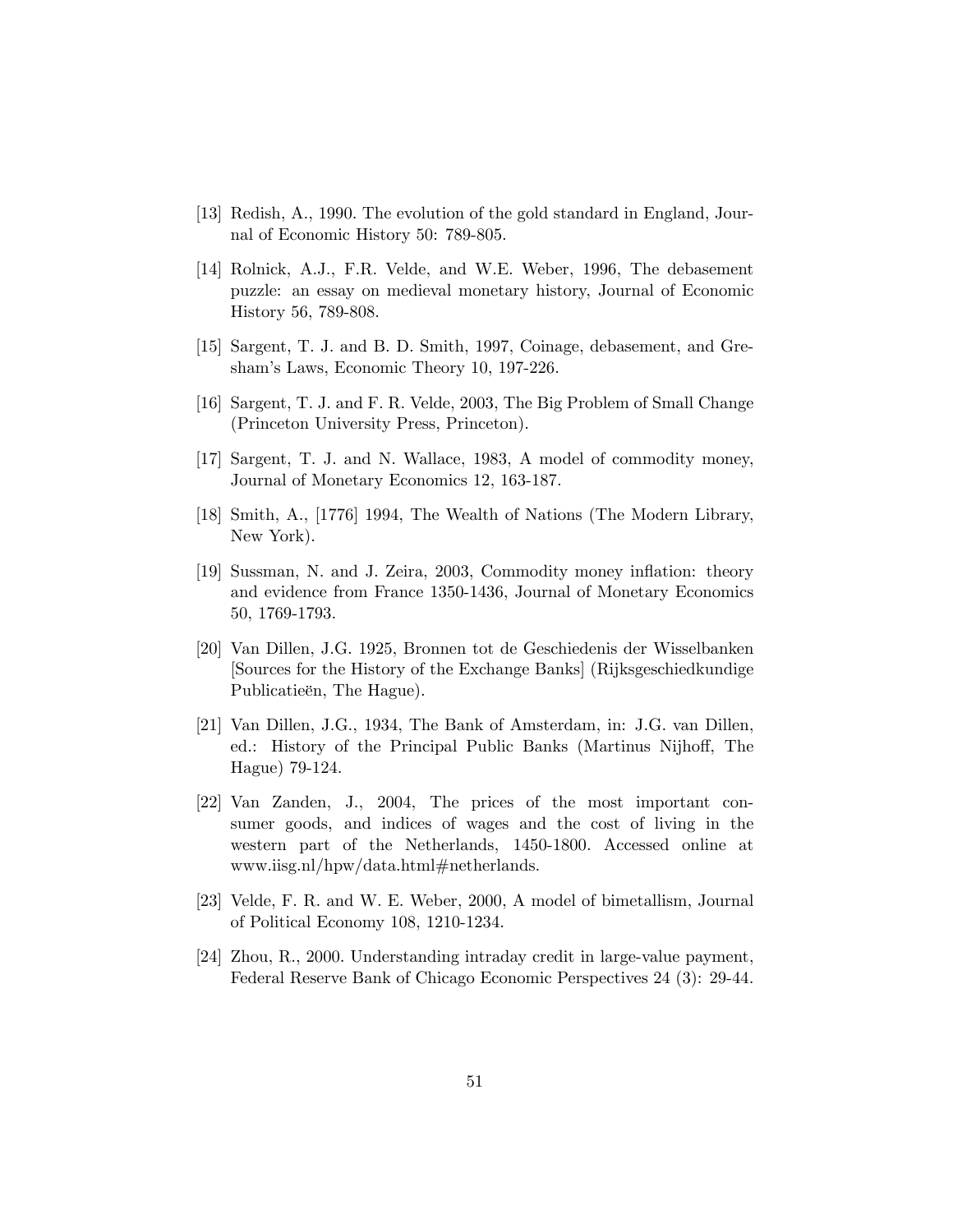

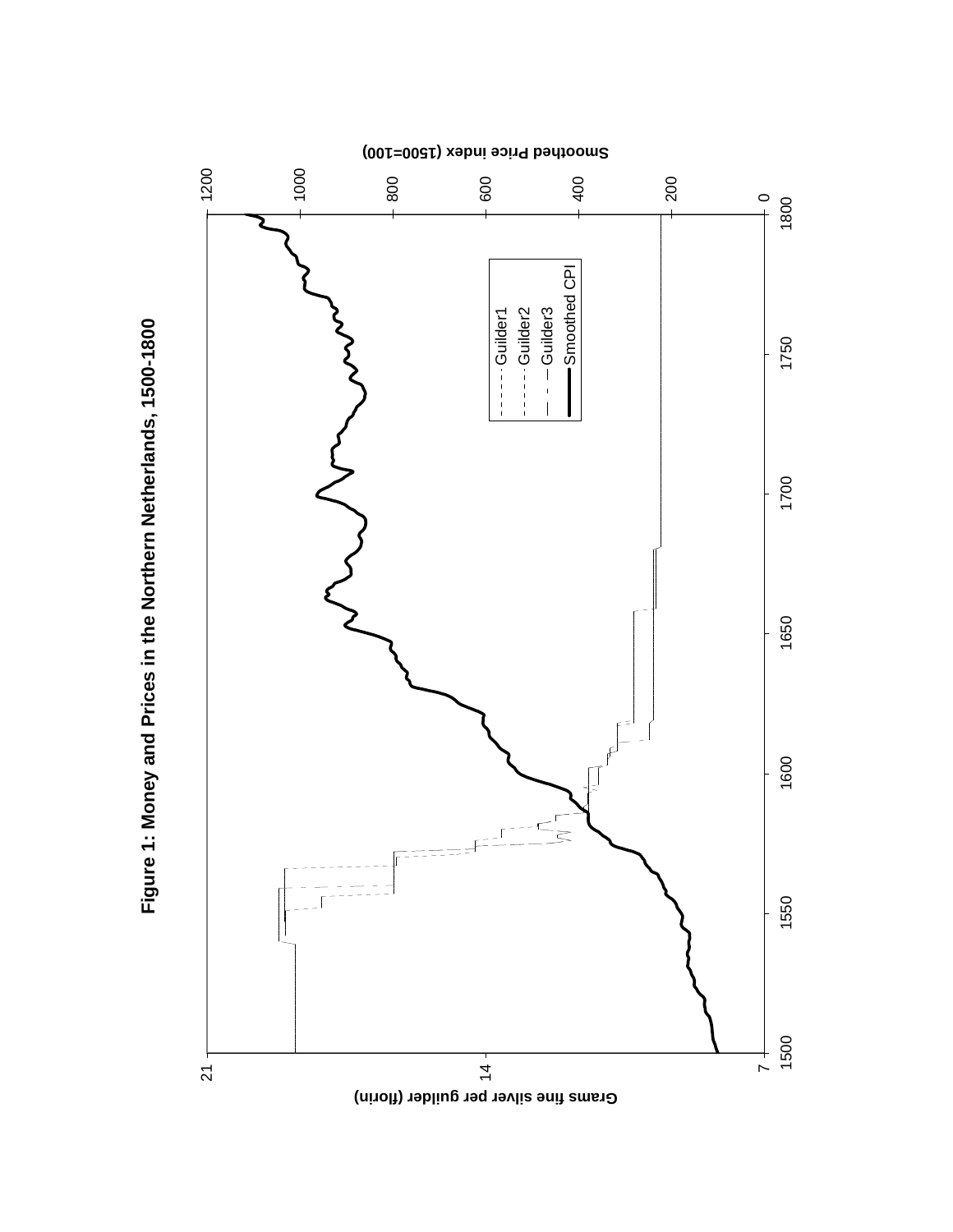